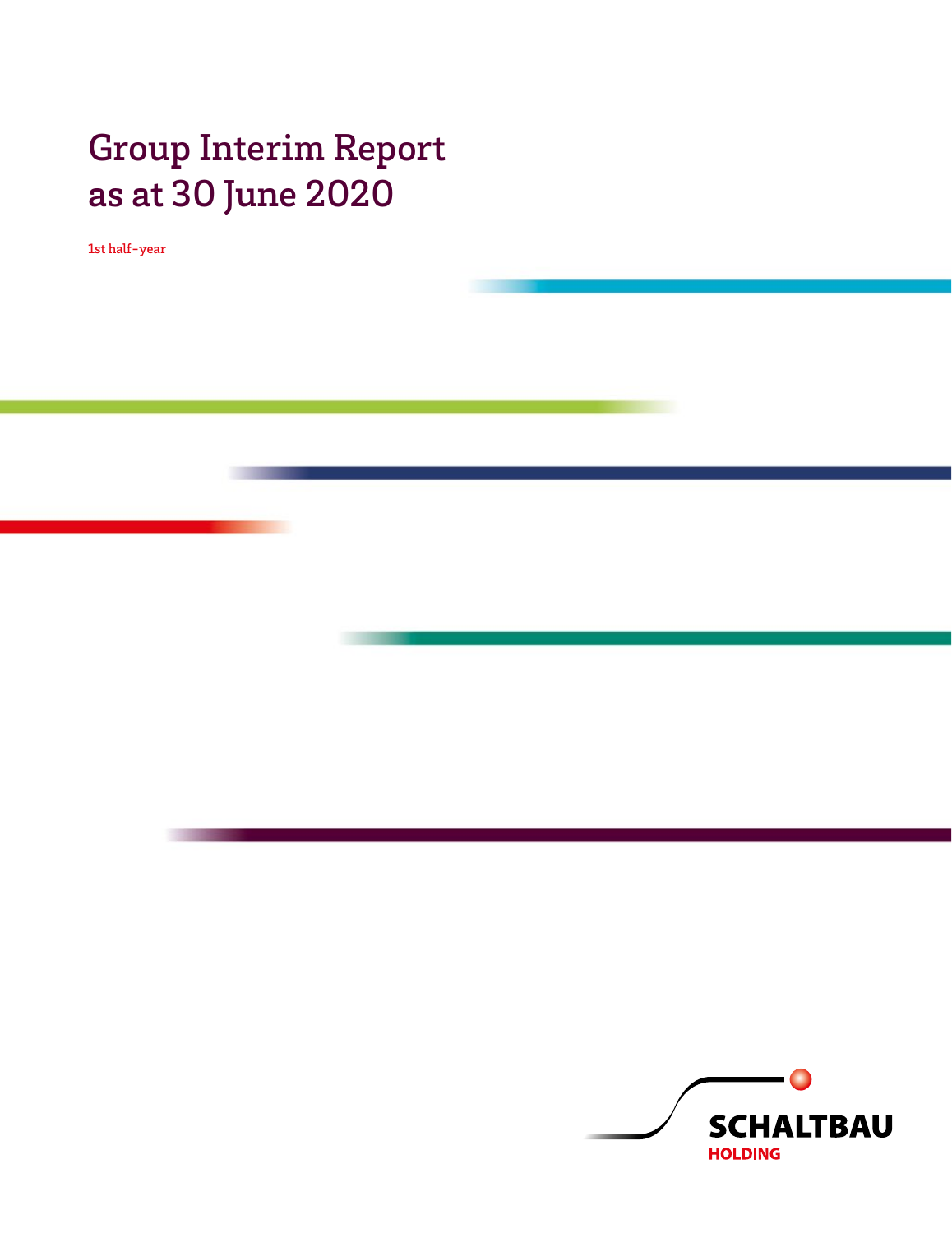# Group key performance indicators (IFRS)

| €m                                                      | $1.1 - 30.6.2020$ | $1.1 - 30.6.20191$ | Change   |
|---------------------------------------------------------|-------------------|--------------------|----------|
| Order intake                                            | 270.4             | 276.4              | $-2.2%$  |
| Revenue                                                 | 239.3             | 233.2              | 2.6%     |
| Total output                                            | 250.1             | 239.5              | 4.4%     |
| <b>EBITDA</b>                                           | 17.5              | 16.9               | 3.5%     |
| <b>EBIT</b>                                             | 9.6               | 9.4                | 2.2%     |
| EBIT margin (in %)                                      | 4.0               | 4.0                | n. a.    |
| Group net profit                                        | 4.0               | 6.3                | $-35.9%$ |
| - thereof attributable to Schaltbau Holding AG          | 2.5               | 4.2                | $-39.8%$ |
| Cash flow from operating activities                     | 3.8               | $-8.8$             | n. a.    |
| Cash flow from investing activities                     | $-6.8$            | $-6.7$             | 1.5%     |
| Free cash flow                                          | $-3.0$            | $-15.4$            | 70.0%    |
| €m                                                      | 30.6.2020         | 31.12.2019         | Change   |
| Order book                                              | 517.1             | 488.9              | 5.8%     |
| Total assets                                            | 408.6             | 401.2              | 1.8%     |
| Fixed assets                                            | 148.9             | 150.8              | $-1.3%$  |
| Cash funds                                              | 15.6              | 25.2               | $-38.2%$ |
| Group equity                                            | 94.4              | 97.4               | $-3.0%$  |
| Equity ratio (in %)                                     | 23.1              | 24.3               | n. a.    |
| Net financial liabilities (including lease liabilities) | 92.0              | 82.2               | 11.8%    |
| Employees                                               | 2,915             | 2,863              | 1.8%     |
| Share                                                   |                   |                    |          |
| Closing Xetra price in EUR                              | 25.40             | 34.00              | $-25.3%$ |
| Market capitalisation                                   | 225.0             | 301.0              | $-25.3%$ |
| Number of shares issued                                 | 8,852,190         | 8,852,190          | 0.0%     |

<sup>1</sup> On a like-for-like basis, unadjusted

# **Content**

- 1 To our shareholders
- 2 Interim management report
- 10 Condensed interim consolidated financial statements
- 18 Notes to the consolidated financial statements
- 37 Imprint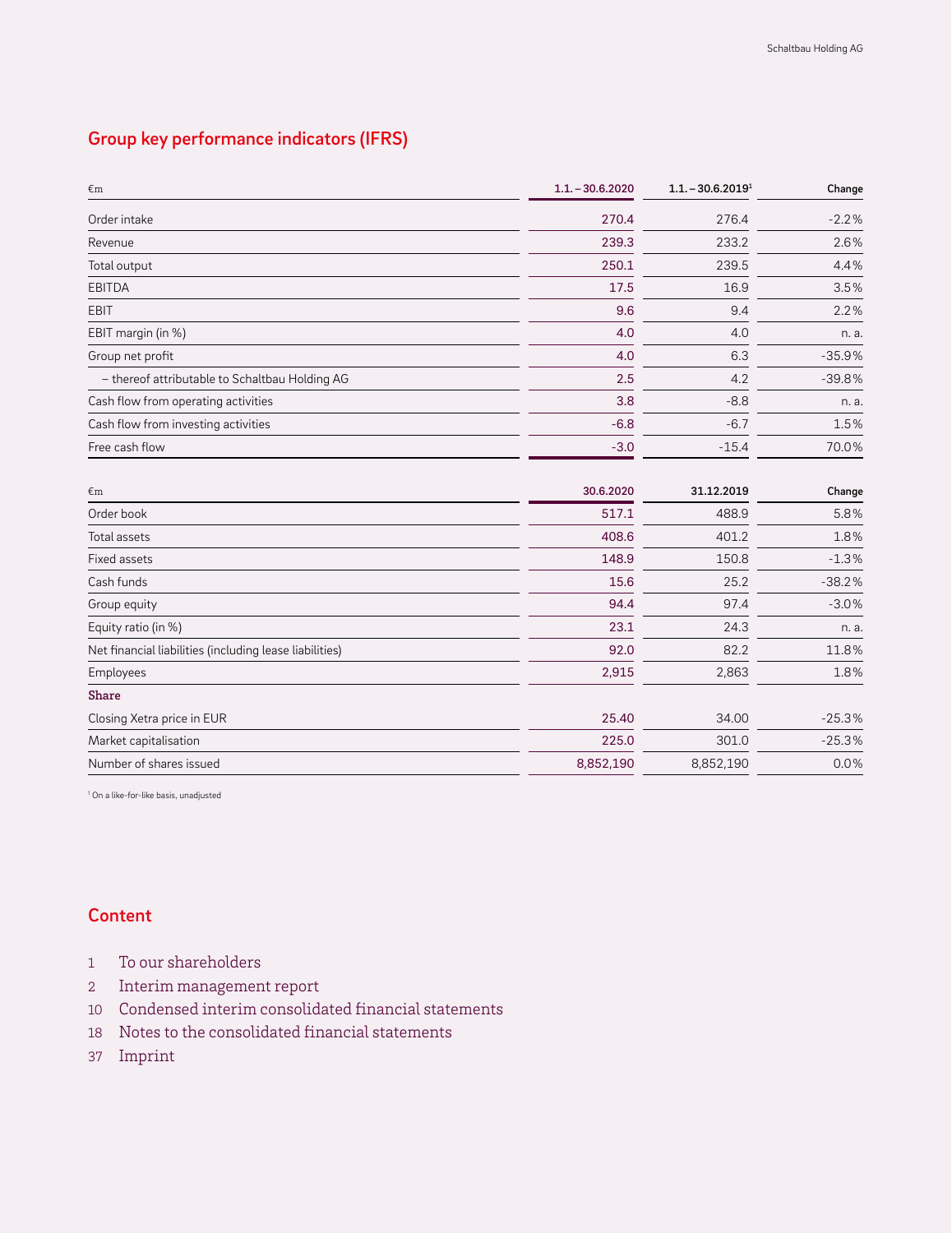# To our shareholders

# Dear Shareholders

In the second quarter we continued to feel the economic impact of the COVID-19 pandemic. However, similar to the first quarter, the effects were felt to a varying extent from one segment to the next. In the Schaltbau segment, the shock global slump in demand manifested itself in significantly less favourable customer ordering behaviour. Within the Bode segment, the temporary closure of manufacturing facilities at major bus manufacturers had a negative impact on the Road line of business. In a contrasting trend, however, business operations in the Pintsch and SBRS segments continued to be comparatively brisk throughout the second quarter and order intake was characterised by sharp growth.

In the medium term, with the key growth drivers in the so-called New Markets remaining intact, we see good prospects for generating potential revenue of EUR 800 to 900 million for the Schaltbau Group, which will lead to a significantly improved EBIT margin of 8 to 12%. However, that is only possible if we tailor our production capacities, continue to rigorously optimise our financing structure and safeguard our path of organic growth with a stable Group structure built on successful operating subsidiaries. We have well understood how to effectively manage the short-term challenges of the COVID-19 pandemic in order to meet our obligations as well as our responsibilities to the greatest extent possible – not only to our customers, but also to our shareholders, employees and lenders.

By enlarging the existing Syndicated Credit Agreement by EUR 60 million and including the KfW Group as a further lender, we have put in place an important safeguard that gives us sufficient headroom to continue and expand our operations within the current environment.

As expected, the Schaltbau Group felt the negative impact of the COVID-19 crisis during the second quarter. With Group revenue of approximately EUR 239.3 million and a Group EBIT margin of 4.0%, we have achieved our target for the halfway stage and currently expect a moderate economic recovery in the second half of the fiscal year. In this context, we still see ourselves as being on the right track towards achieving our targets for the full year.

Kind regards Dr Albrecht Köhler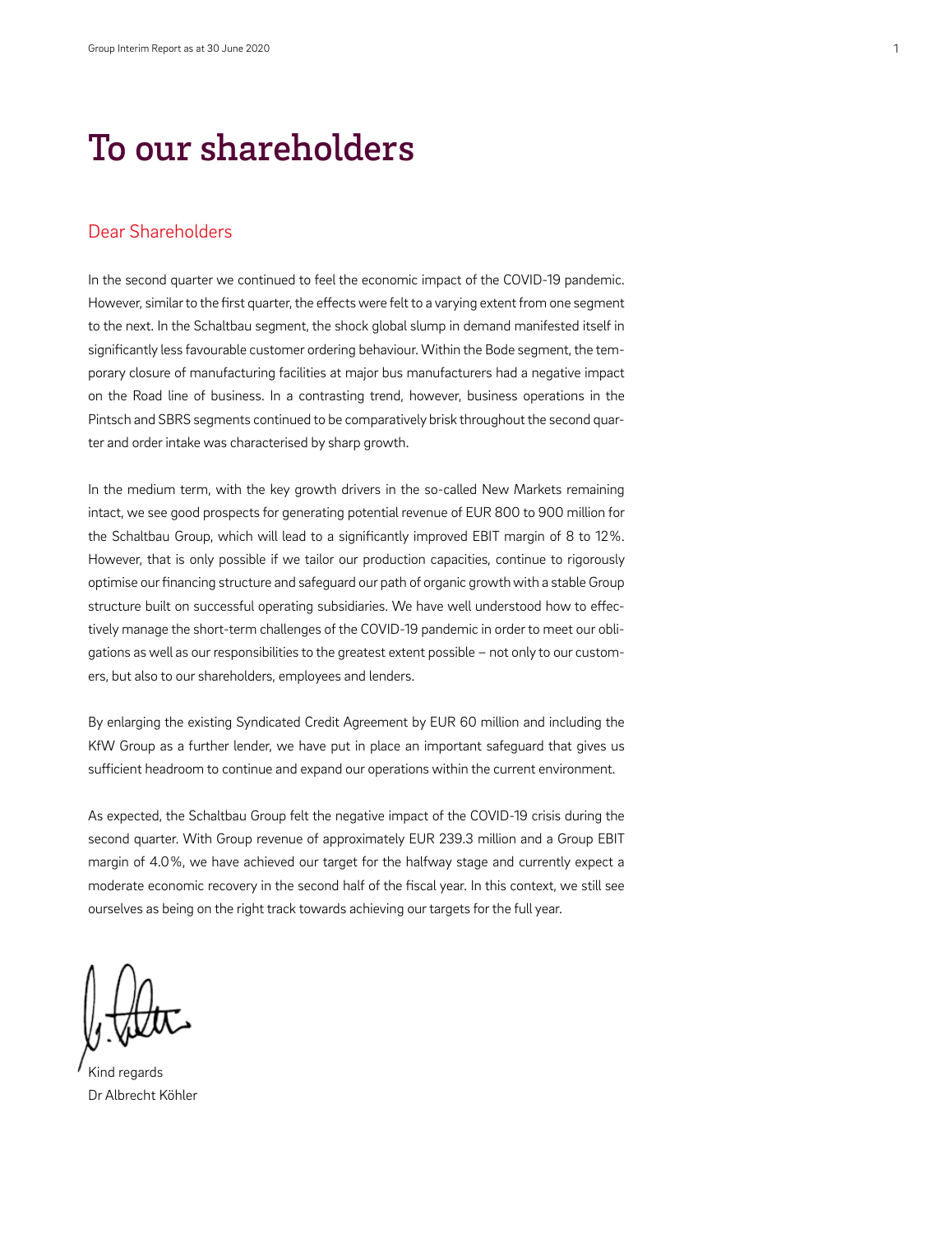# Interim management report

# Management and control

The Schaltbau Group is managed by the Executive Board of Schaltbau Holding AG, which comprised four members at 30 June 2020. During the period under report, the Supervisory Board appointed Dr Jürgen Brandes as an additional member of the Executive Board with effect from 1 April 2020. Dr Brandes is currently responsible for the Schaltbau segment and has been assigned to the post for a period of three years. On 1 January 2021, Dr Brandes will succeed Dr Köhler, whose period of office is due to end for age reasons, as CEO of Schaltbau Holding AG.

The Supervisory Board, which consisted of six members at 30 June 2020 in accordance with the Articles of Association, collaborates closely with the Executive Board. It monitors and advises the Executive Board on a regular basis on all key questions concerning Group management. No changes were made to the composition of the Supervisory Board during the six-month period under report.

The principal features of the compensation systems for members of the Executive Board and the Supervisory Board as well as their total compensation are described in the compensation report section of the combined Management Report for Schaltbau Holding AG and the Group.

The current Corporate Governance Statement can be viewed at: https://ir.schaltbaugroup.com/ websites/schaltbau/English/5200/corporate-governance-statement.html. It includes the Declaration of Compliance in accordance with section 161 of the Stock Corporation Act (AktG) issued on 12 December 2019 and the Corporate Governance Report in accordance with section 3.10 of the German Corporate Governance Code.

## Internal management system

Schaltbau Holding AG has defined order intake (as an early warning indicator), revenue, and profit/ loss before financial result and taxes (EBIT) as key financial performance indicators for the Group and its segments. As from fiscal year 2020, EBIT – without adjustment for exceptional items – is being used as a financial performance indicator. This is in line with the change in internal management and the fact that, following the completion of restructuring and associated measures in 2019, management of the Group as a whole will again be based on reported EBIT.

Also from fiscal year 2020, for financial reporting purposes and in accordance with IAS 8, the operating segments are now designated in line with the brand names of the subsidiaries in order to give them greater significance. The former "Stationary Transportation Technology" segment is now known as the "Pintsch" segment and the former "Components" segment has been renamed the "Schaltbau" segment. The former "Mobile Transportation Technology" segment is now divided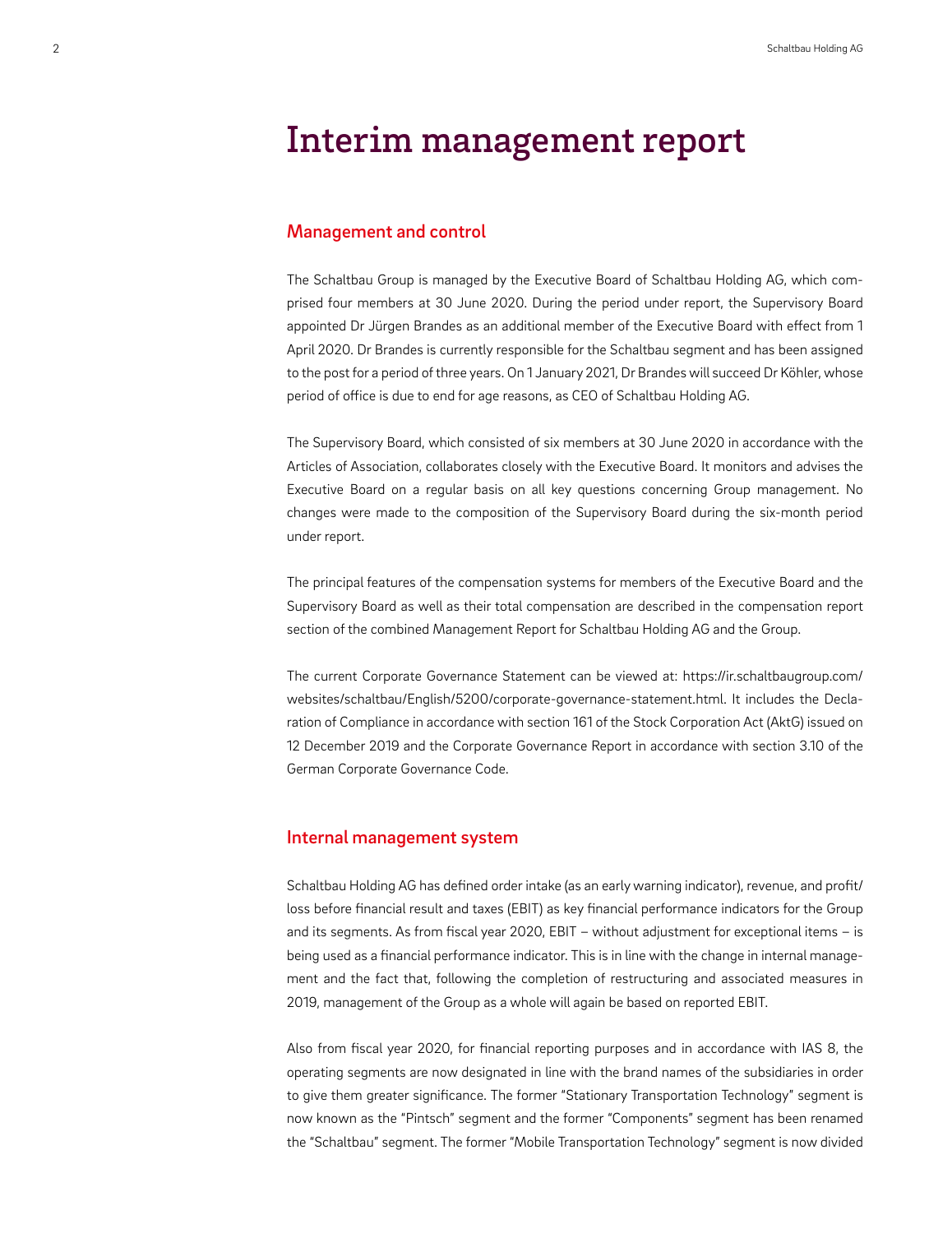into the "Bode" and the "SBRS" segments, to take account of the growing strategic importance of SBRS GmbH for the Schaltbau Group. Against this background, the organisational structure described in the 2019 Annual Report has changed. Since the fiscal year 2020 the Schaltbau Group has comprised four segments. The SBRS segment comprises services in the field of complete and partial modernisation of trains as well as e-mobility solutions.

We will continue to implement the measures that have already been initiated, with the aim of focusing the Schaltbau Group on its strategic core competencies and boosting profitability throughout the fiscal year 2020, also taking account of the economic impact of the COVID-19 pandemic.

# **Strategy**

The Schaltbau Group's strategy is aimed at leveraging its prospects of organic growth, based on existing market potential, and improving profitability on a sustained basis. With this goal in mind, apart from stabilising and additionally enhancing its financial position, the Group is keen to make customer contracts even more market-oriented and further improve its competitiveness in core markets by cutting costs, boosting efficiency and reducing complexity. The aim is to strengthen the Group's resilience to cyclical market developments as well as to the disruptive economic shock resulting from the COVID-19 pandemic.

In the medium and long term, in addition to digitising rolling stock and rail infrastructure, other future-oriented markets are becoming increasingly relevant in the context of "new" mobility and energy. In the field of electric mobility, for example, the Schaltbau Group is increasingly cementing its position as a technology partner and safety expert on the basis of high-performance contactors and high-speed charging stations for electric vehicles.

# Group reporting entity

There were no material changes to the Group reporting entity of Schaltbau at 30 June 2020 compared to those at 31 December 2019, which are explained in the Notes. The Group reporting entity at 31 December 2019 is presented in the combined Management Report for Schaltbau Holding AG and the Group.

# General economic environment

Dominated by the COVID-19 pandemic, the economic environment deteriorated and the business outlook became increasingly bleak during the first half of the year. In fact, the ifo Business Climate Index fell to its lowest level ever measured in April.<sup>1</sup> According to the Deutsche Bundesbank, the main impact of the government's measures to curb the spread of the infection is likely to be reflected in GDP figures for the second quarter almost everywhere worldwide – with the exception of China, www.ifo.de/node/54705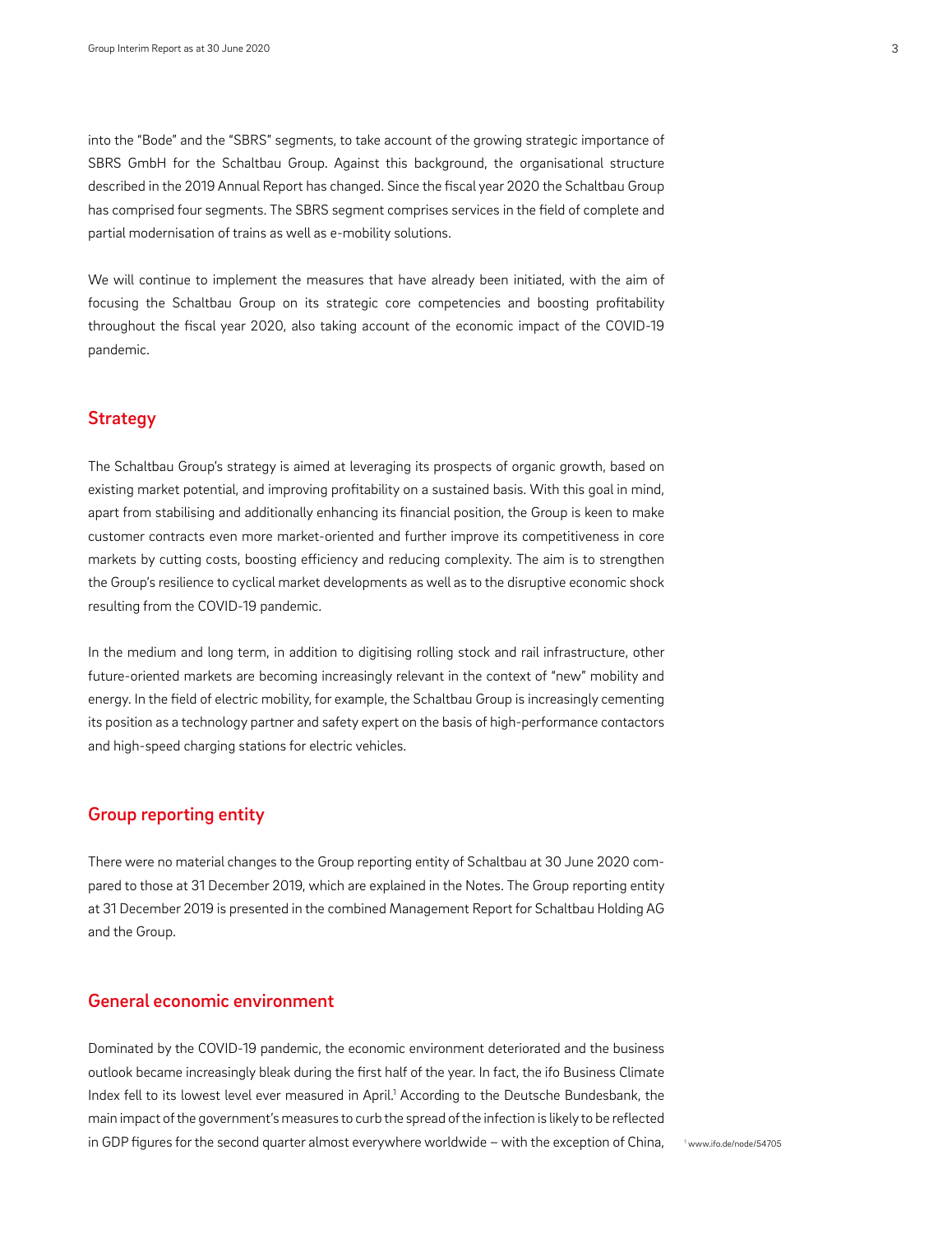where the economy is already recovering after the rollback of major restrictions.<sup>1</sup> However, the path to global economic recovery will depend largely on the speed at which the restrictions are loosened and the further course of the pandemic, making the overall situation highly uncertain.

At the same time, comprehensive national and European support measures are currently the subject of public debate. At the beginning of June 2020, for example, the German coalition committee set out in a "key issues" paper that efficient transport and mobility infrastructure is an essential requirement for a swift economic upturn and new growth in practically all commercial sectors.<sup>2</sup> In its forecast in mid-June 2020, the German Institute for Economic Research (DIW) predicted that economic output in Germany would plunge by more than 9% this year and recover only sluggishly from the third quarter 2020 onwards.<sup>3</sup>

## Business performance

In the first half of the year, business performance varied across the four segments and, as expected, was impacted by the COVID-19 pandemic. Although order intake (adjusted for Schaltbau Sepsa and Alte, which were both deconsolidated in the previous year) fell by EUR 6.0 million to EUR 270.4 million, the book-to-bill ratio recorded was nevertheless at a high level of 1.1 (January–June 2019: 1.2).

|                                      | Bode <sup>1</sup> |                      | Schaltbau |                      | Pintsch |                      | SBRS <sup>1</sup> |         | Konzern |                      |  |
|--------------------------------------|-------------------|----------------------|-----------|----------------------|---------|----------------------|-------------------|---------|---------|----------------------|--|
| €m                                   | H1/2020           | H1/2019 <sup>2</sup> | H1/2020   | H1/2019 <sup>1</sup> | H1/2020 | H1/2019 <sup>1</sup> | H1/2020           | H1/2019 | H1/2020 | H1/2019 <sup>2</sup> |  |
| Order intake<br>(with third parties) | 135.3             | 148.1                | 72.1      | 88.5                 | 42.2    | 30.8                 | 20.9              | 9.1     | 270.4   | 276.4                |  |
| Revenue<br>(with third parties)      | 124.7             | 115.5                | 68.1      | 79.3                 | 34.8    | 29.5                 | 11.8              | 8.9     | 239.3   | 233.2                |  |
| EBIT                                 | 0.2               | $-0.2$               | 11.9      | 14.3                 | 2.1     | 2.4                  | 1.3               | 0.8     | 9.6     | 9.4                  |  |
| EBIT-Marge (in %)                    | 0.2               | $-0.2$               | 17.3      | 17.9                 | 6.1     | 8.0                  | 10.5              | 8.3     | 4.0     | 4.0                  |  |

<sup>1</sup> As of fiscal year 2020, the Bode and SBRS segments are reported separately (previously: Mobile Transportation Technology segment)

<sup>2</sup> On a like-for-like basis (excluding Alte and the Sepsa Group, which were deconsolidated in H1 2019)

With a 16.0% decline in order intake to EUR 135.3 million, the Bode segment was mainly responsible for this development (January–June 2019: EUR 161.1 million). On a like-for-like basis, the decrease was 8.6% (January–June 2019: EUR 148.1 million), mainly attributable to the Bus and Automotive product groups in the wake of the COVID-19 pandemic due to lower order volumes from major bus and car manufacturers caused by temporary plant closures as well as negative market developments in the commercial vehicle and passenger bus sectors. However, order intake in the Rail line of business remained stable. Segment revenue was 9.2% down at EUR 124.7 million (January–June 2019: EUR 137.3 million). On a like-for-like basis, however, revenue went up by 8.0% (January–June 2019: EUR 115.5 million). It should be noted that in the previous year, provisions for outstanding guarantees of EUR 6.7 million were recorded as a reduction in sales. The increase is mainly reflecting strong growth in Rail business, which more than offset significant

<sup>1</sup> www.bundesbank.de/resource/

blob/832766/25cd9849e74f-102d4794382230a096a9/mL/2020-05-

monatsbericht-data.pdf

<sup>2</sup> www.bundesfinanzministerium.de/Content/ DE/Standardartikel/Themen/Schlaglichter/ Konjunkturpaket/2020-06-03-eckpunktepapier.pdf

<sup>3</sup> www.diw.de/de/diw\_01.c.791568.de/ deutsche\_wirtschaft\_erholt\_sich\_nur\_ langsam\_von\_corona-schock\_zeit\_fuer\_mehr\_ zukunftsinvestitionen\_ist\_ietzt.html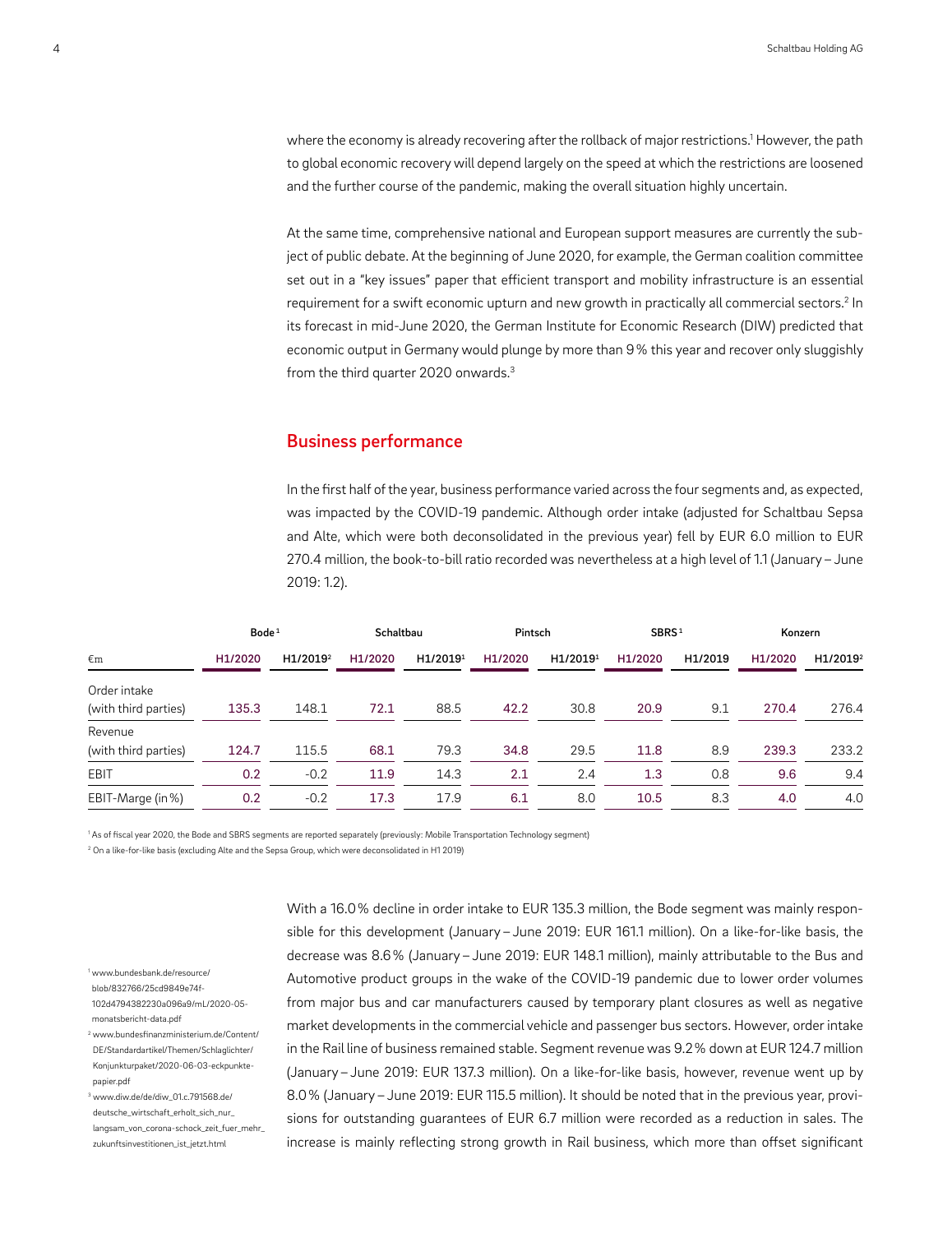decreases in Automotive business. In the same period one year earlier, revenue had been severely impacted by production interruptions at the Schaltbau Group's Kassel plant due to flooding. Segment EBIT increased to EUR 0.2 million (January–June 2019: negative EUR 1.1 million; like-forlike: negative EUR 0.2 million), equivalent to an EBIT margin of 0.2% (January–June 2019: negative 0.8%; like-for-like: negative 0.2%). A significantly poorer product mix and lower productivity due to the adverse effects of COVID-19 had a significant impact on earnings development.

Order intake for the Schaltbau segment was also down by 18.5% to EUR 72.1 million (January–June 2019: EUR 88.5 million). The sharp year-on-year drop was primarily attributable to the far lower volume of orders placed by all customers operating in markets affected by lockdowns. In addition to lower business volumes with OEMs and rail market operators, industrial customers were also severely affected by the lockdowns as well as by restrictions on the travel necessary to install and commission their products. In the second quarter 2020, above all at Schaltbau GmbH, the lower volumes also made themselves felt through delayed call-ups of existing orders and therefore lower revenue. At EUR 68.1 million, segment revenue was 14.1% down for the six-month period (January–June 2019: EUR 79.3 million), in part also due to plant closures. In line with the decline in revenue, segment EBIT fell by EUR 2.4 million to EUR 11.9 million (January–June 2019: EUR 14.3 million), resulting in an adjusted EBIT margin of 17.3% (January–June 2019: 17.9%).

In the Pintsch segment, order intake rose sharply by 37.0% to EUR 42.2 million (January–June 2019: EUR 30.8 million), with growth coming mainly from the segment's level crossing, axle counting and signalling technology product groups. Segment revenue also rose at an above-average rate of 18.0% to EUR 34.8 million (January–June 2019: EUR 29.5 million), primarily due to the increased sale of level crossing and axle counting systems to customers in China. Segment EBIT slipped by EUR 0.3 million to EUR 2.1 million (January–June 2019: EUR 2.4 million). In the first half of the previous fiscal year, segment EBIT was positively impacted by the billing of completed railway stations relating to the Platform Screen Doors project in Brazil as well as for other completed projects and subsequent deliveries for level crossing systems. The EBIT margin for the first six months of 2020 therefore came in at 6.1% (January–June 2019: 8.0%).

With growth of 129.7% to EUR 20.9 million, order intake for the SBRS segment was by far the most dynamic (January–June 2019: EUR 9.1 million), largely driven by E-Mobility business. Segment revenue rose by 32.6% to EUR 11.8 million (January–June 2019: EUR 8.9 million) during the period under report and was also attributable to E-Mobility business. Segment EBIT went up by EUR 0.5 million to EUR 1.3 million (January–June 2019: EUR 0.8 million), giving an EBIT margin of 10.5% (January–June 2019: 8.3%).

# Group earnings performance

Reported Group revenue fell by 6.2% to EUR 239.3 million during the reporting period, largely due to the deconsolidation of Alte and the Sepsa Group in the first half of 2019 (January–June 2019: EUR 255.0 million; like-for-like: EUR 233.2 million). Total output also decreased accordingly to EUR 250.1 million (January–June 2019: EUR 260.9 million; like-for-like: EUR 239.5 million). With other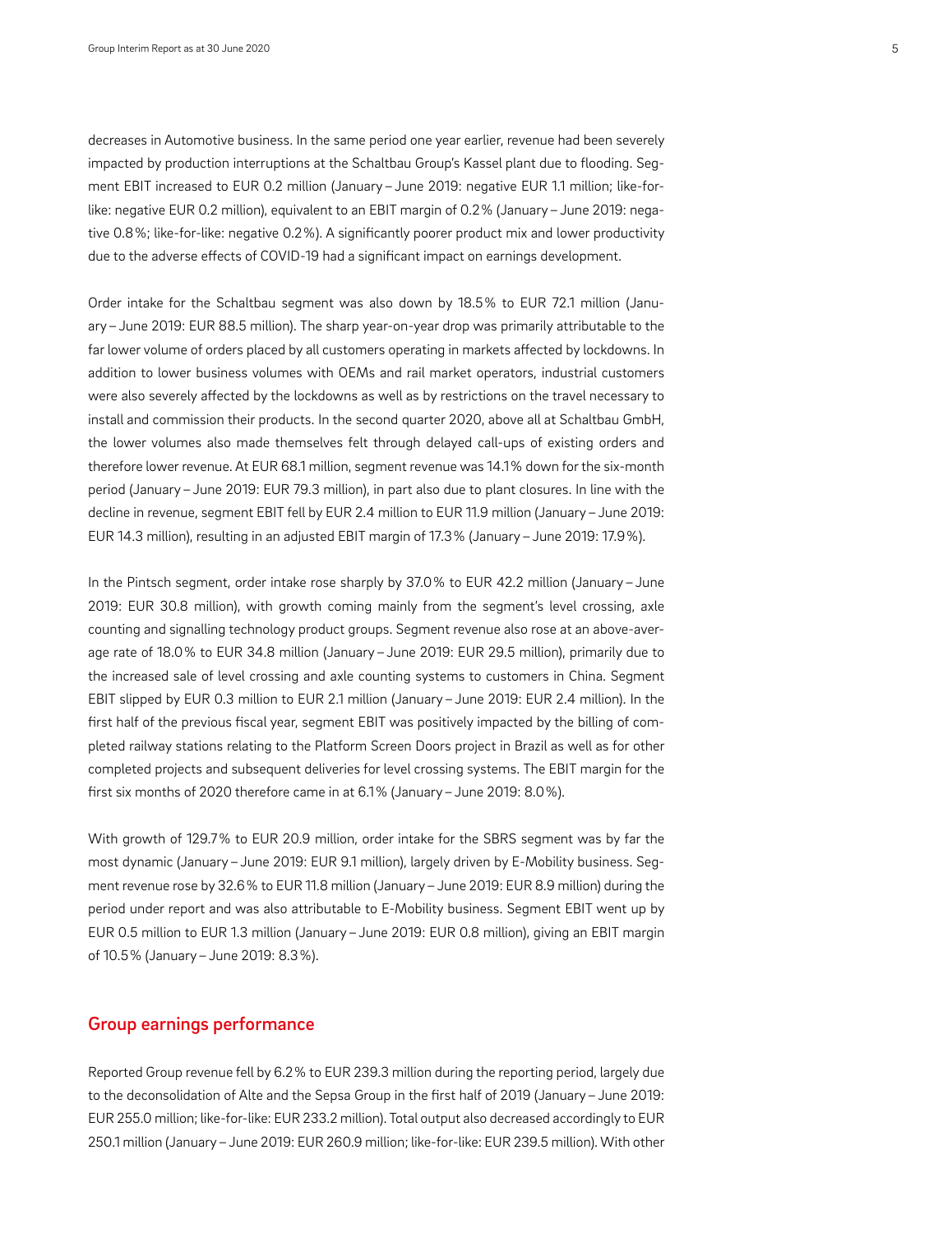operating income significantly lower at EUR 6.9 million, partially in connection with the reversal of provisions (January–June 2019: EUR 12.3 million; like-for-like: EUR 10.8 million) and a 2.1% drop in the cost of materials to EUR 131.8 million (January–June 2019: EUR 134.7 million; like-for-like: EUR 123.7 million), gross profit fell by 9.6% to EUR 125.2 million (January–June 2019: EUR 138.5 million; like-for-like: EUR 126.5 million). Personnel expense for the six-month period decreased by EUR 4.1 million from EUR 89.6 million to EUR 85.5 million. Adjusted for Sepsa and Alte, which were both deconsolidated in 2019, personnel expense went up by 5.4% or EUR 4.4 million. Other operating expenses decreased by 33.2% to EUR 21.9 million (January–June 2019: EUR 32.7 million) due to some reduced costs in light of the COVID-19 pandemic and restructuring expenses recognised in the previous year. Taking into account the 3.5% rise in depreciation and amortisation to EUR 7.9 million (January–June 2019: EUR 7.6 million), profit before financial result and taxes (EBIT) amounted to EUR 9.6 million (January–June 2019: EUR 8.5 million). After deduction of the improved financial result of negative EUR 3.0 million (January–June 2019: negative EUR 3.6 million) and income taxes of EUR 3.0 million (January–June 2019: EUR 1.1 million), the Schaltbau Group generated a net profit for the period of EUR 4.0 million (January–June 2019: EUR 4.6 million). Of this amount, EUR 1.5 million was attributable to minority interests (January–June 2019: EUR 2.1 million) and EUR 2.5 million to the shareholders of Schaltbau Holding AG (January–June 2019: EUR 2.5 million). Diluted and undiluted earnings per share were unchanged at EUR 0.29.

## Net assets

Total assets rose by EUR 7.4 million to EUR 408.6 million (31 December 2019: EUR 401.2 million) during the six-month period under report. Non-current assets decreased slightly to EUR 161.2 million (31 December 2019: EUR 164.2 million), primarily due to reductions in intangible assets to EUR 48.7 million, financial assets to EUR 2.1 million (31 December 2019: EUR 3.6 million) and deferred tax assets to EUR 12.3 million (31 December 2019: EUR 13.4 million). At EUR 247.3 million, current assets were EUR 10.3 million higher than at the end of the previous year (31 December 2019: EUR 237.0 million). Whereas inventories increased to EUR 127.1 million (31 December 2019: EUR 109.7 million), trade accounts receivable remained practically unchanged at EUR 83.4 million (31 December 2019: EUR 83.6 million). Furthermore, cash and cash equivalents decreased to EUR 15.6 million (31 December 2019: EUR 25.2 million).

Group equity totalled EUR 94.4 million at the end of the reporting period (31 December 2019: EUR 97.4 million). Non-current liabilities rose slightly to EUR 148.0 million (31 December 2019: EUR 146.5 million), primarily due to the increase in financial liabilities to EUR 96.3 million (31 December 2019: EUR 92.7 million) as a consequence of higher cash requirements for operations. By contrast, pension provisions decreased to EUR 38.3 million (31 December 2019: EUR 39.0 million), other non-current provisions to EUR 1.3 million (31 December 2019: EUR 2.2 million) and non-current personnel provisions to EUR 4.9 million (31 December 2019: EUR 5.5 million). Current liabilities went up by EUR 8.8 million or 5.6% to EUR 166.1 million (31 December 2019: EUR 157.3 million). This development was primarily due to increases in trade accounts payable to EUR 58.7 million (31 December 2019: EUR 50.4 million) and in other contract liabilities to EUR 22.5 million, whereas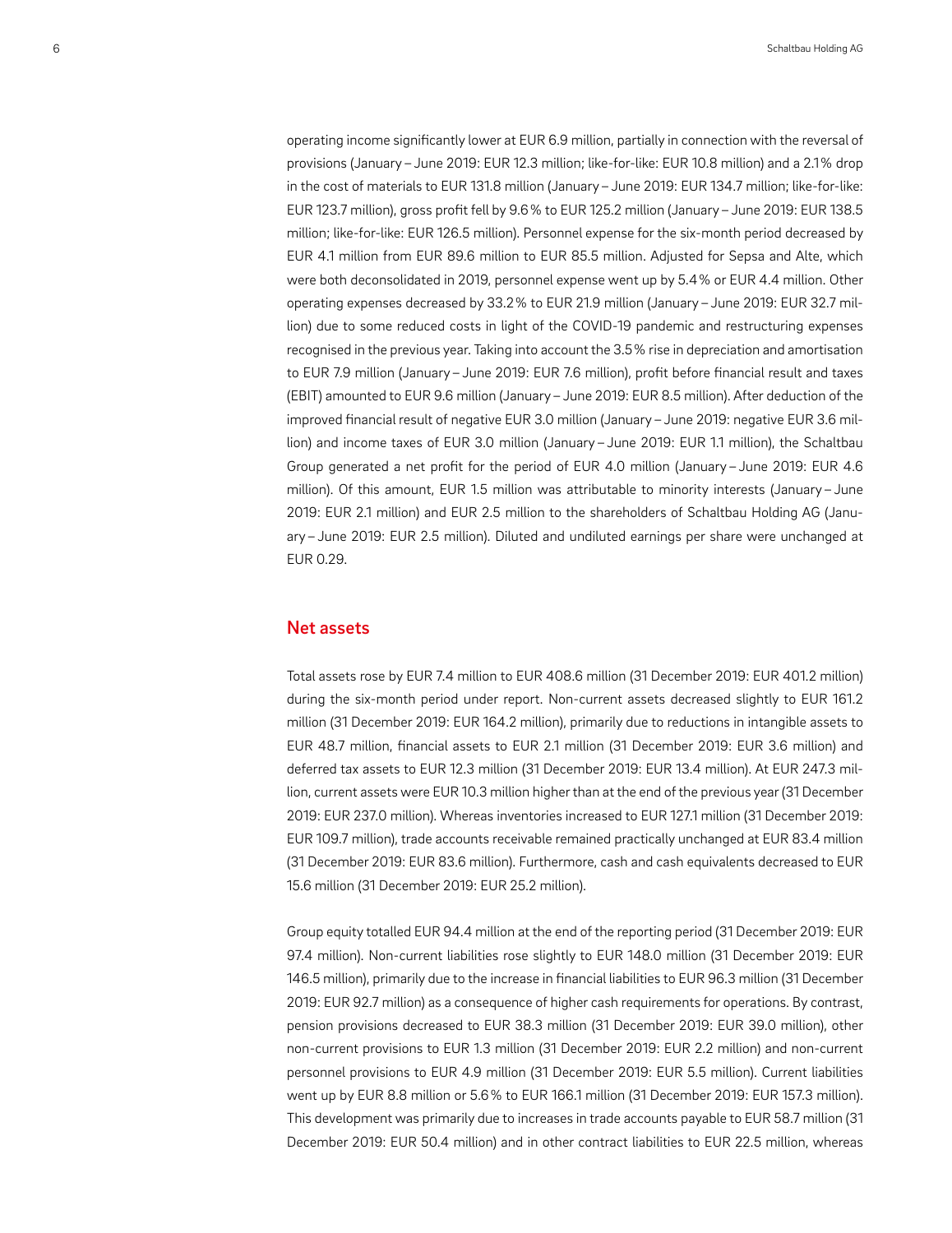current financial liabilities decreased to EUR 11.2 million (31 December 2019: EUR 14.7 million) and current personnel provisions to EUR 10.7 million.

At 30 June 2020, external financing was based on a secured Syndicated Credit Agreement with a volume of EUR 172 million and two promissory notes placed in 2015 with a current total volume of EUR 10.5 million. The Syndicated Credit Agreement has a remaining term of two years and includes two extension options of one year in each case. The two promissory notes are due in 2022 and 2025 respectively. Moreover, the financing structure is supplemented by a receivables securitisation programme with a volume of up to EUR 29.0 million.

Under the terms of a supplementary agreement dated 9 March 2020, a former promissory note creditor transferred EUR 3.0 million to the Syndicated Credit Agreement.

As a result of the COVID-19 pandemic, the Syndicated Credit Agreement originally concluded in 2019 under the lead management of Commerzbank AG and UniCredit Bank AG was increased by EUR 60 million to EUR 172 million on 19 June 2020 by using the Special Credit Programme 855 ("Direct Participation for Syndicated Financing") provided by the KfW Group. The existing six financing partners were supplemented by the KfW Group as consortium bank.

Drawdowns thereon are reported as non-current liabilities.

# Financial position

Cash flows from operating activities totalled EUR 3.8 million in the reporting period (January–June 2019: negative EUR 8.8 million). While the profit before financial result and taxes of EUR 9.6 million (January–June 2019: EUR 8.5 million), the lesser increase in current assets amounting to EUR 21.1 million (January–June 2019: increase of EUR 37.3 million) and the greater increase in liabilities to EUR 16.1 million (January–June 2019: EUR 1.0 million) all had a positive impact compared to the previous year, the EUR 5.7 million decrease in provisions (January–June 2019: increase of EUR 14.4 million) had a negative impact.

Cash flows from investing activities decreased slightly to negative EUR 6.8 million (January–June 2019: negative EUR 6.7 million). Higher payments for investments in intangible assets and property, plant and equipment were offset by lower proceeds from the disposal of companies.

Free cash flow during the period ended 30 June 2020 was negative EUR 3.0 million (January–June 2019: negative EUR 15.4 million).

The negative change in total cash flows from financing activities from positive EUR 6.5 million to negative EUR 6.8 million was mainly attributable to the repayment of promissory notes on the one hand and proceeds from the utilisation of the overdraft facility under the terms of the Syndicated Credit Agreement on the other.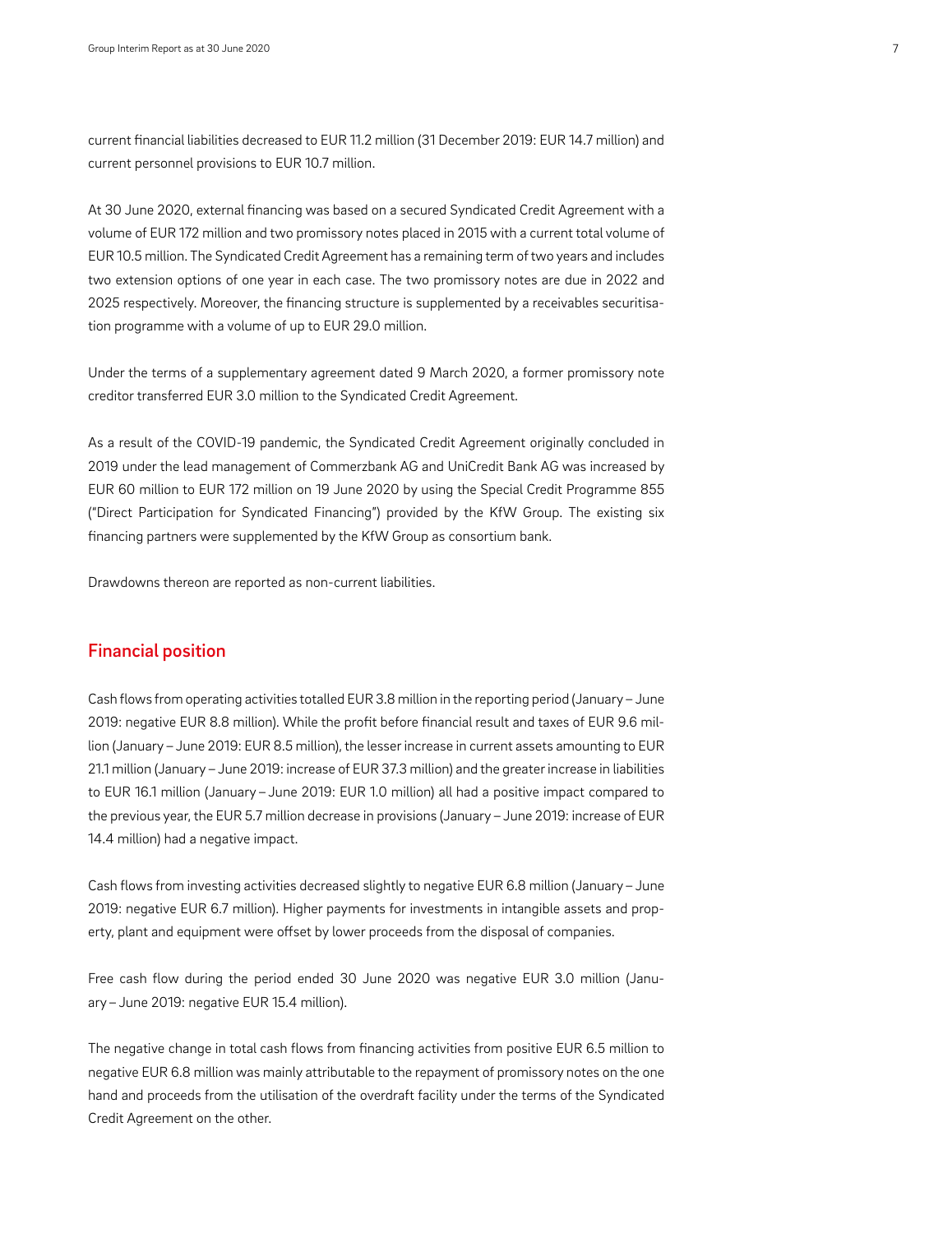# Outlook

The COVID-19 pandemic that broke out in early 2020 is having a negative impact on the Schaltbau Group worldwide. The loss of qualified personnel, delays in the supply chain and economic downturns in certain regions and/or sectors had a negative effect on the Schaltbau Group's net assets, financial position and results of operations during the first half-year, the effects of which cannot yet be precisely quantified for the year as a whole. The outbreak of COVID-19 in January 2020 led to the closing of the Group's production plant in XIAN for several weeks up to the end of February. On 23 March 2020, the Group's Italy-based subsidiary SPII was compelled to completely shut down its production facility. On 4 April 2020, production in Italy was partially restarted due to the classification of SPII as system-relevant and production in China is meanwhile up and running again with capacity utilisation at around 80%

After bus manufacturers MAN, Iveco and Evobus temporarily closed their production plants, Gebr. Bode GmbH & Co. KG in Kassel shut down parts of its operations from 20 March 2020, which affected also the second quarter. In addition, the supply chain for Rail and Road via the Schaltbau Group's subsidiary RAWAG was and still is partially interrupted and continues to be disrupted due to the strict lockdown regulations in Poland.

Furthermore, we cannot rule out the possibility of further plant closures at German production sites due to short-term disruptions in the supply chain, falling demand, project postponements on the part of end customers or, in particular, the risk of a so-called second wave of infection caused by COVID-19.

In the Group management report 2019, the Executive Board explained in detail its outlook for the current fiscal year and the main assumptions on which it is based. Therefore, in view of the ongoing COVID-19 pandemic, the Executive Board continues to expect Group revenue of between EUR 460 million and EUR 500 million and a Group EBIT margin in the region of 4% for the fiscal year 2020 against the background of a changed segment and product mix..

It also expects order intake to be within the range of EUR 520 to EUR 540 million for the full year.

# Report on risks and opportunities

During the first six months of 2020 there were no significant changes compared with the risks and opportunities described in detail in the risk and opportunity report contained in the Group management report 2019, with the exception of the following comments on financial risks. The Group management report is a part of the Annual Report 2019 and available online at: www.ir.schaltbaugroup.com.

Compared with the risks reported in the Group management report for the fiscal year 2019, there has been a change in the financial risks relating to compliance with covenants. Under the terms of the third supplementary agreement dated 19 June 2020, Schaltbau Holding AG increased its bor-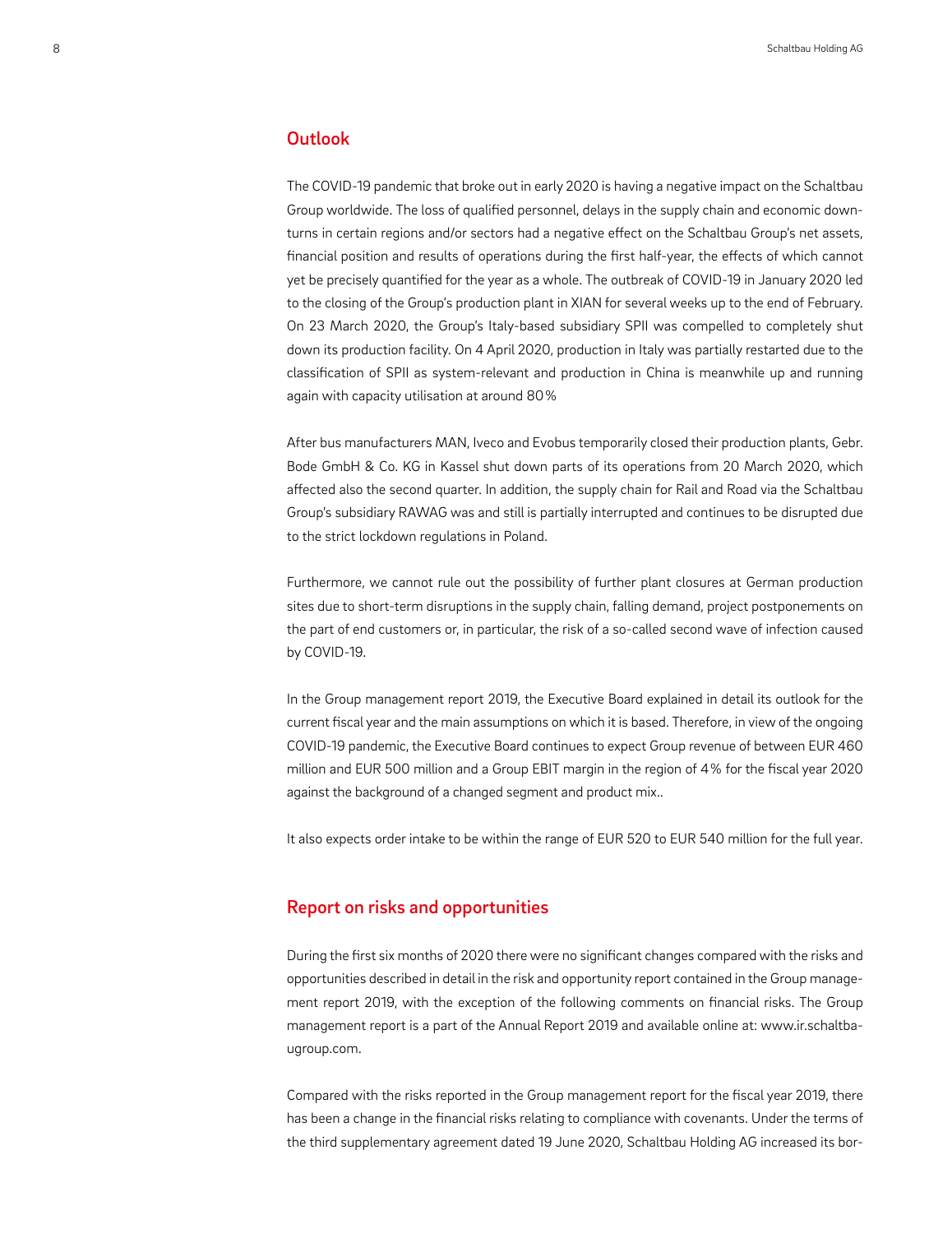rowings via the Syndicated Credit Agreement to EUR 172.0 million in order to strengthen liquidity and took on the KfW Group as a further syndicate partner. Consequently, the Executive Board of Schaltbau Holding AG currently rates its financial risks as low.

The assertions made in the Group management report 2019 pertaining to the COVID-19 pandemic continue to apply. The associated risk is still regarded as a significant risk that could have a substantially adverse impact on the Schaltbau Group's net assets, financial position and results of operations. Due to the ongoing uncertainties, no concrete consequences with regard to the extent and duration of the current risk can be predicted at the present time. Stringent monitoring of changes in liquidity, in combination with a comprehensive, well-defined package of measures, can effectively counteract short-term liquidity bottlenecks. Against the backdrop of the COVID-19 pandemic, the Schaltbau Group has partly used short-time work arrangements as a necessary measure to bridge cyclically induced fluctuations in capacity utilisation.

#### Development of the key performance indicators

|                                  | Since the beginning<br>of the year / |               |              |  |  |  |  |  |
|----------------------------------|--------------------------------------|---------------|--------------|--|--|--|--|--|
| €m                               | 20191                                | 1st half-year | Outlook 2020 |  |  |  |  |  |
| Financial performance indicators |                                      |               |              |  |  |  |  |  |
| Order intake                     | 532.7                                | 270.4         | $520 - 540$  |  |  |  |  |  |
| Revenue                          | 491.9                                | 239.3         | $460 - 500$  |  |  |  |  |  |
| EBIT margin (in %)               | 3.7%                                 | 4.0%          | approx. 4%   |  |  |  |  |  |

<sup>1</sup> On a like-for-like basis, unadjusted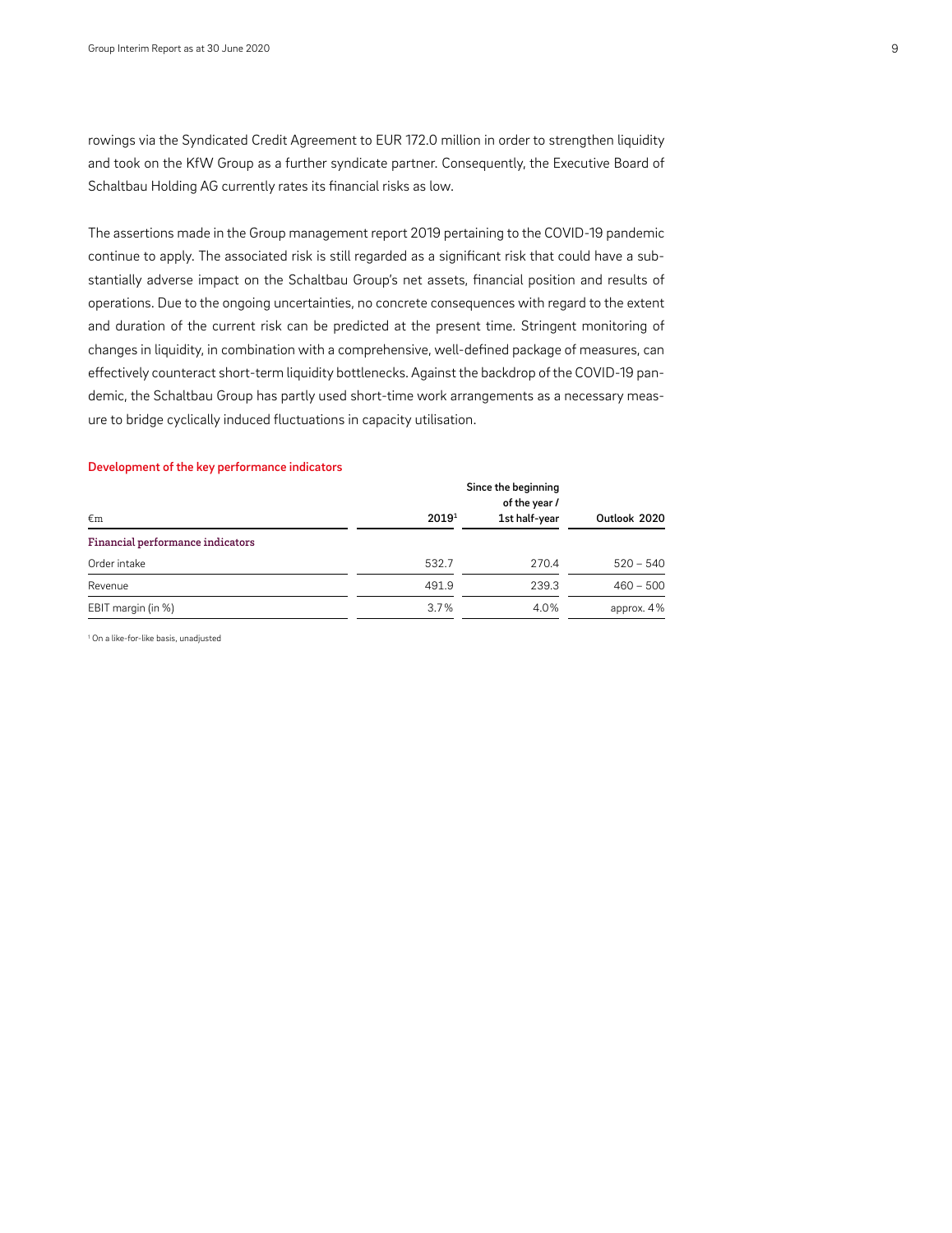# Condensed interim consolidated financial statements (unaudited)

# Consolidated balance sheet

| <b>Assets</b>                   |      |           |            |
|---------------------------------|------|-----------|------------|
| K€                              |      | 30.6.2020 | 31.12.2019 |
| Non-current assets              |      |           |            |
| Intangible assets               |      | 48,735    | 49,814     |
| Property, plant and equipment   | (6)  | 90,779    | 89,894     |
| Investment property             |      | 3,773     | 3,868      |
| At-equity accounted investments |      | 3,565     | 3,641      |
| Other investments               |      | 2,067     | 3,561      |
| Deferred tax assets             |      | 12,293    | 13,383     |
|                                 |      | 161,212   | 164,161    |
| <b>Current assets</b>           |      |           |            |
| Inventories                     | (7)  | 127,066   | 109,725    |
| Trade accounts receivable       | (8)  | 83,392    | 83,580     |
| Current tax assets              | (8)  | 144       | 581        |
| Other receivables and assets    | (8)  | 17,727    | 14,936     |
| Contract assets (current)       | (13) | 3,462     | 3,007      |
| Cash and cash equivalents       | (9)  | 15,555    | 25,184     |
|                                 |      | 247,346   | 237,013    |

Schaltbau India is included in the consolidated balance sheet as at 30 June 2020 for the first time following that entity's first-time consolidation. Pintsch Bamag Brazil is no longer included. In order to ensure comparability, please refer to the disclosures provided in the "Explanatory notes to the consolidated balance sheet").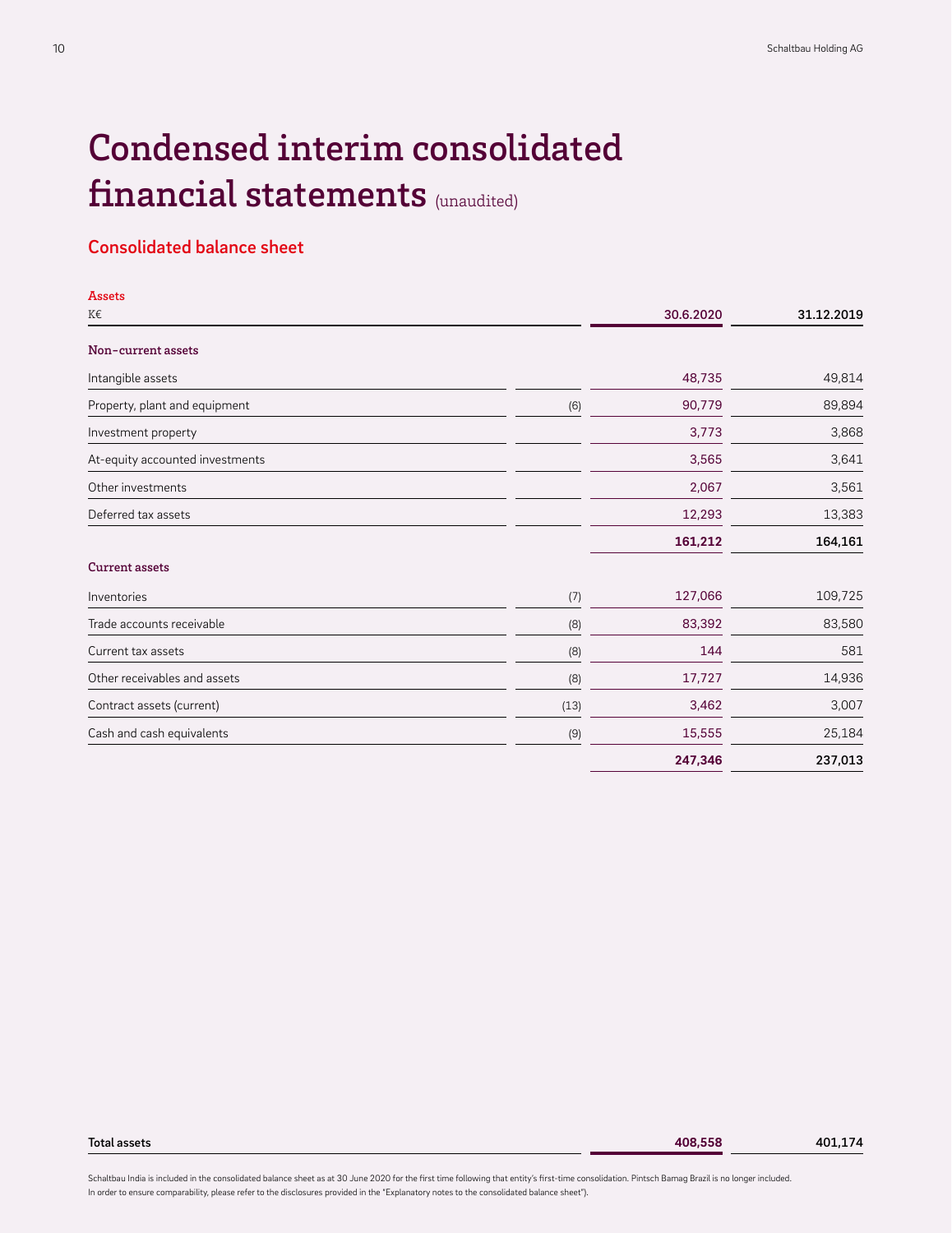# Equity and liabilities

| K€                                                                    |          | 30.6.2020 | 31.12.2019 |
|-----------------------------------------------------------------------|----------|-----------|------------|
| Equity                                                                | (10)     |           |            |
| Subscribed capital                                                    |          | 10,800    | 10,800     |
| Capital reserves                                                      |          | 11,534    | 11,534     |
| Statutory reserves                                                    |          | 231       | 231        |
| Revenue reserves                                                      |          | 45,209    | 40,742     |
| Currency translation reserve                                          |          | $-6,048$  | $-2,308$   |
| Revaluation reserve                                                   |          | 2,975     | 2,975      |
| Group net profit attributable to shareholders of Schaltbau Holding AG |          | 2,543     | 4,095      |
| Equity attributable to shareholders of Schaltbau Holding AG           |          | 67,244    | 68,069     |
| Minority interests                                                    |          | 27,198    | 29,338     |
|                                                                       |          | 94,442    | 97,407     |
| Non-current liabilities                                               |          |           |            |
| Pension provisions                                                    |          | 38,314    | 39,015     |
| Personnel-related provisions                                          | (11)     | 4,927     | 5,493      |
| Other provisions                                                      | (11)     | 1,310     | 2,249      |
| Financial liabilities                                                 | (12)     | 96,328    | 92,715     |
| Contract liabilities (non-current)                                    | (12)     | 153       | 161        |
| Other liabilities                                                     | (12)     | 5,069     | 4,660      |
| Deferred tax liabilities                                              |          | 1,939     | 2,190      |
|                                                                       |          | 148,040   | 146,483    |
| <b>Current liabilities</b>                                            |          |           |            |
| Personnel-related provisions                                          | (11)     | 10,741    | 13,593     |
| Other provisions                                                      | (11)     | 28,590    | 29,308     |
| Income taxes payable                                                  | (12)     | 3,456     | 3,052      |
| Financial liabilities                                                 | (12)     | 11,183    | 14,717     |
| Trade accounts payable                                                | (12)     | 58,651    | 50,388     |
| Contract liabilities (current)                                        | (12, 13) | 22,463    | 20,100     |
| Other liabilities                                                     | (12)     | 30,992    | 26,126     |
|                                                                       |          | 166,076   | 157,284    |
| Total equity and liabilities                                          |          | 408,558   | 401,174    |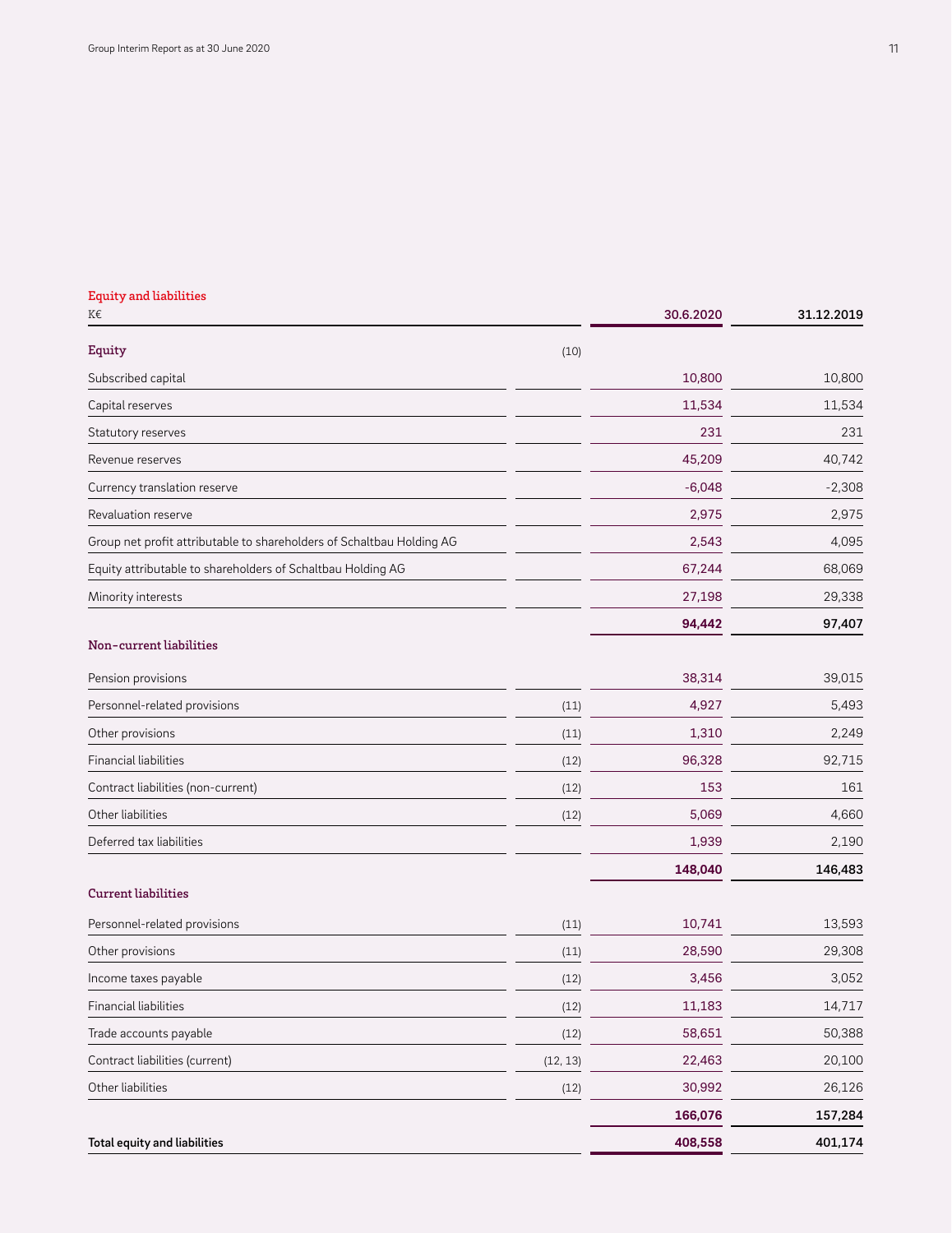# Consolidated income statement

| K€                                                           |     | $1.1 - 30.6.2020$ | $1.1 - 30.6.2019$ |
|--------------------------------------------------------------|-----|-------------------|-------------------|
| Revenue                                                      | (1) | 239,317           | 255,006           |
| Change in inventories of finished goods and work in progress |     | 9,868             | 4,783             |
| Own work capitalised                                         |     | 907               | 1,087             |
| <b>Total output</b>                                          |     | 250,092           | 260,876           |
| Other operating income                                       |     | 6,940             | 12,313            |
| Cost of materials                                            |     | $-131,799$        | $-134,653$        |
| Personnel expense                                            | (2) | $-85,460$         | $-89,620$         |
| Depreciation, amortisation and impairment losses             |     | $-7,885$          | $-7,621$          |
| Other operating expenses                                     |     | $-21,866$         | $-32,712$         |
| Impairment losses                                            |     | $-407$            | $-56$             |
| Profit before financial result and taxes (EBIT)              |     | 9,615             | 8,527             |
| Result from at-equity accounted investments                  |     | 422               | 545               |
| Sundry other results from investments                        |     | $\Omega$          | 230               |
| Results from investments                                     | (3) | 422               | 775               |
| Interest income                                              |     | 144               | 113               |
| Interest expense                                             |     | $-3,182$          | $-3,717$          |
| Other financial result                                       |     | $-2$              | $-13$             |
| Financial result                                             | (4) | $-3,040$          | $-3,617$          |
| Profit before tax                                            |     | 6,997             | 5,685             |
| Income taxes                                                 | (5) | $-2,957$          | $-1,065$          |
| Group net profit for the period                              |     | 4,040             | 4,620             |
|                                                              |     |                   |                   |

## Analysis of group net profit

| Attributable to minority shareholders                | 1.497      | 2,074      |
|------------------------------------------------------|------------|------------|
| Attributable to shareholders of Schaltbau Holding AG | 2.543      | 2,546      |
| Group net profit for the period                      | 4.040      | 4,620      |
| Earnings per share - undiluted                       | $0.29 \in$ | $0.29 \in$ |
| Earnings per share - diluted                         | $0.29 \in$ | $0.29 \in$ |

The consolidated income statement for the period from 1 January to 30 June 2020 includes Schaltbau India following that entity's first-time consolidation. The Sepsa Group and Alte are not included in the income statement for the period from 1 January to 30 June 2020 due to their deconsolidation in the fiscal year 2019. In the previous fiscal year, the Sepsa Group was included for the period from 1 January 2019 to 7 May 2019 and Alte for the period from 1 January 2019 to 29 May 2019. In order to ensure comparability, the relevant income statements of the companies concerned are shown separately in the section "Explanatory notes to the consolidated income statement".

Note: rounding differences may arise due to the use of electronic rounding aids.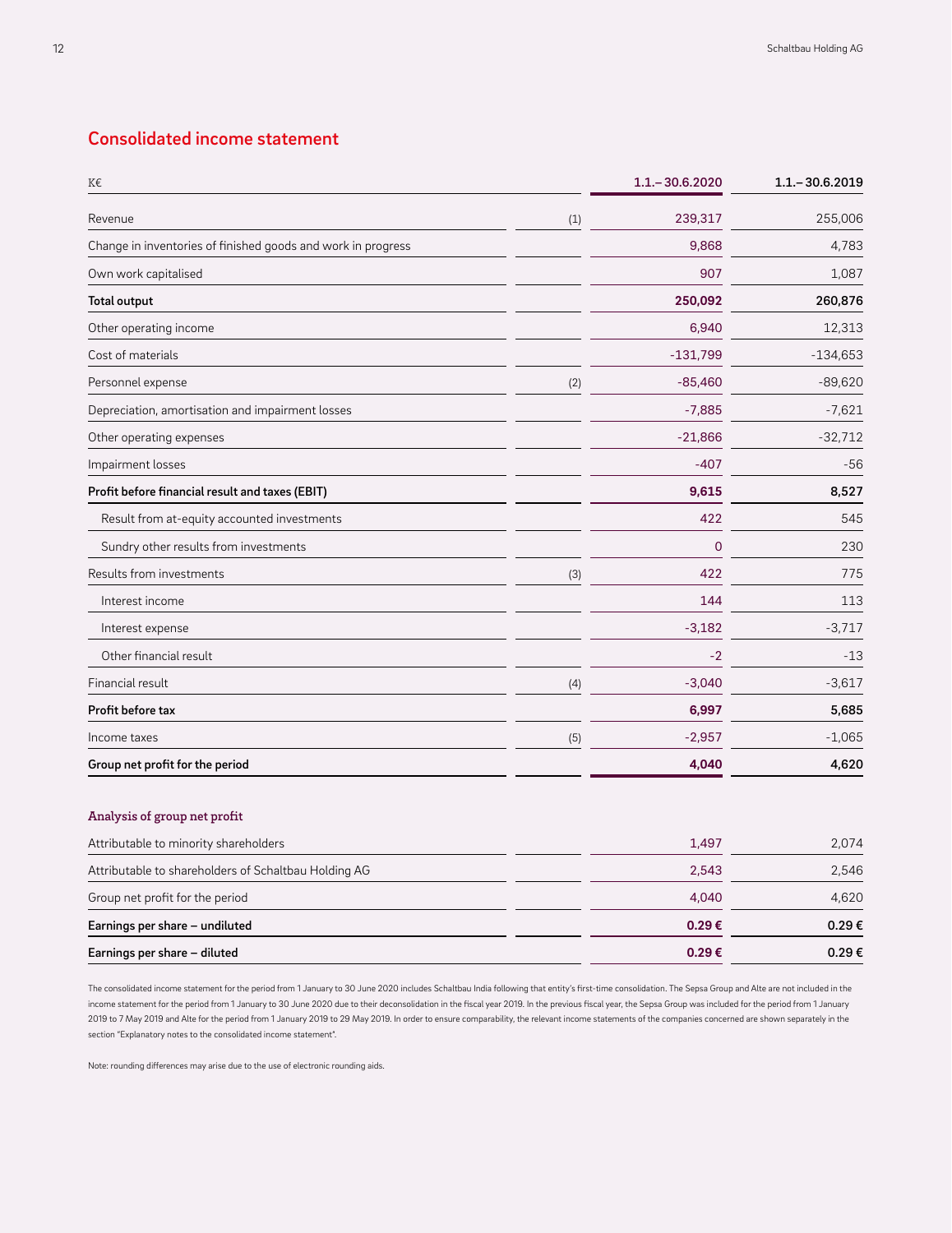# Consolidated statement of comprehensive income

| K€                                                                     | $1.1 - 30.6200$ | $1.1 - 30.6.2019$ |
|------------------------------------------------------------------------|-----------------|-------------------|
| Group net profit for the period                                        | 4,040           | 4,620             |
| Items which will not subsequently be reclassified to profit or loss    |                 |                   |
| Actuarial gains/losses relating to pensions                            | 631             | $-2,822$          |
| Tax effect                                                             | $-189$          | 680               |
|                                                                        | 442             | $-2,143$          |
| Items which were or may subsequently be reclassified to profit or loss |                 |                   |
| Unrealised losses arising on currency translations                     |                 |                   |
| - from fully consolidated companies                                    | $-3,617$        | 521               |
| - from at-equity accounted companies                                   | $-499$          | $-258$            |
| Derivative financial instruments                                       |                 |                   |
| - Change in unrealised gains (+) / losses (-)                          | $\mathbf 0$     | $\mathbf 0$       |
| - Realised gains (-) / losses (+)                                      | $\overline{0}$  | 140               |
| Tax effect                                                             | $\mathbf 0$     | $-42$             |
|                                                                        | $-4,117$        | 361               |
| Other comprehensive loss after tax                                     | $-3,675$        | $-1,782$          |
| Group total comprehensive income                                       | 365             | 2,839             |
| - attributable to minority shareholders                                | 1,120           | 2,183             |
| - attributable to shareholders of Schaltbau Holding AG                 | $-755$          | 656               |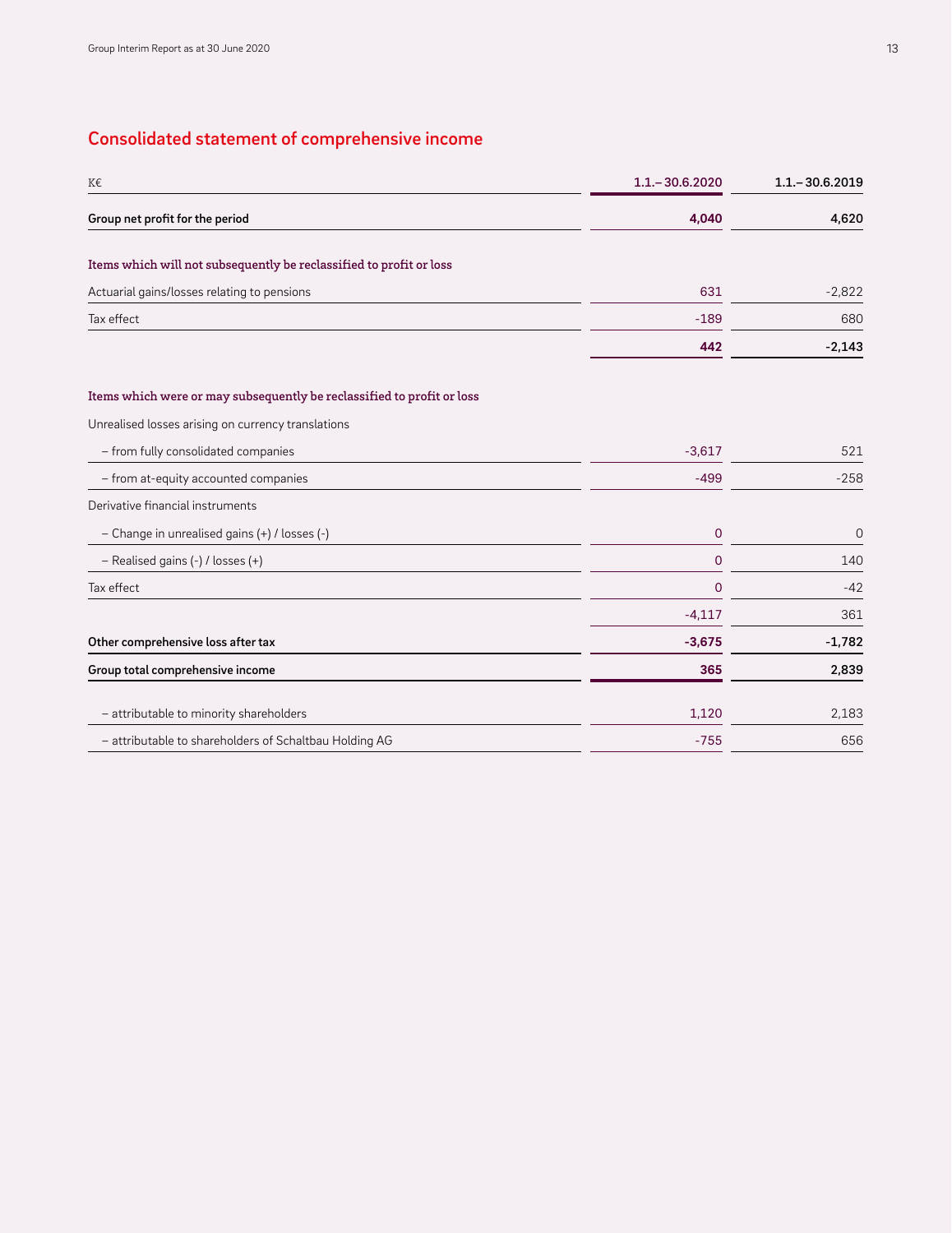# Consolidated cash flow statement

| K€                                                                           | $1.1 - 30.6.2020$ | $1.1 - 30.6.2019$ |
|------------------------------------------------------------------------------|-------------------|-------------------|
| Profit before financial result and taxes (EBIT)                              | 9,615             | 8,527             |
| Depreciation, amortisation and impairment losses on intangible assets and    |                   |                   |
| property, plant and equipment                                                | 7,885             | 7,604             |
| Gains on the disposal of intangible assets and property, plant and equipment | 65                | 247               |
| Change in current assets                                                     | $-21,074$         | $-37,281$         |
| Change in provisions                                                         | $-5,667$          | 14,358            |
| Change in liabilities                                                        | 16,129            | 999               |
| Income taxes paid                                                            | $-1,393$          | $-2,294$          |
| Other non-cash income/ expenses                                              | $-1,732$          | $-914$            |
| Cash flows from operating activities                                         | 3,828             | $-8,754$          |
| Payments for investments in                                                  |                   |                   |
| - Intangible assets and property, plant and equipment                        | $-7,505$          | $-5,108$          |
| - Investments                                                                | $\mathbf 0$       | $-74$             |
| Proceeds from/disbursements for disposals of                                 |                   |                   |
| - Property, plant and equipment                                              | 8                 | 61                |
| - Investments                                                                | 47                | 0                 |
| - Business units and entities                                                | 700               | $-1,544$          |
| Cash flows from investing activities                                         | $-6,750$          | $-6,665$          |
| Distribution to minority interests                                           | $-3,261$          | $-3,238$          |
| Loan repayments                                                              | $-8,490$          | $-5,231$          |
| Payments for investments in minority interests                               | $\mathbf 0$       | $-7$              |
| Repayment of lease liabilities                                               | $-1,790$          | $-292$            |
| New loans raised                                                             | 1,143             | 1,400             |
| Interest paid                                                                | $-2,467$          | $-1,546$          |
| Interest received                                                            | 142               | 101               |
| Change in sundry other financial liabilities                                 | 7,973             | 15,303            |
| Cash flows from financing activities                                         | $-6,750$          | 6,490             |
| Change in cash funds due to exchange rate fluctuations                       | 44                | 295               |
| Change in cash funds                                                         | $-9,629$          | $-8,634$          |
| Cash funds at the end of the period                                          | 15,555            | 13,190            |
| Cash funds at the beginning of the period                                    | 25,184            | 21,824            |
|                                                                              | $-9,629$          | $-8,634$          |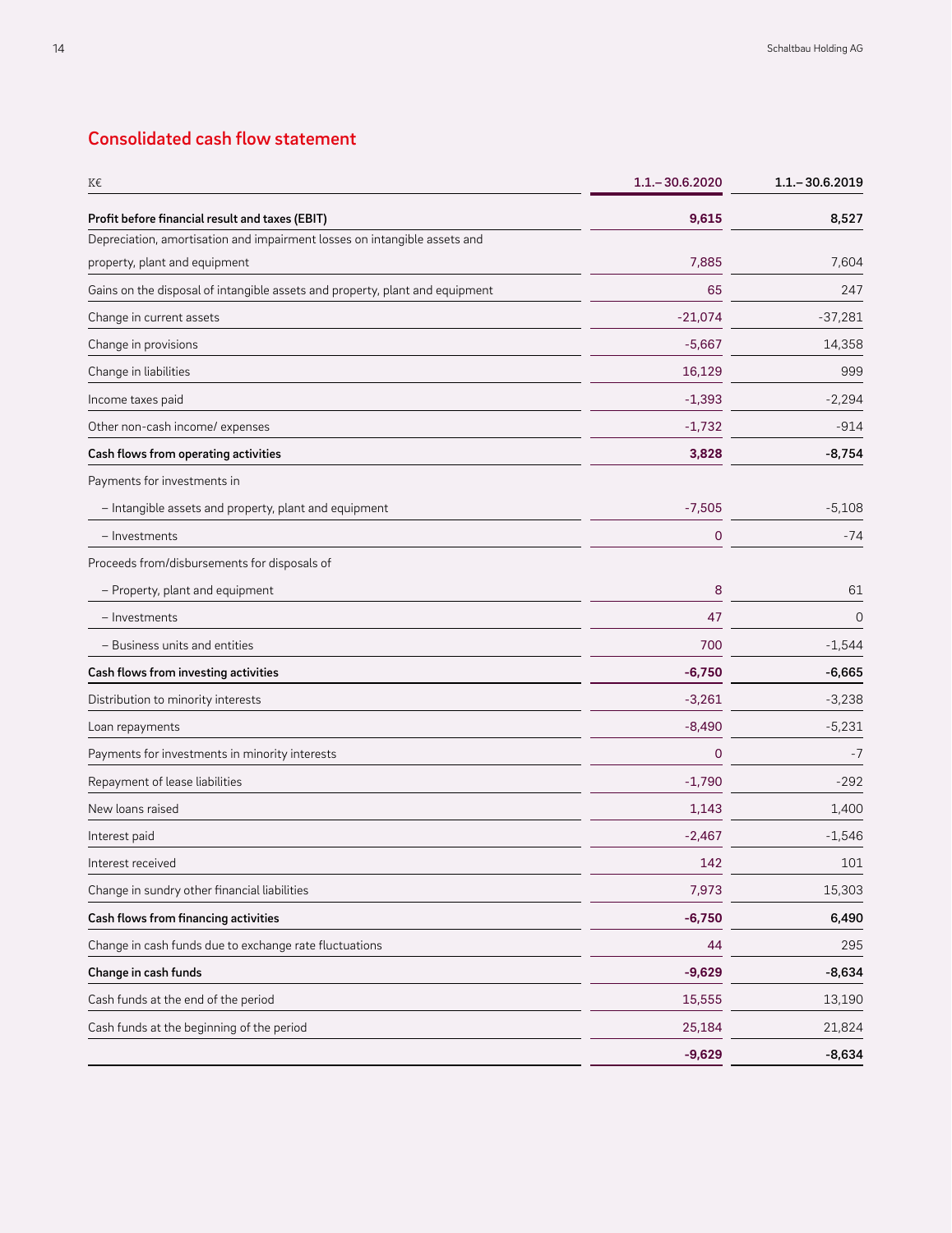Group Interim Report as at 30 June 2020 15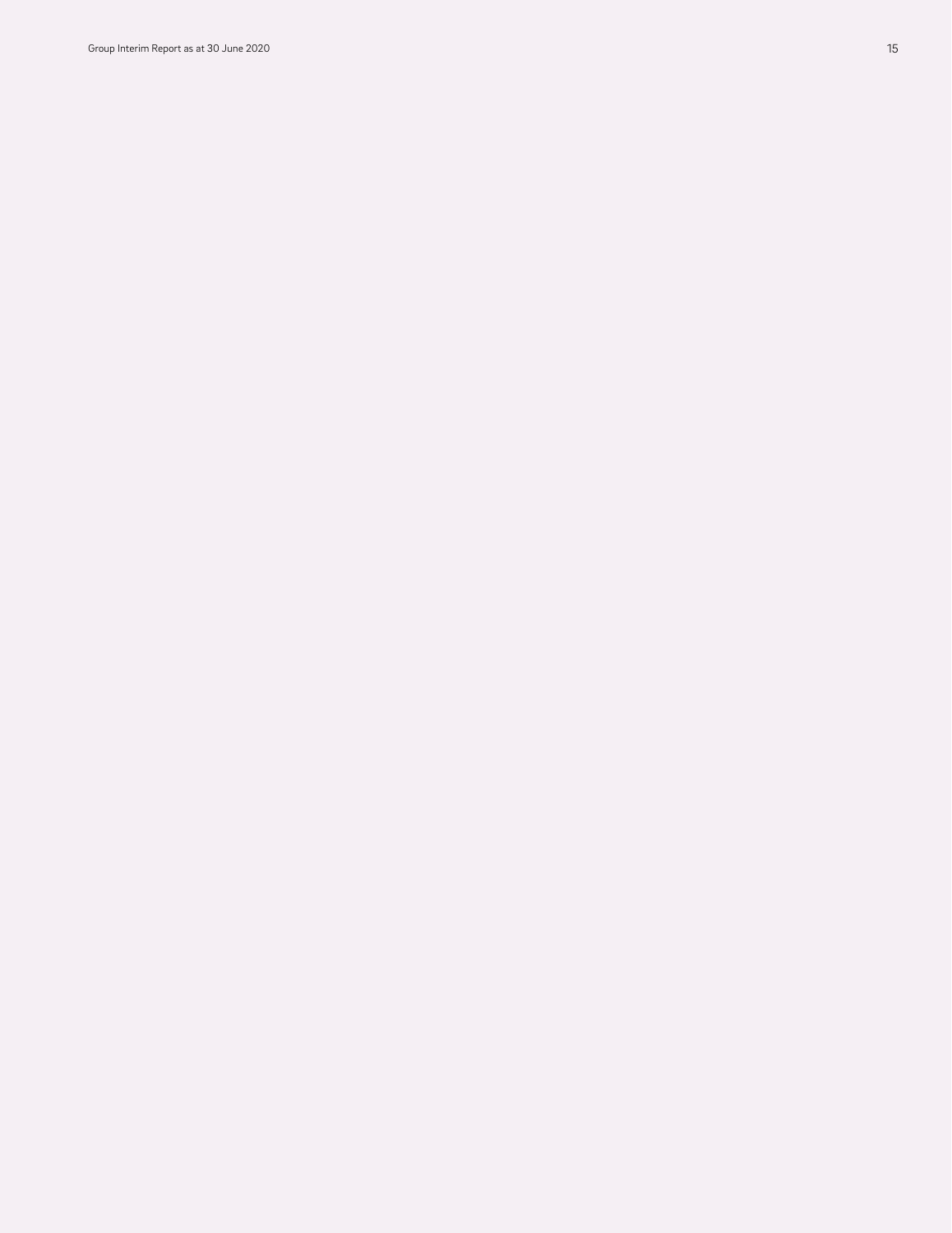# Consolidated statement of changes in equity

|                                  | Equity attributable to the shareholders of Schaltbau Holding AG |                     |                       |                  |                            |                        |  |
|----------------------------------|-----------------------------------------------------------------|---------------------|-----------------------|------------------|----------------------------|------------------------|--|
|                                  |                                                                 |                     |                       | Revenue reserves |                            |                        |  |
| $\mathrm{K}\mathbb{\in}$         | Subscribed<br>capital                                           | Capital<br>reserves | Statutory<br>reserves | Other            | <b>Cash flow</b><br>hedges | Revaluation<br>reserve |  |
| <b>Balance at 1.1.2019</b>       | 10,800                                                          | 11,534              | 231                   | 58,332           | $-97$                      | 2,975                  |  |
| Profit/deficit brought forward   | $\mathsf{O}$                                                    | $\circ$             | $\circ$               | $-16,519$        | $\mathsf{O}$               | $\mathbf{O}$           |  |
| Dividends                        | $\overline{0}$                                                  | $\overline{0}$      | $\circ$               | $\circ$          | $\circ$                    | $\overline{0}$         |  |
| Other changes                    | $\overline{0}$                                                  | $\circ$             | $\circ$               | $-95$            | $\circ$                    | $\circ$                |  |
| Group net profit for the period  | $\overline{0}$                                                  | $\overline{0}$      | $\overline{0}$        | $\circ$          | $\circ$                    | $\mathsf{O}$           |  |
| Other comprehensive income       | $\overline{0}$                                                  | $\circ$             | $\overline{0}$        | $-2,142$         | 97                         | $\overline{0}$         |  |
| Group total comprehensive income | $\mathsf{O}$                                                    | $\overline{0}$      | $\overline{0}$        | $-2,142$         | 97                         | $\circ$                |  |
| Balance at 30.6.2019             | 10,800                                                          | 11,534              | 231                   | 39,577           | $\mathbf 0$                | 2,975                  |  |
| <b>Balance at 1.1.2020</b>       | 10,800                                                          | 11,534              | 231                   | 40,742           | $\mathbf{0}$               | 2,975                  |  |
| Profit/deficit brought forward   | $\circ$                                                         | $\circ$             | $\overline{0}$        | 4,095            | $\circ$                    | $\overline{0}$         |  |
| Dividends                        | $\circ$                                                         | $\overline{0}$      | $\overline{0}$        | $\circ$          | $\circ$                    | $\overline{0}$         |  |
| Other changes                    | $\circ$                                                         | $\overline{0}$      | $\circ$               | $-70$            | $\circ$                    | $\mathsf{O}$           |  |
| Group net profit for the period  | $\overline{0}$                                                  | $\circ$             | $\circ$               | $\circ$          | $\circ$                    | $\overline{0}$         |  |
| Other comprehensive income       | $\circ$                                                         | $\overline{0}$      | $\circ$               | 442              | $\circ$                    | $\circ$                |  |
| Group total comprehensive income | $\circ$                                                         | $\circ$             | $\circ$               | 442              | $\circ$                    | $\mathbf{0}$           |  |
| <b>Balance at 30.6.2020</b>      | 10,800                                                          | 11,534              | 231                   | 45,209           | $\mathbf{0}$               | 2,975                  |  |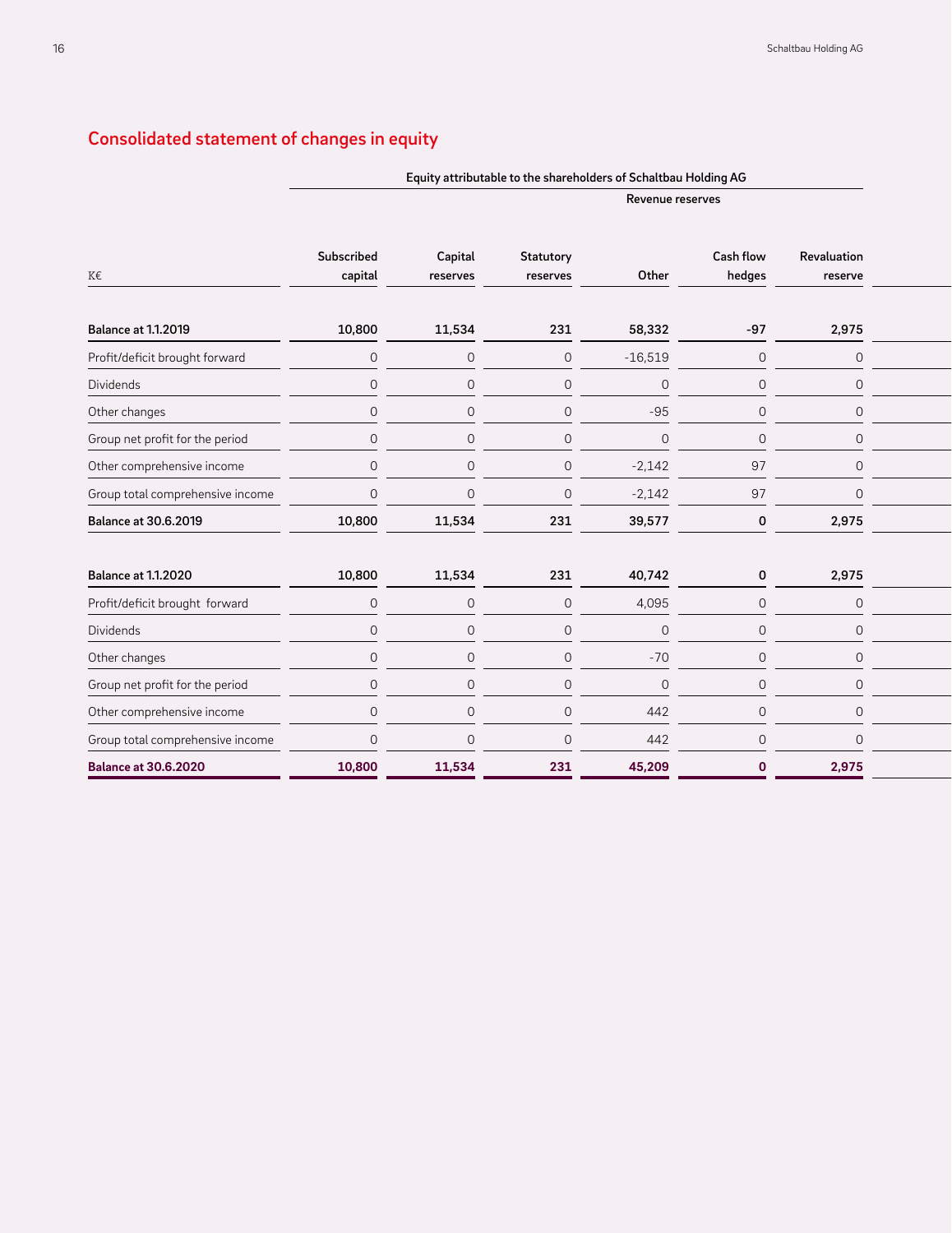|                     |              | Minority interests in equity |                |                | Equity attributable to the shareholders of Schaltbau Holding AG |                              |                                   |
|---------------------|--------------|------------------------------|----------------|----------------|-----------------------------------------------------------------|------------------------------|-----------------------------------|
|                     |              |                              |                |                |                                                                 | Currency translation reserve |                                   |
|                     |              |                              |                |                |                                                                 | relating to                  |                                   |
|                     |              | Net profit                   | Capital and    |                | Net profit<br>for the                                           | at-equity<br>accounted       | relating to fully<br>consolidated |
| <b>Group equity</b> | Total        | for the period               | reserves       | Total          | period                                                          | entities                     | entities                          |
|                     |              |                              |                |                |                                                                 |                              |                                   |
| 93,849              | 29,225       | 2,425                        | 26,800         | 64,624         | $-16,519$                                                       | $-2,720$                     | 88                                |
|                     | $\circ$      | $\circ$                      | $\circ$        | $\circ$        | 16,519                                                          | $\circ$                      | $\overline{0}$                    |
| $-3,238$            | $-3,238$     | $\mathsf{O}$                 | $-3,238$       | $\mathbf 0$    | $\circ$                                                         | $\circ$                      | $\overline{0}$                    |
| $-101$              | $-8$         | $\mathbf{1}$                 | $-9$           | $-93$          | $\overline{0}$                                                  | $\mathbf{1}$                 | $\overline{0}$                    |
| 4,620               | 2,074        | 2,074                        | $\overline{0}$ | 2,546          | 2,546                                                           | $\overline{0}$               | $\overline{0}$                    |
| $-1,782$            | 109          | $\circ$                      | 109            | $-1,891$       | $\circ$                                                         | $-258$                       | 412                               |
| 2,839               | 2,183        | 2,074                        | 109            | 655            | 2,546                                                           | $-258$                       | 412                               |
| 93,347              | 28,161       | 4,500                        | 23,661         | 65,186         | 2,546                                                           | $-2,977$                     | 500                               |
|                     |              |                              |                |                |                                                                 |                              |                                   |
| 97,407              | 29,338       | 3,263                        | 26,075         | 68,069         | 4,095                                                           | $-3,052$                     | 744                               |
|                     | $\mathsf{O}$ | $-3,263$                     | 3,263          | $\overline{O}$ | $-4,095$                                                        | $\circ$                      | $\overline{0}$                    |
| $-3,261$            | $-3,261$     | $\circ$                      | $-3,261$       | $\mathsf{O}$   | $\circ$                                                         | $\circ$                      | $\overline{O}$                    |
| $-70$               | $\circ$      | $\circ$                      | $\circ$        | $-70$          | $\overline{0}$                                                  | $\circ$                      | $\overline{0}$                    |
| 4,040               | 1,497        | 1,497                        | $\circ$        | 2,543          | 2,543                                                           | $\circ$                      | $\overline{0}$                    |
| $-3,675$            | $-377$       | $\circ$                      | $-377$         | $-3,298$       | $\circ$                                                         | $-499$                       | $-3,241$                          |
| 365                 | 1,120        | 1,497                        | $-377$         | $-755$         | 2,543                                                           | $-499$                       | $-3,241$                          |
| 94,442              | 27,197       | 1,497                        | 25,700         | 67,244         | 2,543                                                           | $-3,551$                     | $-2,497$                          |
|                     |              |                              |                |                |                                                                 |                              |                                   |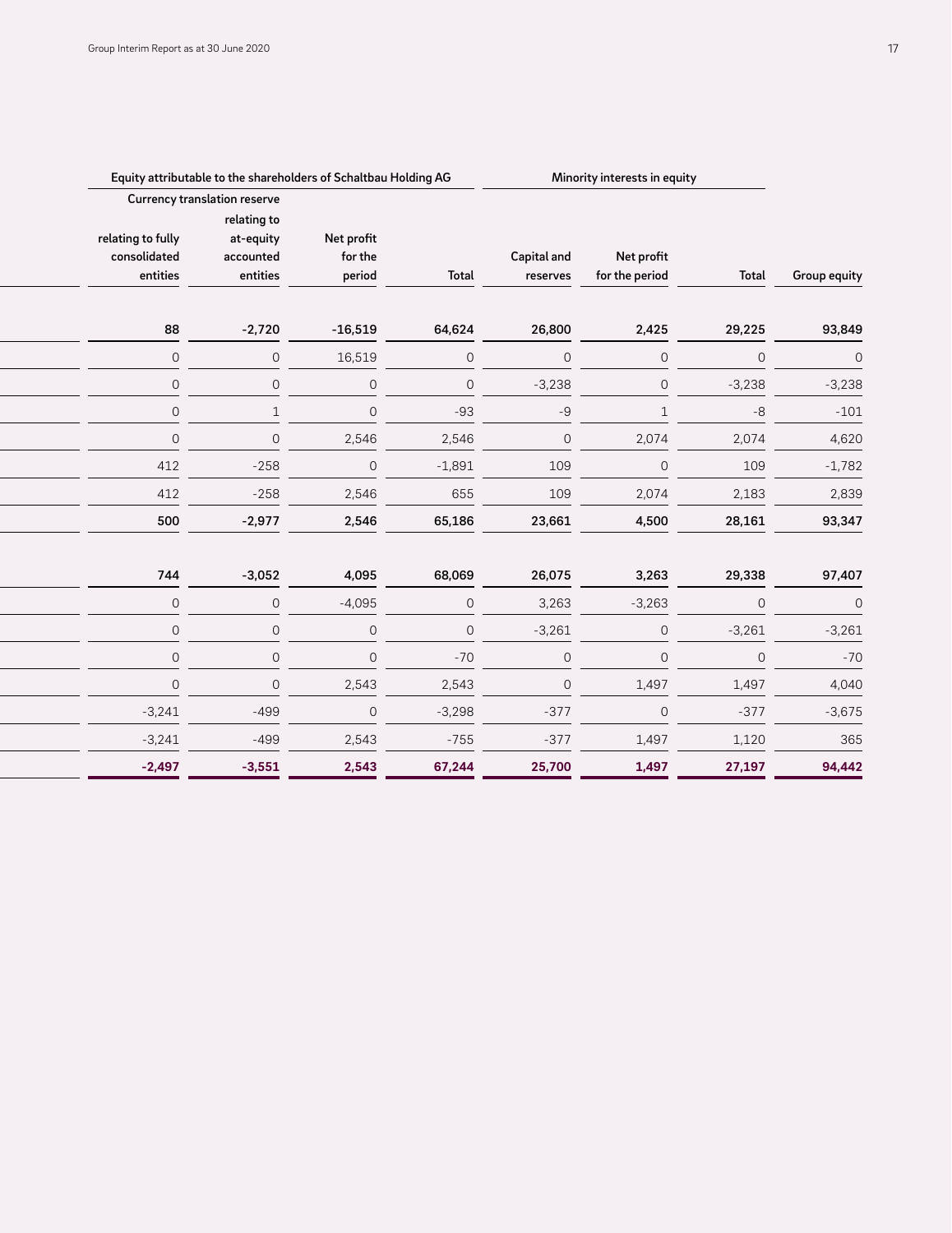# Notes to the consolidated financial statements Basis of preparation

# Description of business

Schaltbau Holding AG is a stock market-listed corporation and has its registered office at Hollerithstraße 5, 81829 Munich, Germany. It is the ultimate parent company of the Schaltbau Group, which supplies components and systems for the transportation technology sector. During the fiscal year 2020, Schaltbau Group entities has supplied complete level crossing systems, shunting and signals technology, door and boarding systems for buses, trains and commercial vehicles, interiors for rolling stock as well as high- and low-voltage components for rolling stock and other applications. Its innovative and future-oriented products make Schaltbau a key business partner for industry, particularly in the transportation technology sector.

# Presentation of the financial statements and accounting policies

The financial statements of Schaltbau Holding AG, Munich, as at 30 June 2020 have been prepared in accordance with the requirements of IAS 34 Interim Financial Reporting, issued by the International Accounting Standards Board (IASB), and with those of German Accounting Standard No. 16 Interim Reporting issued by the Accounting Standards Committee of Germany (DRSC). The interim reporting period is six months. With the exception of the mandatory first-time application of the new or amended IFRS standards referred to below, the accounting policies applied in the consolidated financial statements as at 31 December 2019 remain unchanged. The Group's accounting policies can be viewed on the website at www.schaltbaugroup.de.

The new or amended standards that came into force in the current reporting period have not had any impact on the Group's accounting policies or required any retrospective adjustments.

In addition to the figures reported in the financial statements, the financial statements also include explanatory notes to selected financial statement items.

# Trade accounts receivable – in light of COVID-19 pandemic

To account for expected credit losses on trade receivables, the Group applies the simplified approach under IFRS 9, according to which expected credit losses over the term of the receivable are decisive. In order to measure expected credit losses, trade accounts receivable are grouped on the basis of shared credit risk characteristics and the number of days past due. The expected loss rates are based on the payment profiles of sales over a period of twelve quarters prior to 30 June of the year under report, and the corresponding historical defaults during this period. Historical loss rates are adjusted to reflect current and forward-looking information relating to macroeconomic factors that affect customers' ability to settle receivables. Against the backdrop of the COVID-19 pandemic, the loss rates of the two most recent quarters were weighted more heavily for the first time in conjunction with the measurement of expected bad debts and a post model adjustment was made.

|         | Name                                                       | <b>Effective date</b> |
|---------|------------------------------------------------------------|-----------------------|
| Amended | Definition of Materiality - Amendments to IAS 1 und IAS 8  | 1 January 2020        |
| Amended | Change in Definition of a Business - Amendments to IFRS 3  | 1 January.2020        |
| Amended | Revised IFRS Conceptual Framework                          | 1 January 2020        |
| Amended | IFRS 9, IAS 39 and IFRS 7 - Interest Rate Benchmark Reform | 1 January 2020        |
|         |                                                            |                       |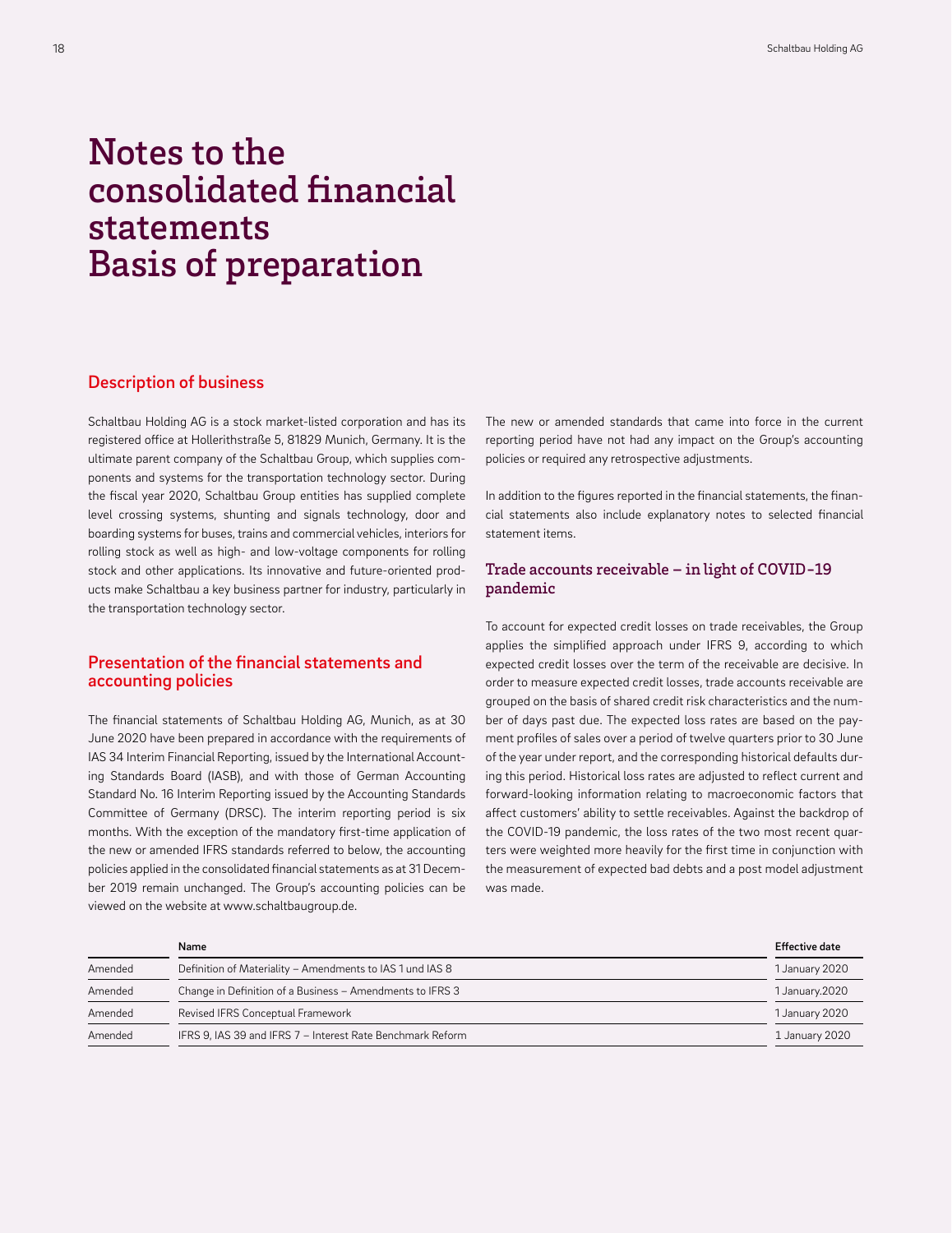# Accounting for short-time work allowance – in light of COVID-19 pandemic

Under short-time work arrangements, the regular working hours of employees are reduced for a temporary period and the employer pays a correspondingly reduced remuneration. The employees affected by short-time work are entitled to receive a short-time work allowance from the Federal Employment Agency, whereby amounts are initially paid by the employer in the capacity of a payment agent. Amounts received by Schaltbau that are to be paid out to employees are treated as transitory items within personnel expense. Top-up amounts paid by Schaltbau are recognised as personnel expense. Reimbursements of social security contributions that Schaltbau will recover from the Federal Employment Agency or a comparable agency are recognised as a reduction of personnel expense in accordance with IAS 20.

# Use of estimates

For the purposes of drawing up the consolidated financial statements, it is necessary to make estimates and assumptions which affect the carrying amounts of assets, liabilities and contingent liabilities at the balance sheet date and the amounts of income and expense recognised in the period under report. Actual results can differ from estimates as a result of changes in the economic situation and due to other circumstances. During the period under report, in addition to the estimates mentioned in the Annual Report 2019, uncertainty also exists regarding the amount of reimbursement claims recognised for short-time work allowances.

# Foreign currency translation

The financial statements of consolidated companies whose functional currency is not the euro are drawn up in accordance with the modified closing rate method. Exchange rates relevant for foreign currency translation into euro changed as follows:

# Significant events

# Appointment of Dr Jürgen Brandes as member of the Executive Board

On 4 March 2020, Dr Jürgen Brandes was appointed as additional member of the Executive Board with effect from 1 April 2020 and will be responsible for the Schaltbau (formerly Components) segment. The appointment was made for the duration of three years. With effect from 1 January 2021, Dr Brandes will succeed Dr Köhler in the function of Chairman of the Executive Board of Schaltbau Holding AG, when the latter steps down due to the stipulated age limit.

# First-time consolidation of Schaltbau India Pvt. Ltd., Thane, India

Schaltbau India Pvt. Ltd., Thane, India, (hereafter referred to as "Schaltbau India") had previously not been included in the consolidated financial statements on the grounds of non-materiality for the Schaltbau Group's results of operations, financial and net assets position. As described in the Annual Report 2019, the remaining minority interests in Schaltbau India were acquired at the end of 2019. In view of the company's growth potential and its increasing strategic relevance for the Schaltbau Group, Schaltbau India was consolidated for the first time in the fiscal year 2020 with effect from 1 January 2020.

| Currency         |           | Closing rate |                   | Average rate       |  |
|------------------|-----------|--------------|-------------------|--------------------|--|
|                  | 30.6.2020 | 31.12.2019   | $1.1 - 30.6.2020$ | $1.1 - 30.06.2019$ |  |
| Chinese renminbi | 7.9219    | 7.8205       | 7.7481            | 7.6670             |  |
| US dollar        | 1.1198    | 1.1234       | 1.1015            | 1.1298             |  |
| British pound    | 0.9124    | 0.8508       | 0.8743            | 0.8736             |  |
| Turkish lire     | 7.6761    | 6.6843       | 7.1521            | 6.3542             |  |
| Polish zloty     | 4.4560    | 4.2568       | 4.4136            | 4.2919             |  |
| Brazilian real   | 6.1118    | 4.5157       | 5.4169            | 4.3407             |  |
| Indian rupee     | 84.6235   | 80.1870      | 81.6766           | 78.7494            |  |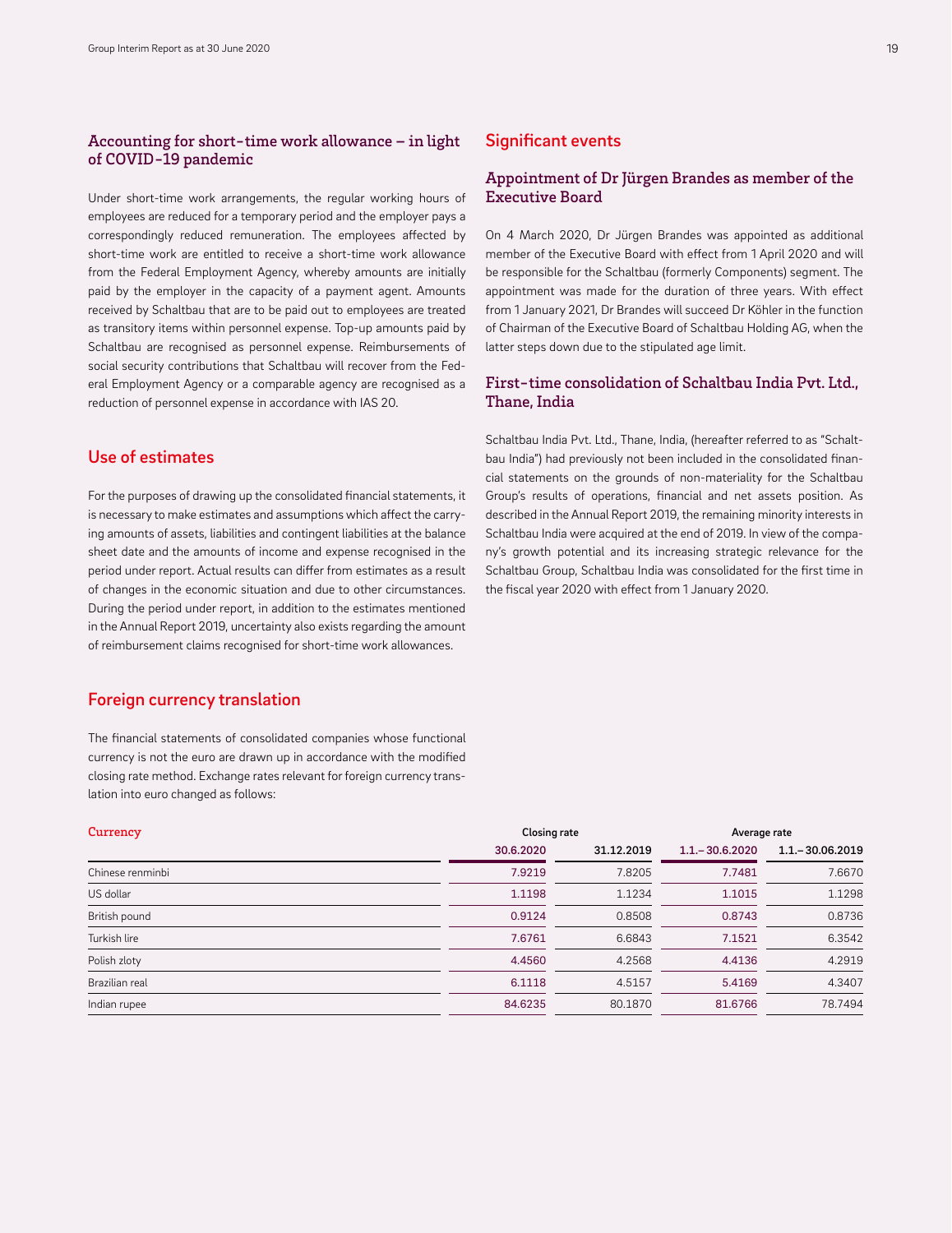The following table shows the assets and liabilities of Schaltbau India at the time of first-time consolidation:

#### **A**ssets

| K€                            | 1.1.2020 |
|-------------------------------|----------|
| Property, plant and equipment | 164      |
| Other investments             | 30       |
| Deferred tax assets           | 48       |
| Inventories                   | 925      |
| Trade accounts receivable     | 269      |
| Current tax assets            | 35       |
| Other receivables and assets  | 1,164    |
| Cash and cash equivalents     | 719      |
|                               | 3.354    |

#### Equity and liabilities

| K€                                       | 1.1.2020 |
|------------------------------------------|----------|
| Equity                                   | 2,555    |
| Non-current personnel-related provisions | 10       |
| Other non-current provisions             | 59       |
| Other non-current liabilities            | 31       |
| Current personnel-related provisions     | 12       |
| Other current provisions                 | 55       |
| Income taxes payable                     | 6        |
| Trade accounts payable                   | 42       |
| Other current liabilities                | 584      |
|                                          | 3.354    |

# Deconsolidation of Pintsch Bamag Brasil Tecnologia Ferrovviaria LTDT, São Paulo, Brazil

Pintsch Bamag Brasil Tecnologia Ferrovviaria LTDT, São Paulo, Brazil, (hereafter referred to as "PIBR") was founded in the fiscal year 2013 in connection with the "Platform Screen Doors Project Brazil" and included in the consolidated financial statements. In an agreement reached with Bombardier Transportation during the fiscal year 2018, it was agreed that the installation of new platform screen doors in São Paulo Metro stations would be carried out in future by another party to be commissioned by Bombardier Transportation. At that stage, PIBR ceased operational activities. Now in the process of liquidation, PIBR was deconsolidated with effect from 30 June 2020 in view of the fact that it is no longer material for the net assets, financial position and results of operations of the Schaltbau Group. Mainly due to the realisation of cumulative translation differences recognised up to the date of deconsolidation within other comprehensive income and within equity (IAS 21.48), a gain of kEUR 942 arose on deconsolidation.

The following table shows the assets and liabilities of PIBR at the time of deconsolidation:

#### Assets

| Κ€                           | 30.6.2020 |
|------------------------------|-----------|
| Other receivables and assets |           |
| Cash and cash equivalents    | 19        |
|                              | 26        |

#### Equity and liabilities

| K€                        | 30.6.2020 |
|---------------------------|-----------|
| Equity                    | 12        |
| Income taxes payable      | 9         |
| Other current liabilities | 5         |
|                           | 26        |

#### Financing of Schaltbau Holding AG

On 17 June 2019, a new Syndicated Credit Agreement amounting to EUR 103 million was concluded for a three-year fixed term plus two one-year extension options. In accordance with a supplementary agreement dated 12 August 2019, the credit line was increased to EUR 109 million. In a second supplementary agreement dated 9 March 2020, a former promissory note creditor became party to the Syndicated Credit Agreement with an amount of EUR 3 million, thereby increasing the credit line to EUR 112 million. Against the backdrop of the COVID-19 pandemic, the syndicated credit line was increased by EUR 60 million to EUR 172 million, with Kreditanstalt für Wiederaufbau (KfW) joining as a further syndicate partner in accordance with a third supplementary agreement dated 19 June 2020. The credit line can be utilised as an overdraft and guarantee facility. As at 30 June 2020, a total amount of EUR 90.3 million was being utilised, comprising an overdraft of EUR 71.2 million and guarantees of EUR 19.1 million. The relevant amounts are reported within financial liabilities. The shares of all of Schaltbau Holding AG's direct subsidiaries have been pledged as collateral.

Financial liabilities also include promissory notes. After one of the promissory note creditors became party to the Syndicated Credit Agreement, promissory note liabilities decreased to a nominal amount of EUR 10.5 million as at 30 June 2020, comprising tranches of EUR 5.5 million (due 30 June 2022) and EUR 5.0 million (due 30 June 2025) respectively. These amounts are reported within financial liabilities. The promissory note creditors have extraordinary rights of termination, linked to the extraordinary termination of other financial liabilities, in particular the Syndicated Credit Agreement.

On 1 August 2019, a factoring agreement was concluded, on the basis of which various companies of the Schaltbau Group sell trade receivables directly to a structured entity on a revolving basis. This structured entity holds the receivables and allocates the opportunities and risks attached to the receivables to the participating companies of the Schaltbau Group and a bank in line with the terms of the agreement. The structured entity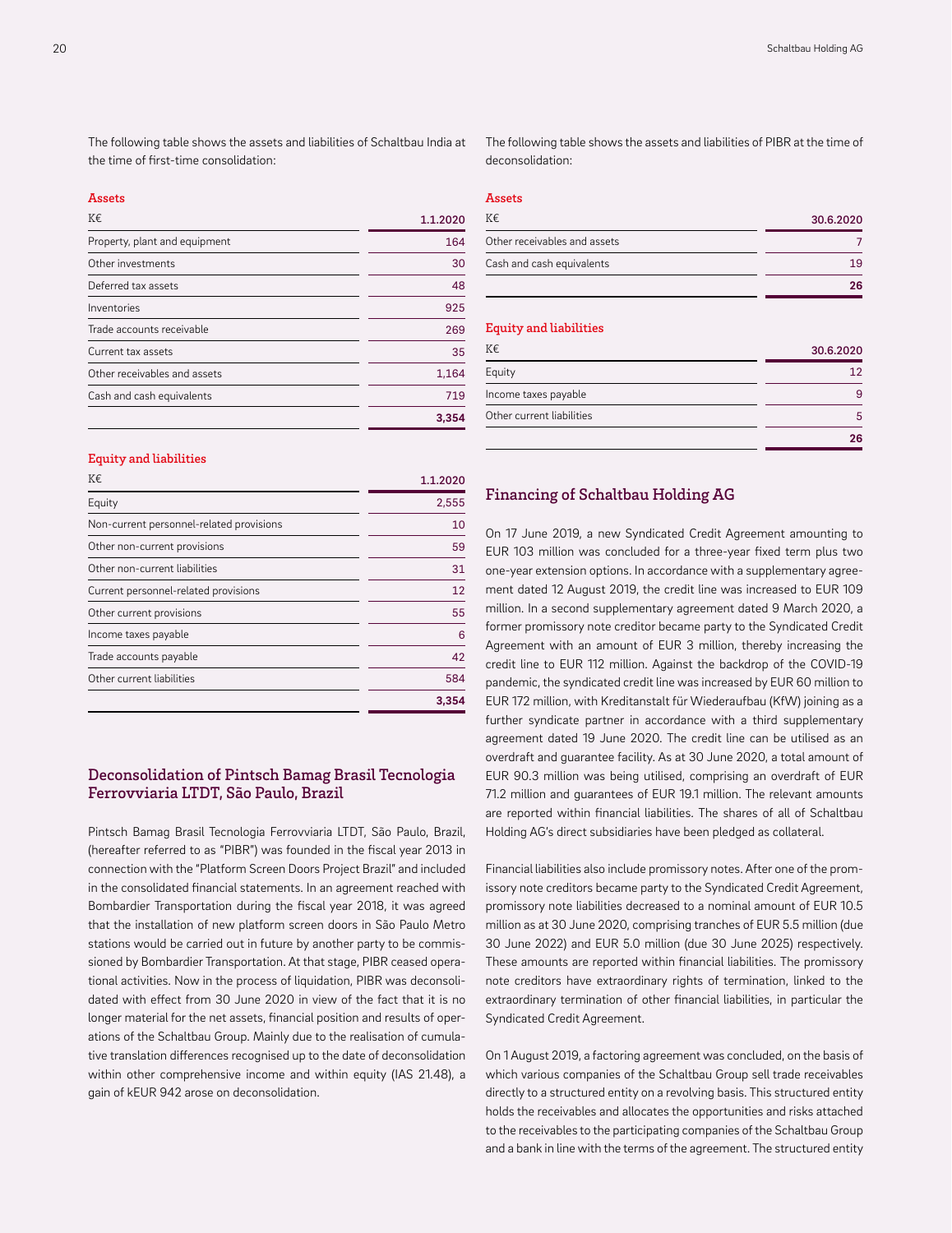is financed by a bank credit line. In view of the fact that Schaltbau has no control over the relevant activities of the structured entity, the latter is not included in the Schaltbau Group's consolidated financial statements. Further information is provided in section "(8) Trade accounts receivable, other receivables and assets".

#### Restructuring provision

In 2019, a further personnel-related restructuring measure was resolved for Gebr. Bode GmbH & Co. KG, Kassel, as a result of which the restructuring provision was increased by kEUR 2,010 in that year. So far, an amount of kEUR 687 has been utilised during the fiscal year 2020.

In connection with the liquidation of the Sepsa Group, an additional provision for Group and bank guarantees amounting to kEUR 3,996 was recognised in the fiscal year 2019. This provision continues to be recognised at 30 June 2020 as the guarantees have not yet been returned or expired. Due to exchange rate changes, the provision now stands at kEUR 4,003.

Restructuring measures were introduced in the fiscal year 2019 in order to secure that the Schaltbau (previously: Components) segment remains profitable going forward. The provision recognised for this purpose in the previous fiscal year amounted to kEUR 3,563, of which an amount of kEUR 3,001 remained at 30 June 2020.

Various personnel-related restructuring measures were initiated during the fiscal year 2019 with a view to improving profitability in the Pintsch (previously: Stationary Transportation Technology) segment on a sustainable basis. During the previous fiscal year, additional pre-retirement part-time working agreements were concluded as part of a programme to bring about a socially acceptable reduction in the workforce. The expense recognised in the previous year for these agreements amounted to kEUR 1,417.

# Impact of COVID-19 on the interim financial statements

The COVID-19 pandemic that emerged in the first half of 2020 and the accompanying political decisions taken in the countries affected had an impact on the Schaltbau Group's business performance during the first half of 2020. Delayed orders and falling demand in specific lines of business had an adverse effect on the Group's net assets, financial position and results of operations. As it remains difficult to predict the development of the pandemic and therefore its future impact on the Schaltbau Group's business performance, for strategic and internal management purposes, the outlook is still based primarily on forecasts that have been approved and adopted by the Supervisory Board and adjusted for COVID-19 effects. More detailed knowledge of future developments will be taken into account in particular when determining the recoverability of deferred taxes, goodwill, receivables and inventories. In order to take account of the risks arising from the COVID-19 pandemic to the net assets, financial position and results of operations in the interim financial statements, so-called "post-model adjustments" have been made, particularly in assessing the recoverability of deferred taxes and the

expected default risk of receivables. Further information is provided in the section "Presentation of the financial statements and accounting principles" and in the following comments on short-time work allowances and impairment tests.

# Receipt of allowance for short-time work in light of COVID-19 pandemic

Against the backdrop of the COVID-19 pandemic, the Schaltbau Group is using short-time work arrangements to even out cyclically induced fluctuations in capacity utilisation. Short-time work has been introduced in order to secure liquidity and reduce personnel expense, but also with a view to preserving jobs and not jeopardising the future success of the Group. Reimbursements of social security contributions (performance-related grants pursuant to IAS 20) amounting to kEUR 46 were claimed during the first half of the fiscal year 2020. With regard to the accounting treatment of these claims, we refer to the section "Presentation of the financial statements and accounting policies".

#### Impairment testing in light of COVID-19 pandemic

IAS 36 requires that an impairment test be performed if certain indicators exist (so-called "triggering events"). In this context, the Schaltbau Group has carried out a renewed impairment test in light of the COVID-19 pandemic, in particular to assess the recoverability of capitalised goodwill. There was no requirement to recognise an impairment loss on the basis of the results of the impairment test.

The devaluation risk of SPII S.p.A. (see Annual Report 2019) has increased. Should a triggering event occur in the further course of business in 2020, a further impairment test will be carried out to verify the recoverability.

# Explanatory notes to the consolidated income statement

The consolidated income statement for the period from 1 January to 30 June 2020 includes Schaltbau India following that entity's first-time consolidation. The Sepsa Group and Alte are not included in the income statement for the period from 1 January to 30 June 2020 due to their deconsolidation in the fiscal year 2019. In the previous fiscal year, the Sepsa Group was included for the period from 1 January 2019 to 7 May 2019 and Alte for the period from 1 January 2019 to 29 May 2019.

In order to enable improved comparability of the consolidated income statement, the income statements of the companies concerned are shown separately in the tables below.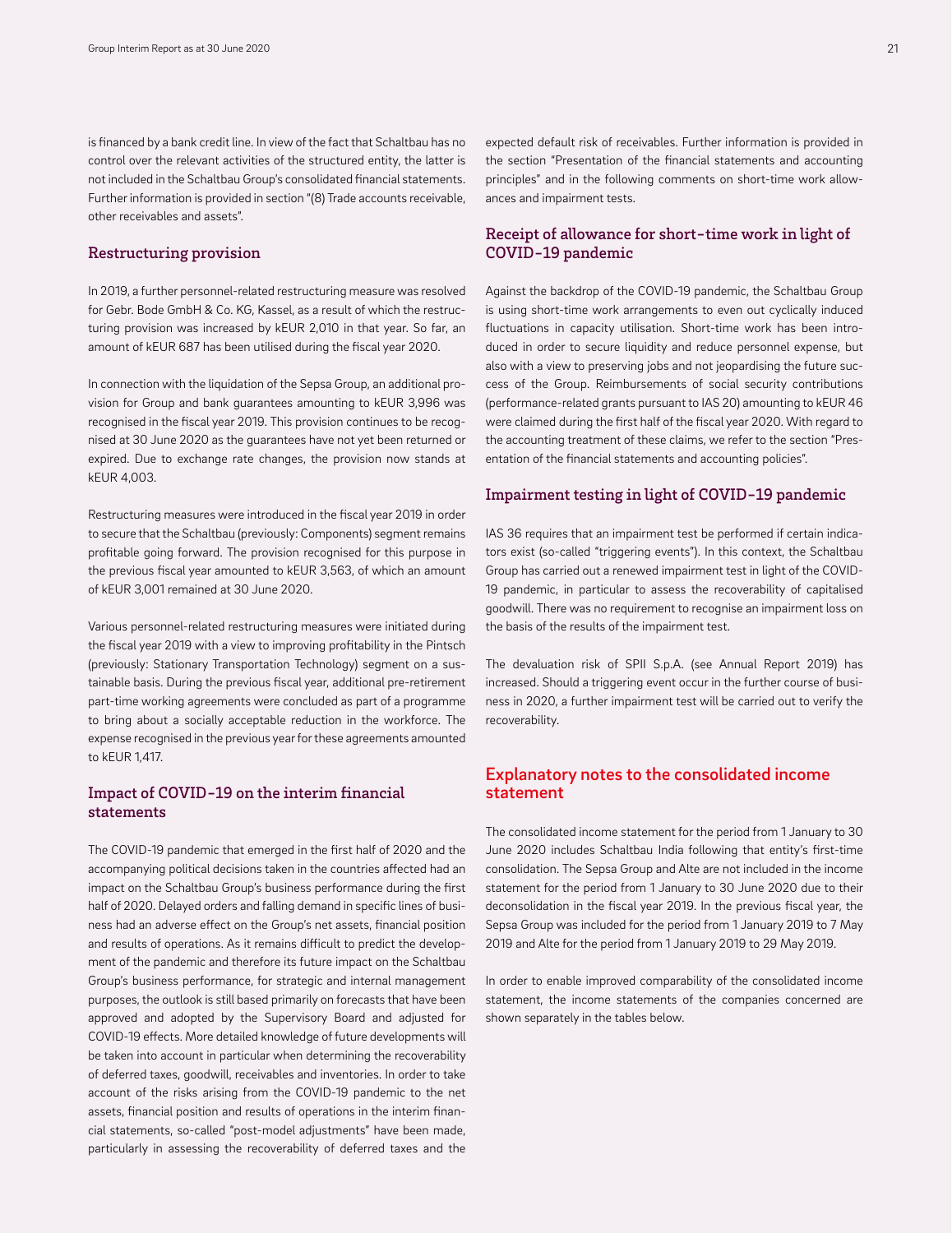Income statement of Schaltbau India for the six-month period to 30 June 2020:

Income statement of the Sepsa Group for the comparable period:

| K€                                                              | $1.1 - 30.6.2020$ |
|-----------------------------------------------------------------|-------------------|
| Revenue                                                         | 1,453             |
| Change in inventories of finished goods and work in<br>progress | 89                |
| Total output                                                    | 1,542             |
| Expenses                                                        | $-130$            |
| Profit before financial result and taxes (EBIT)                 | 539               |
| Financial result                                                | $\overline{2}$    |
| Profit before tax                                               | 541               |
| Income taxes                                                    | $-141$            |
| Net income for the period                                       | 400               |

Income statement of Alte for the comparable period:

| K€                                                              | 1.1. - 30.6.2019 |
|-----------------------------------------------------------------|------------------|
| Revenue                                                         | 11,890           |
| Change in inventories of finished goods and work in<br>progress | $-441$           |
| Total output                                                    | 11,449           |
| Other operating income                                          | 91               |
| Cost of materials                                               | $-7,018$         |
| Personnel expense                                               | $-3,617$         |
| Depreciation, amortisation and impairment losses                | $-107$           |
| Other operating expenses                                        | $-1,633$         |
| Loss before financial result and taxes (EBIT)                   | $-834$           |
| Financial result                                                | $-275$           |
| Loss before tax                                                 | $-1,109$         |
| Income taxes                                                    | $-204$           |
| Net loss for the period                                         | $-1,313$         |

| $1.1 - 30.6.2019$ |
|-------------------|
| 9,879             |
| $-919$            |
| 553               |
| 9,513             |
| 1,431             |
| $-3,476$          |
| $-4,948$          |
| 0 <sup>1</sup>    |
| $-2,559$          |
| $-1$              |
| $-41$             |
| $-317$            |
| $-358$            |
| -8                |
| $-366$            |
|                   |

1 No depreciation/amortisation/impairment losses were recorded due to application of IFRS 5

# (1) Revenue

Group revenues are generated in the segments "Schaltbau" (formerly "Components"), "BODE" (formerly "Mobile Transportation Technology"), "Pintsch" (formerly "Stationary Transportation Technology") and "SBRS" (formerly part of the "Mobile Transportation Technology" segment). Revenue recorded by the Schaltbau segment results from the sale of connectors, snap-action switches and DC contactors for various applications used in the railway and industrial sectors. Revenue recorded by the Bode segment results from the sale of door and boarding systems for buses, trains and commercial vehicles as well as interiors for trains. Revenue recorded by the Pintsch segment, results from the sale of level crossing safety systems, axle counting systems and signal technology. Revenue recorded by the SBRS segment is generated, on the one hand, from the complete and partial modernization of trains (including related services) and, on the other hand, from the Energy Systems business unit.

The following table shows the revenue generated by the segments on the basis of a point in time as well as over time.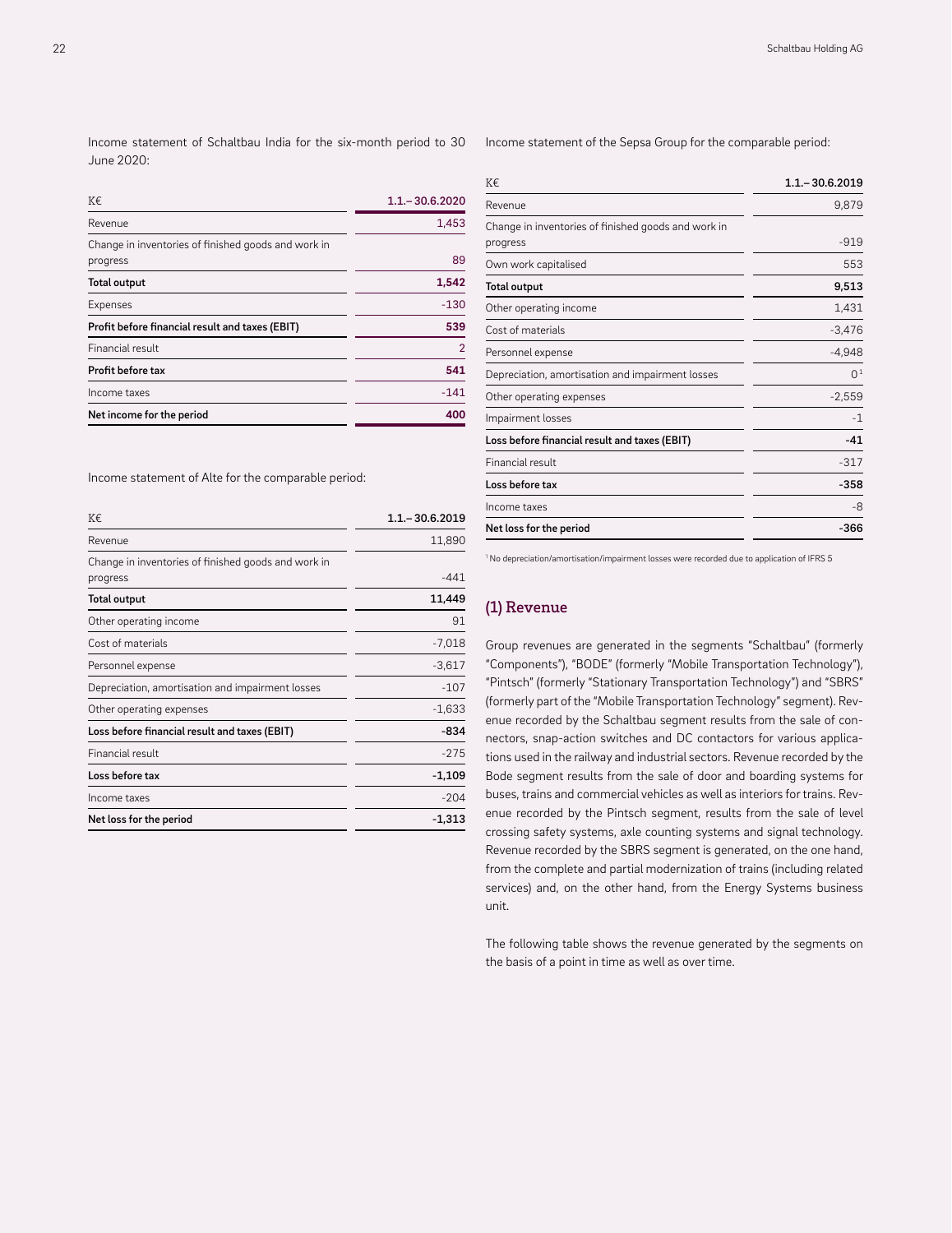#### Revenue by segment

| K€                                             | $1.1 - 30.6.2020$ | $1.1 - 30.6.2019$ |
|------------------------------------------------|-------------------|-------------------|
| Schaltbau                                      | 68,086            | 79,329            |
| - of which recognised over<br>a period of time | 130               | 353               |
| Bode                                           | 124,691           | 137,277           |
| - of which recognised over<br>a period of time | 0                 | 0                 |
| Pintsch                                        | 34,750            | 29,488            |
| - of which recognised over<br>a period of time | 459               | 697               |
| <b>SBRS</b>                                    | 11,787            | 8,912             |
| - of which recognised over<br>a period of time | 0                 | 0                 |
| Holding                                        | 3                 | 0                 |
| - of which recognised over<br>a period of time | $\Omega$          | Ω                 |
|                                                | 239,317           | 255,006           |
|                                                |                   |                   |

The following table shows the Group's revenue by market.

#### Revenue by market

| K€                       | $1.1 - 30.6.2020$ | $1.1 - 30.6.2019$ |
|--------------------------|-------------------|-------------------|
| Germany                  | 87,931            | 91,274            |
| Other EU countries       | 83,045            | 93,193            |
| Other European countries | 28,061            | 25,123            |
| Asia                     | 25,226            | 28,330            |
| Americas                 | 14,528            | 16,741            |
| Other countries          | 527               | 344               |
|                          | 239,317           | 255,006           |

# (2) Personnel expense / employees

| K€                                   | $1.1 - 30.6200$ | $1.1 - 30.6.2019$ |
|--------------------------------------|-----------------|-------------------|
| Wages and salaries                   | $-71,746$       | $-74.294$         |
| Social security, pension and welfare |                 |                   |
| expenses                             | $-13.714$       | $-15,326$         |
|                                      | $-85,460$       | $-89.620$         |

#### Number of employees as of 30 June 2020

|           | 2020  | 2019  |
|-----------|-------|-------|
| Employees | 2,670 | 2,836 |

The above disclosures show the weighted average number of employees of fully consolidated companies based on month-end figures. Under the weighting approach used, trainees are only included in the calculation at a level of 30%.

# (3) Results from investments

| K€                                             | $1.1 - 30.6.2020$ | $1.1 - 30.6.2019$ |
|------------------------------------------------|-------------------|-------------------|
| Result from at-equity accounted<br>investments | 422               | 545               |
| Sundry other results from investments          | O                 | 230               |
|                                                | 422               | 775               |

The result from at-equity accounted investments includes the Group's interest in the business activities of BoDo Bode-Dogrusan A.S.

In the fiscal year 2018, the contract with the joint venture partner relating to PBTE was terminated. Pintsch GmbH, Dinslaken, as the direct parent company of PBTE, received kEUR 230 from the sale of its shares in the first half of 2019. The gain was reported in the fiscal year 2019 in the line item "Sundry other result from investments".

#### (4) Financial result

| K€                                | $1.1 - 30.6.2020$ | $1.1 - 30.6.2019$ |
|-----------------------------------|-------------------|-------------------|
| Other interest and similar income | 114               | 113               |
| Interest and similar expenses     | $-3,182$          | $-3.717$          |
| Other financial result            | $-2$              | $-1.3$            |
|                                   | $-3,040$          | $-3.617$          |

Interest expenses include kEUR 554 (January–June 2019: kEUR 358) relating to the interest component of the allocation to the pension provision.

## (5) Income taxes

| K€                             | $1.1 - 30.6.2020$ | $1.1 - 30.6.2019$ |
|--------------------------------|-------------------|-------------------|
| Income tax expense             | $-2.286$          | -2.637            |
| Deferred tax income            |                   |                   |
| (January - June 2019: expense) | $-671$            | 1.571             |
|                                | $-2.957$          | -1.065            |

The income tax expense for the six-month period is calculated in accordance with IAS 34 "Interim Reporting" on the basis of the average tax rate that is expected for the full fiscal year. The recoverability of deferred taxes was assessed taking account of the COVID-19 pandemic.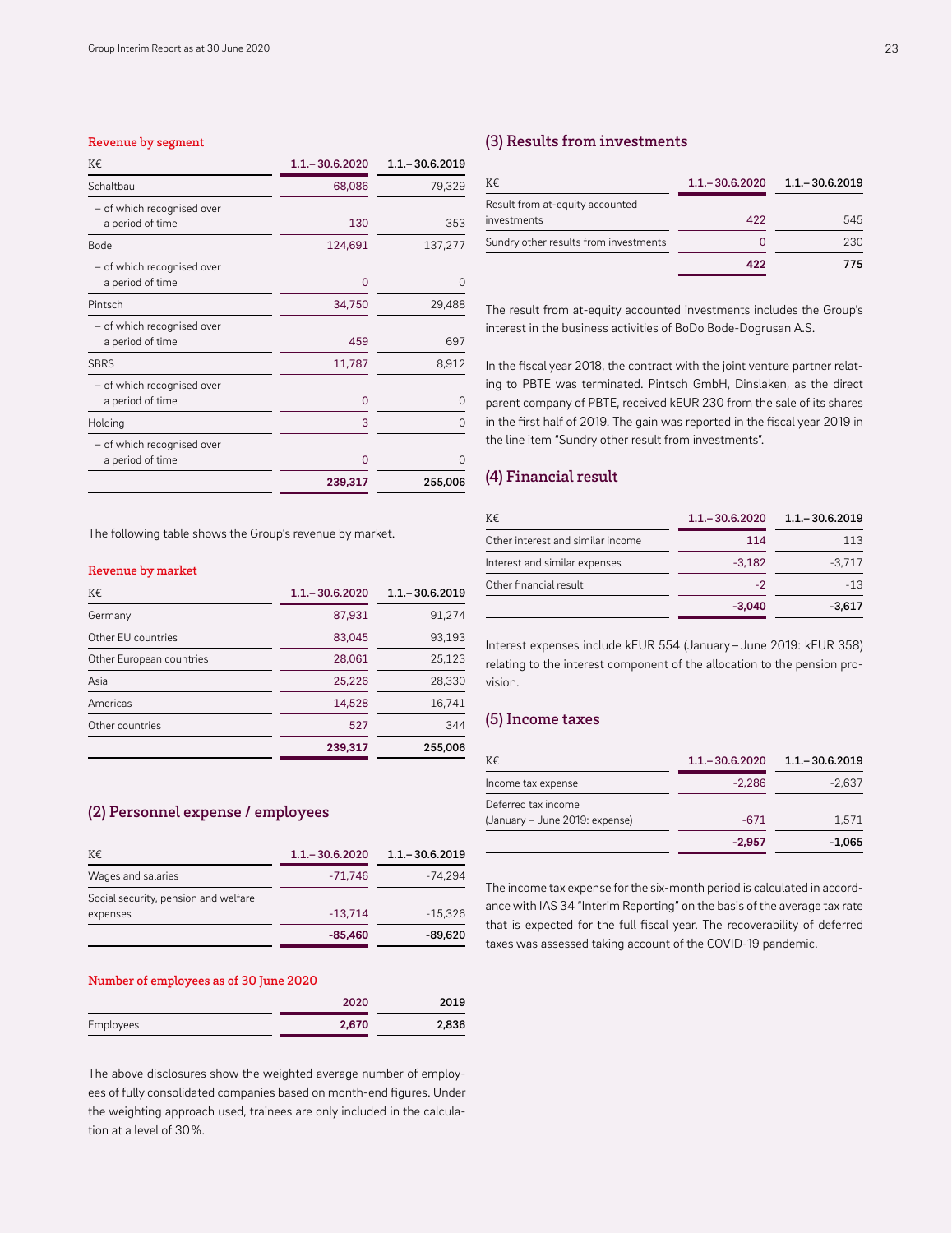# Explanatory notes to the consolidated balance sheet

Schaltbau India is included in the consolidated balance sheet at 30 June 2020 for the first time following that entity's first-time consolidation. In addition, PIBR was deconsolidated and therefore – unlike in the previous year – is not included. In order to ensure comparability, Schaltbau India's balance sheet as at 30 June 2020 is presented below. In view of their materiality for the consolidated financial statements of the Schaltbau Group, the balance sheet amounts recognised for PIBR at 31 December 2019 are not disclosed separately.

#### Assets

| K€                            | 30.6.2020 |
|-------------------------------|-----------|
| Property, plant and equipment | 121       |
| Deferred tax assets           | 46        |
| Inventories                   | 1,217     |
| Trade accounts receivable     | 574       |
| Current tax assets            | 17        |
| Other receivables and assets  | 1,249     |
| Cash and cash equivalents     | 725       |
|                               | 3,949     |

## Equity and liabilities

| K€                                       | 30.6.2020 |
|------------------------------------------|-----------|
| Equity                                   | 2,800     |
| Non-current personnel-related provisions | 10        |
| Other non-current provisions             | 56        |
| Other non-current liabilities            | 29        |
| Current personnel-related provisions     | 13        |
| Other current provisions                 | 49        |
| Income taxes payable                     | 33        |
| Current financial liabilities            | 28        |
| Trade accounts payable                   | 34        |
| Other current liabilities                | 897       |
|                                          | 3,949     |

# (6) Property, plant and equipment

| K€                                                               | 30.6.2020 | 31.12.2019 |
|------------------------------------------------------------------|-----------|------------|
| Land and buildings                                               | 42,283    | 40,448     |
| Right-of-use assets relating to land and buildings               | 9,838     | 10,170     |
| Plant and machinery                                              | 19,668    | 20,173     |
| Right-of-use assets relating to plant and machinery              | 117       | 110        |
| Other operational and office equipment                           | 13,069    | 12,306     |
| Right-of-use assets relating to operational and office equipment | 2,064     | 2,005      |
| Assets under construction                                        | 3,740     | 4,682      |
| Property, plant and equipment                                    | 90.779    | 89,894     |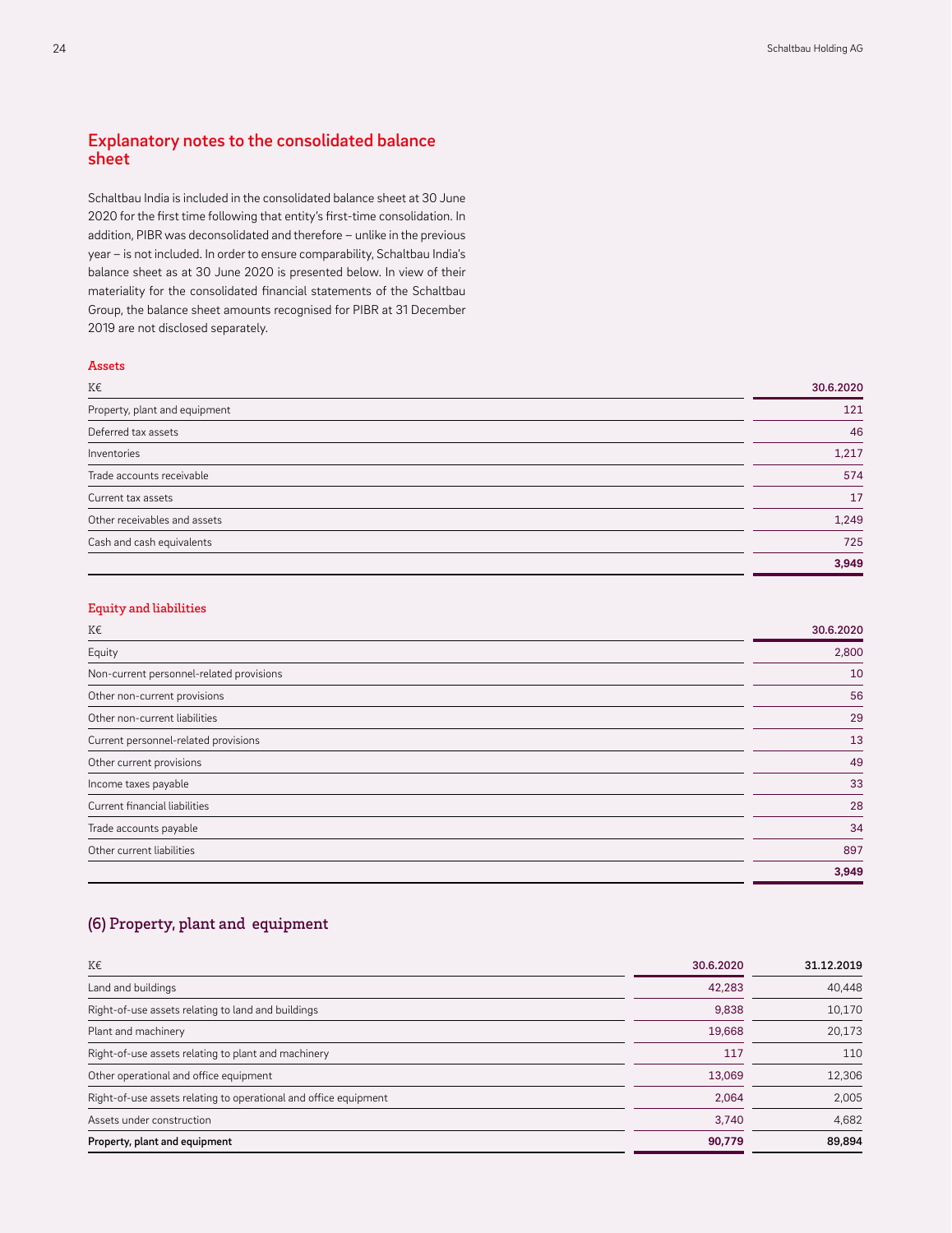#### (7) Inventories

| K€.                                 | 30.6.2020 | 31.12.2019 |
|-------------------------------------|-----------|------------|
| Raw materials and supplies          | 68,879    | 63.688     |
| Work in progress                    | 41.184    | 34.023     |
| Finished products, goods for resale | 14.241    | 11.338     |
| Payments in advance                 | 2.762     | 676        |
|                                     | 127,066   | 109,725    |

Write-downs totalling kEUR 469 (January–June 2019: kEUR 1,792) and reversals of impairment losses totalling kEUR 26 (January–June 2019: kEUR 17) were recognised on inventories during the period under report. Including the impact of changes in the group reporting entity, write-downs on inventories at the end of the reporting period totalled kEUR 17,246 (31 December 2019: kEUR 16,574).

# (8) Trade accounts receivable, other receivables and assets

| K€.                                   | 30.6.2020 | 31.12.2019 |
|---------------------------------------|-----------|------------|
| Trade accounts receivable             | 83,392    | 83,580     |
| Receivables from affiliated companies | 1,513     | 2,490      |
| Receivables from associated           |           |            |
| companies                             | 354       | 921        |
| Income tax receivables                | 144       | 581        |
| Receivables from participations       | 145       | 19         |
| Other assets                          | 15,715    | 11,506     |
|                                       | 101,263   | 99,097     |

Allowances totalling kEUR 5,520 (31 December 2019: kEUR 5,111) were recognised on trade accounts receivable and other assets at the end of the reporting period.

A factoring agreement is in place with one customer involving reverse factoring arrangements. Default and late payment risks are transferred in full to the factor, as a result of which all relevant receivables are derecognised upon sale. At 30 June 2020, all factoring-related receivables were sold except for an amount of kEUR 403.

A factoring agreement has been in place since 1 August 2019, on the basis of which various companies of the Schaltbau Group sell trade accounts receivable directly to a structured entity on a revolving basis. This structured entity holds the receivables and allocates the opportunities and risks attached to the receivables to Schaltbau and to a bank in line with the terms of the agreement. The arrangements are financed by a credit line provided by a bank. In view of the fact that Schaltbau has no control over the relevant activities of the structured entity, the latter is not included in Schaltbau's consolidated financial statements. The receivables to be sold from the various portfolios are identified in an automated process in compliance with the purchase criteria stipulated

in the Factoring Agreement. Receivables are sold and settled on a weekly basis. The factoring agreement does not include any buy-back arrangements. Control over the receivables as well as the risk of late payment and a small proportion of the credit risk (first loss guarantee) remains with Schaltbau.

| K€.                                                                  | 30.6.2020    | 31.12.2019   |
|----------------------------------------------------------------------|--------------|--------------|
| End of contract term                                                 | 31 July 2024 | 31 July 2024 |
| Contractual maximum volume                                           | 29,000       | 29,000       |
| Volume of receivables sold as at the<br>reporting date               | 22,020       | 26,237       |
| Liabilities to factor from payments<br>received for sold receivables | 3,646        | 8,324        |
| Continuing involvement assets                                        |              |              |
| Carrying amount of continuing<br>involvement assets                  | 484          | 470          |
| Carrying amount of related liability                                 | 879          | 851          |
| Fair value of related liability                                      | 395          | 381          |

#### (9) Cash and cash equivalents

| K€                       | 30.6.2020 | 31.12.2019 |
|--------------------------|-----------|------------|
| Cheques and cash on hand | 376       | 20         |
| Cash at bank             | 15.179    | 25.164     |
|                          | 15,555    | 25.184     |

The amounts shown have a maturity of up to three months.

#### (10) Changes in group equity

Details relating to the line items presented in the balance sheet are shown in the Statement of Changes in Group Equity.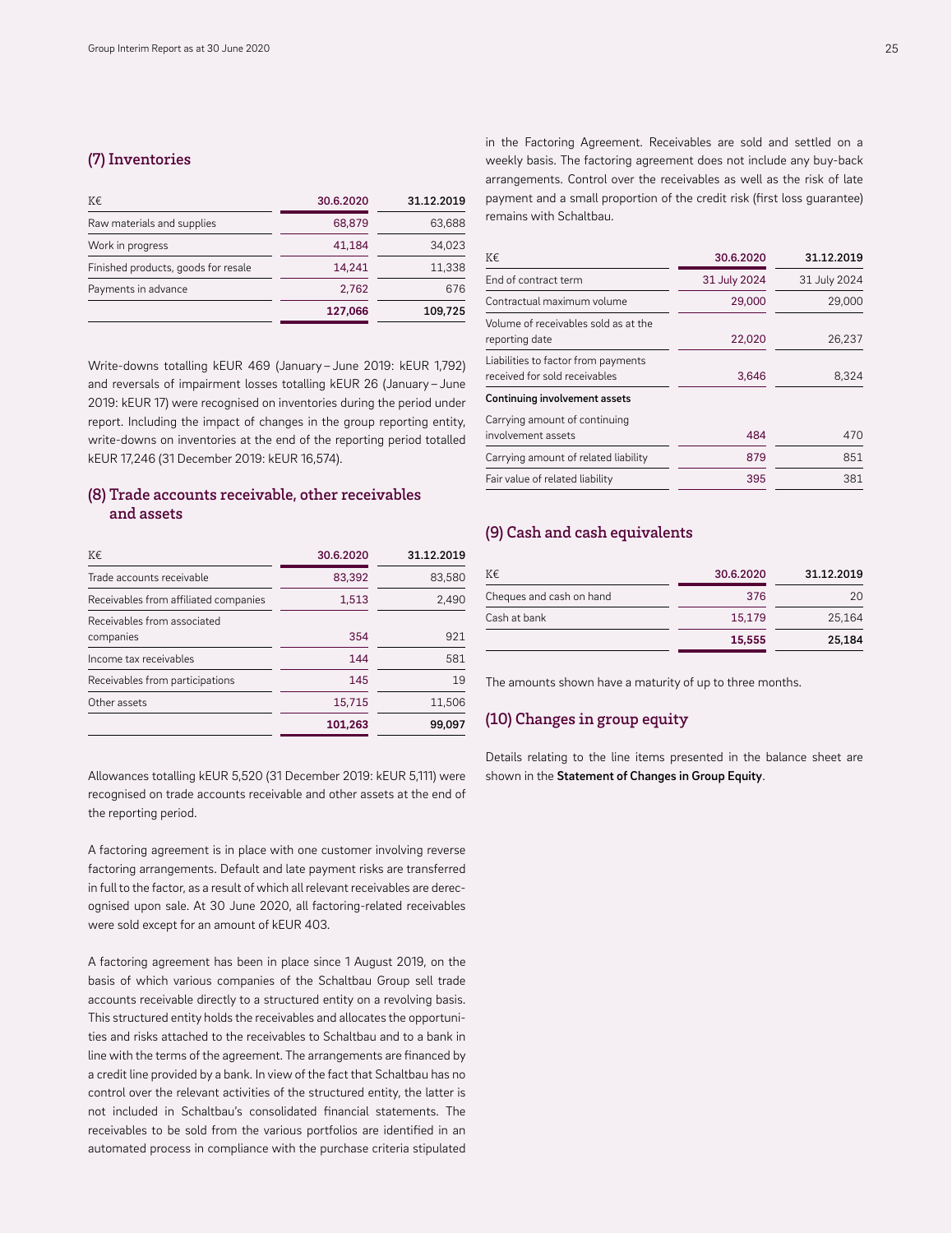# (11) Provisions

| K€                            | 30.6.2020 | 31.12.2019 |
|-------------------------------|-----------|------------|
| Non-current provisions        |           |            |
| Personnel                     | 4,927     | 5,493      |
| Warranties                    | 303       | 124        |
| Onerous contracts             | 965       | 2,084      |
| Other provisions              | 42        | 41         |
|                               | 6,237     | 7,742      |
| Current provisions            |           |            |
| Personnel                     | 10,741    | 13,593     |
| Warranties                    | 7,595     | 7,780      |
| Outstanding supplier invoices | 12,293    | 11,965     |
| Onerous contracts             | 707       | 565        |
| Other provisions              | 7,995     | 8,998      |
|                               | 39,331    | 42,901     |
| Total                         | 45,568    | 50,643     |

In the previous fiscal year, outstanding supplier invoices related in particular to flood damage elimination measures at Gebr. Bode GmbH & Co. KG, Kassel, as well as consulting services not yet invoiced.

The decrease in provisions for impending losses is due in particular to utilization of EUR 638.

Information relating to the changes in restructuring provisions is provided in the section "Significant events".

# (12) Liabilities

| K€                                    | 30.6.2020 | 31.12.2019 |
|---------------------------------------|-----------|------------|
| Non-current liabilities               |           |            |
| - Liabilities to banks                | 86,869    | 83,065     |
| - Lease liabilities (non-current)     | 9,459     | 9,650      |
| <b>Financial liabilities</b>          | 96,328    | 92,715     |
| Contract liabilities (non-current)    | 153       | 161        |
| Other liabilities                     | 5,069     | 4,660      |
|                                       | 101,550   | 97,536     |
| <b>Current liabilities</b>            |           |            |
| Income taxes payable                  | 3,456     | 3,052      |
| - Liabilities to banks                | 8,542     | 11,991     |
| - Lease liabilities (current)         | 2,641     | 2,726      |
| <b>Financial liabilities</b>          | 11,183    | 14,717     |
| Trade accounts payable                | 58,651    | 50,388     |
| Contract liabilities (current)        | 22,463    | 20,100     |
| - Payables to affiliated companies    | 963       | 1,310      |
| - Liabilities to other Group entities | 141       | 244        |
| - Sundry other liabilities            | 29,887    | 24,571     |
| Other liabilities                     | 30,992    | 26,126     |
|                                       | 126,746   | 114,384    |
| <b>Total liabilities</b>              | 228,296   | 211,921    |
|                                       |           |            |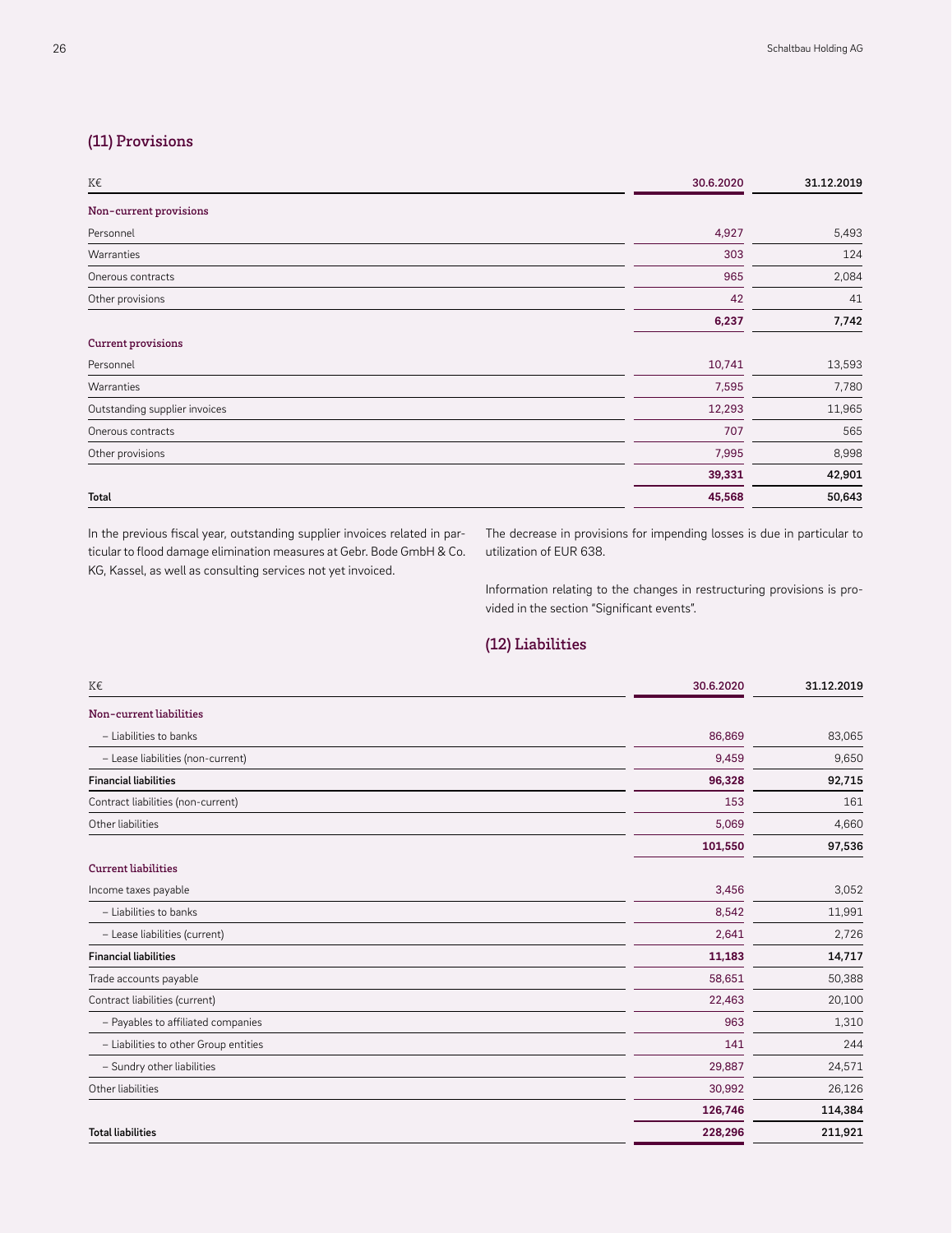# (13) Contract assets and liabilities

| K€                                                      | 30.6.2020 | 31.12.2019 |
|---------------------------------------------------------|-----------|------------|
| Contract assets (current)                               |           |            |
| Receivables resulting from revenue recognised over time | 3,462     | 3,007      |
|                                                         | 3,462     | 3,007      |
| Contract liabilities (non-current)                      |           |            |
| Extended warranty liabilities                           | 153       | 161        |
|                                                         | 153       | 161        |
| Contract liabilities (current)                          |           |            |
| Advance payments received                               | 22,463    | 20,100     |
|                                                         | 22,463    | 20,100     |

# Explanatory notes to the consolidated cash flow statement

# (14) Composition of cash funds

Cash funds comprise:

| K€                        | 30.6.2020 | 31.12.2019 |
|---------------------------|-----------|------------|
| Cash and cash equivalents | 15,555    | 13,190     |
|                           | 15,555    | 13,190     |

The "Cash inflows/outflows from investments in business units" comprise cash and cash equivalents from the first-time consolidation of Schaltbau India (kEUR 719) and cash outflows from the deconsolidation of Pintsch Brasil (kEUR -19).

# Other explanatory notes to the consolidated financial statements

# (15) Supplementary disclosures relating to financial instruments

The balance sheet contains non-derivative financial instruments such as receivables and payables as well as derivative financial instruments such as forward currency contracts and swap transactions whose value is derived from the base value of the contract. Financial instruments are measured in accordance with IFRS 9 on the basis of the allocation of items to various measurement categories. The following table shows the carrying amounts and fair values of all financial instruments recognised in the consolidated financial statements of Schaltbau Holding AG in accordance with IFRS 9.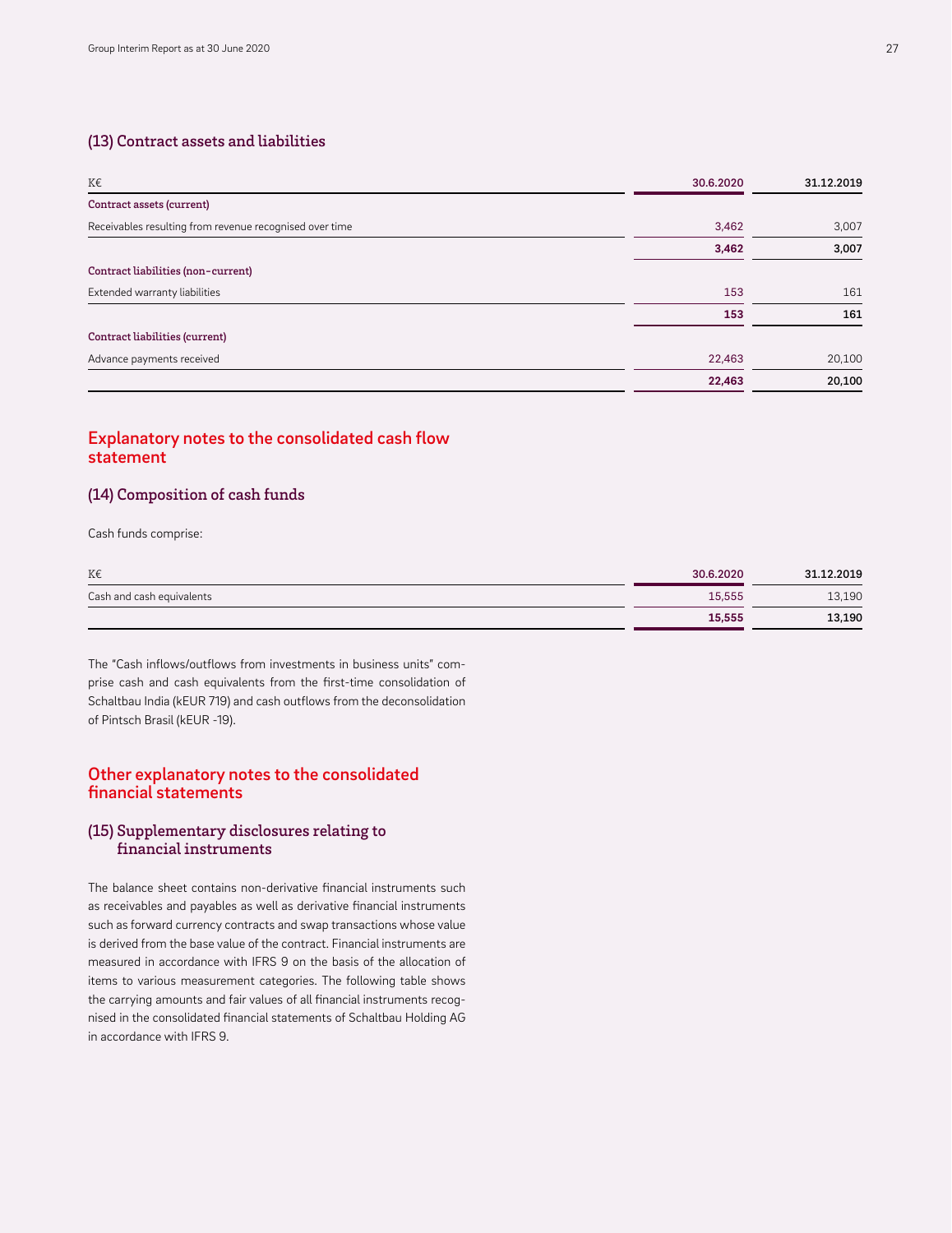| 30.6.2020<br>K€                                                   | <b>Category IFRS 9</b> | Carrying amount | <b>Fair value</b> | Level pursuant<br>to IFRS 13 |
|-------------------------------------------------------------------|------------------------|-----------------|-------------------|------------------------------|
| Assets-side financial instruments                                 |                        |                 |                   |                              |
| Other investments                                                 |                        | 2,067           |                   |                              |
| - of which not measured on basis of IFRS 9                        | n/a                    | 1,511           | n/a               | n/a                          |
| - of which other investments                                      | AC                     | 556             | 549               | 3                            |
| Trade accounts receivable                                         |                        | 83,392          |                   |                              |
| - of which trade accounts receivable                              | AC                     | 76,955          | n/a <sup>1</sup>  | n/a                          |
| - of which trade accounts receivable                              | <b>FVPL</b>            | 5,953           | 5,953             | $\overline{2}$               |
| - of which continuing involvement assets                          | n/a                    | 484             | n/a               | n/a                          |
| Other receivables and assets                                      |                        | 17,727          |                   |                              |
| - of which not measured on basis of IFRS 9                        | n/a                    | 4,083           | n/a               | n/a                          |
| - of which other receivables and assets                           | AC                     | 13,394          | n/a <sup>1</sup>  | n/a                          |
| - of which stand-alone derivatives                                | <b>FVPL</b>            | 250             | 250               | $\overline{2}$               |
| Cash and cash equivalents                                         | AC                     | 15,555          | n/a <sup>1</sup>  | n/a                          |
| <b>Total assets</b>                                               |                        | 113,148         |                   |                              |
| Liabilities-side financial instruments                            |                        |                 |                   |                              |
| Non-current financial liabilities                                 |                        | 96.328          |                   |                              |
| - of which lease liabilities (non-current) <sup>2</sup>           | n/a                    | 9,459           | n/a               | n/a                          |
| - of which non-current financial liabilities                      | <b>FLAC</b>            | 86,869          | 89,533            | 3                            |
| Other non-current liabilities                                     |                        | 5,069           |                   |                              |
| - of which not measured on basis of IFRS 9 (Put Call Option SPII) | n/a                    | 5,069           | n/a <sup>1</sup>  | n/a                          |
| Current financial liabilities                                     | n/a                    | 11,183          | n/a               | n/a                          |
| - of which lease liabilities (current) <sup>2</sup>               | n/a                    | 2,642           | n/a               | n/a                          |
| - of which current financial liabilities                          | <b>FLAC</b>            | 8,542           | n/a <sup>1</sup>  | n/a                          |
| Trade accounts payable                                            | <b>FLAC</b>            | 58,651          | n/a <sup>1</sup>  | n/a                          |
| Other liabilities                                                 |                        | 30,992          |                   |                              |
| - of which not measured on basis of IFRS 9                        | n/a                    | 3,765           | n/a               | n/a                          |
| – of which other liabilities                                      | <b>FLAC</b>            | 27,039          | n/a <sup>1</sup>  | n/a                          |
| - of which stand-alone derivatives                                | <b>FVPL</b>            | 188             | 188               | $\overline{2}$               |
| <b>Total liabilities</b>                                          |                        | 186,357         |                   |                              |

1 Fair value not disclosed separately, given that the carrying amount represents an appropriate approximation.

2 Lease liabilities do not fall under the scope of IFRS 9. In accordance with IFRS 7.29 d, the fair value is not required to be disclosed.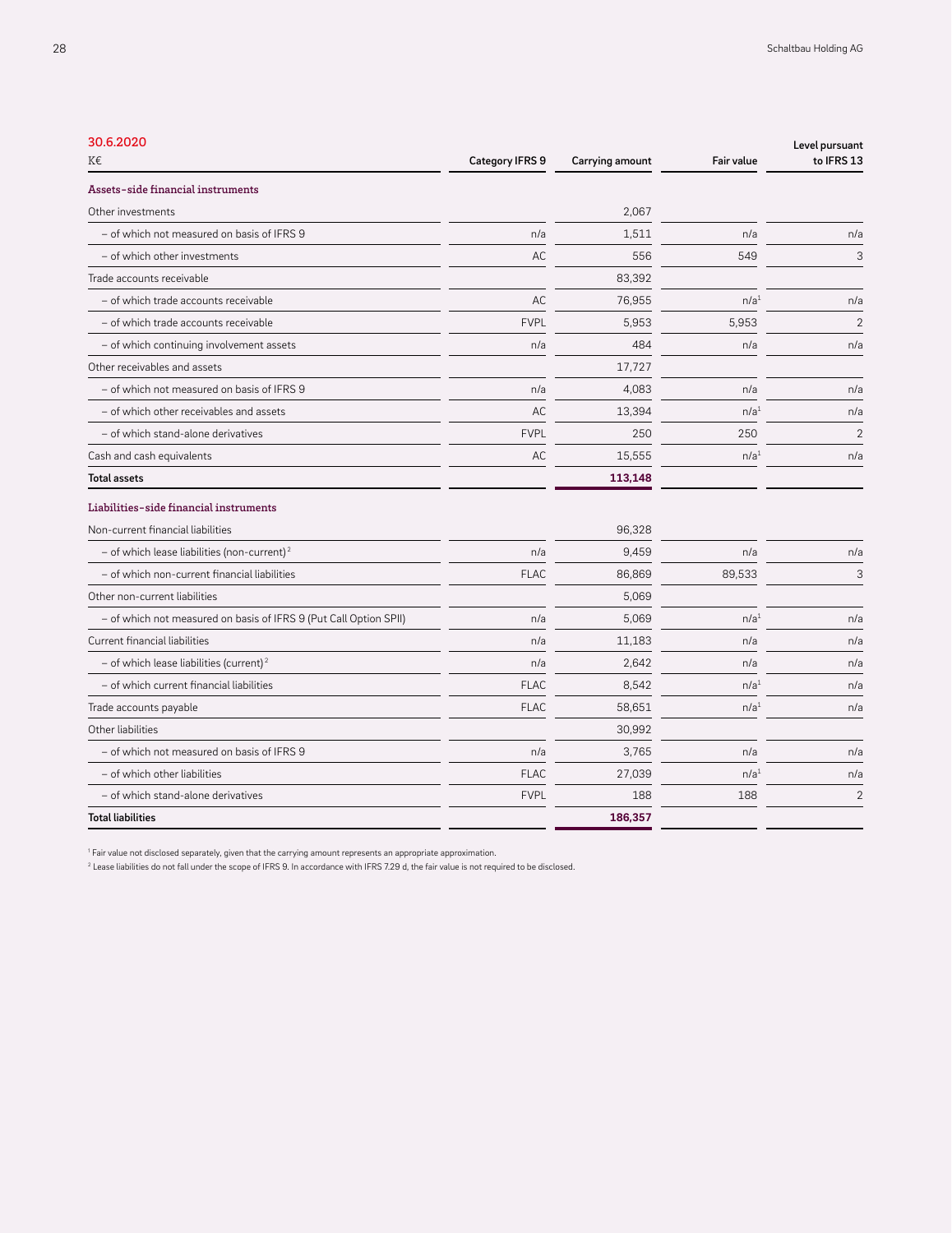| 31.12.2019                                                        |                        |                 |                   | Level pursuant |
|-------------------------------------------------------------------|------------------------|-----------------|-------------------|----------------|
| K€                                                                | <b>Category IFRS 9</b> | Carrying amount | <b>Fair value</b> | to IFRS 13     |
| Assets-side financial instruments                                 |                        |                 |                   |                |
| Other investments                                                 |                        | 3,561           |                   |                |
| - of which not measured on basis of IFRS 9                        | n/a                    | 2,488           | n/a               | n/a            |
| - of which other investments                                      | AC                     | 1,074           | 1,022             | 3              |
| Trade accounts receivable                                         |                        | 83,580          |                   |                |
| - of which trade accounts receivable                              | AC                     | 75,898          | n/a <sup>1</sup>  | n/a            |
| - of which trade accounts receivable                              | <b>FVPL</b>            | 7,213           | 7,213             | $\overline{2}$ |
| - of which continuing involvement assets                          | n/a                    | 470             | n/a               | n/a            |
| Other receivables and assets                                      |                        | 14,936          |                   |                |
| - of which not measured on basis of IFRS 9                        | n/a                    | 2,209           | n/a               | n/a            |
| - of which other receivables and assets                           | AC                     | 12,675          | n/a <sup>1</sup>  | n/a            |
| - of which stand-alone derivatives                                | <b>FVPL</b>            | 52              | 52                | $\overline{2}$ |
| Cash and cash equivalents                                         | AC                     | 25,184          | n/a <sup>1</sup>  | n/a            |
| <b>Total assets</b>                                               |                        | 122,565         |                   |                |
| Liabilities-side financial instruments                            |                        |                 |                   |                |
| Non-current financial liabilities                                 |                        | 92,715          |                   |                |
| $-$ of which lease liabilities (non-current) <sup>2</sup>         | n/a                    | 9,650           | n/a               | n/a            |
| - of which non-current financial liabilities                      | <b>FLAC</b>            | 83,065          | 83,751            | 3              |
| Other non-current liabilities                                     |                        | 4,660           |                   |                |
| - of which not measured on basis of IFRS 9 (Put Call Option SPII) | n/a                    | 4,660           | n/a <sup>1</sup>  | n/a            |
| Current financial liabilities                                     | n/a                    | 14,717          | n/a               | n/a            |
| - of which lease liabilities (current) <sup>2</sup>               | n/a                    | 2,726           | n/a               | n/a            |
| - of which current financial liabilities                          | <b>FLAC</b>            | 11,991          | n/a <sup>1</sup>  | n/a            |
| Trade accounts payable                                            | <b>FLAC</b>            | 50,388          | n/a <sup>1</sup>  | n/a            |
| Other liabilities                                                 |                        | 26,126          |                   |                |
| - of which not measured on basis of IFRS 9                        | n/a                    | 3,092           | n/a               | n/a            |
| - of which other liabilities                                      | <b>FLAC</b>            | 22,952          | n/a <sup>1</sup>  | n/a            |
| - of which stand-alone derivatives                                | <b>FVPL</b>            | 83              | 83                | $\overline{2}$ |
| <b>Total liabilities</b>                                          |                        | 173,140         |                   |                |

1 Fair value not disclosed separately, given that the carrying amount represents an appropriate approximation.

2 Lease liabilities do not fall under the scope of IFRS 9. In accordance with IFRS 7.29 d, the fair value is not required to be disclosed.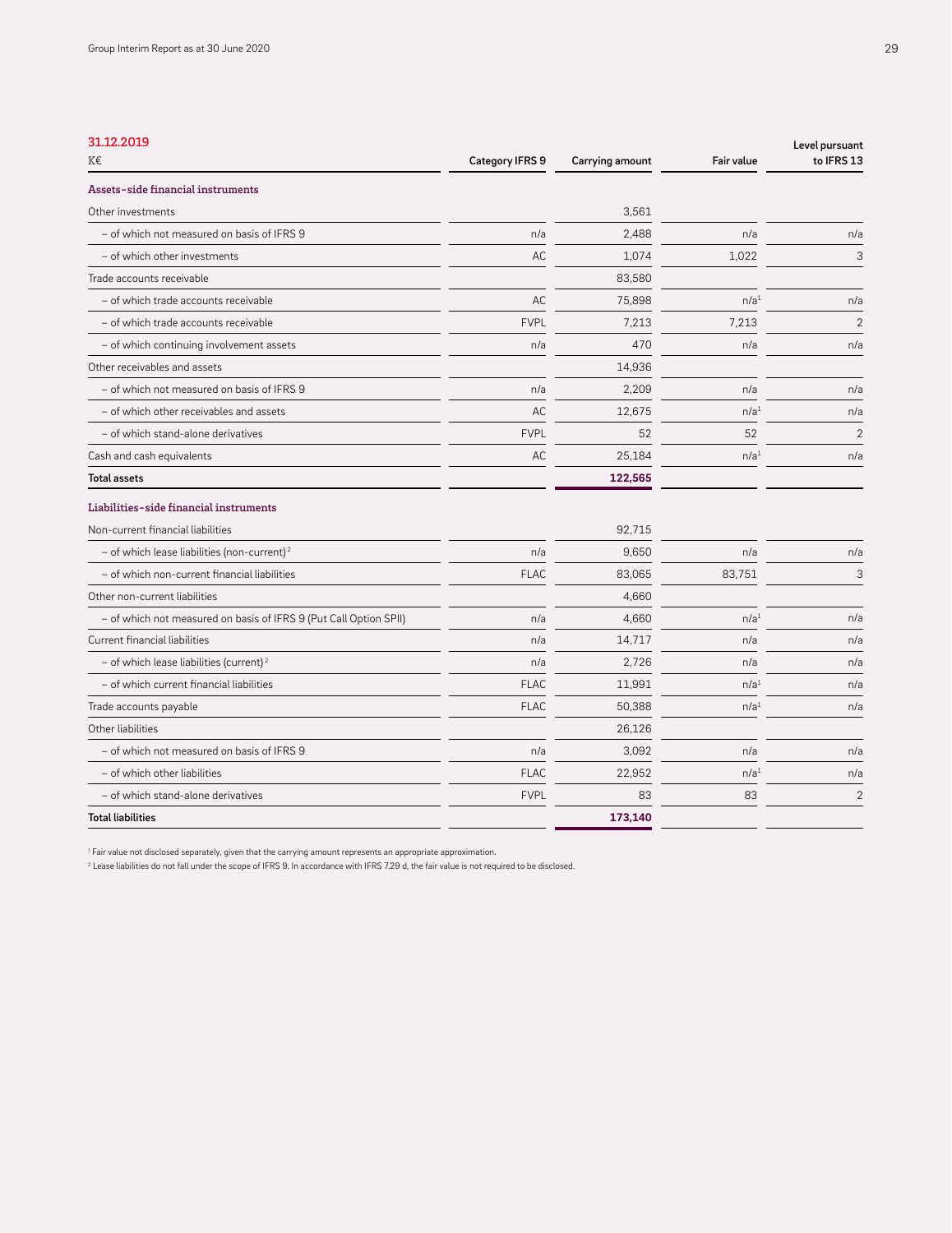| Κ€                    |                                         | 30.6.2020 | 31.12.2019 |
|-----------------------|-----------------------------------------|-----------|------------|
| AC                    | Amortised cost                          | 106,460   | 114,831    |
| Assets-side FVPL      | Fair value through profit and loss      | 6.203     | 7,264      |
| Liabilities-side FVPL | Fair value through profit and loss      | 188       | 83         |
| <b>FLAC</b>           | Financial liabilities at amortised cost | 186.169   | 173,058    |

#### Total carrying amounts per measurement category

#### Fair value hierarchy

The measurement and presentation of fair values of financial instruments is based on a fair value hierarchy that takes account of the significance of the input data used to measure fair value and can be analysed as follows:

- Level 1: Based on prices quoted (applied without adjustment) on active markets for identical assets and liabilities
- Level 2: Based on input data for the asset or liability observable either directly (in the form of prices) or indirectly (derived from prices) which do not represent quoted prices according to Level 1
- Level 3: Input data not based on observable market data to measure the asset or liability (non-observable input data)

Reclassifications between Levels are made at the end of the period. There were no reclassifications of fair value measurements between Level 1 and Level 2. Similarly, there were no reclassifications within respectively from level 3 in connection with fair value measurements.

The fair value of non-current non-derivative financial instruments is determined by discounting, taking into account a risk-adjusted market interest rate with matching maturities.

The fair values of derivative financial instruments are determined by the banks with which the relevant contracts were concluded. The banks value the derivatives on the basis of market data valid for the relevant reporting date using recognised mathematical measurement methods (net present value method for forward currency contracts and interest rate swaps).

# (16) Segments

In the fiscal year 2020, segment reporting was revised in line with the Group's strategic direction and internal management processes. The segments "Components", "Mobile Transportation Technology" and "Stationary Transportation Technology" were renamed "Schaltbau", "Bode" and "Pintsch" in line with the Group brands. In addition, with effect from the beginning of the fiscal year 2020, "SBRS" is now treated as a separate segment for segment reporting purposes. Previously, SBRS operations were part of the Mobile Transportation Technology segment. Prior year segment reporting figures have been made comparable.

The Group's segment designations are product-oriented. The Group's business units are allocated to the segment for which they generate most of their sales. A description of the Schaltbau, Bode, Pintsch and SBRS segments is provided in the Management Report. Segments have not been aggregated, either in the previous fiscal year or in the period under report.

Schaltbau Holding AG has defined order intake as an early indicator of financial performance for the group and its segments, sales revenues and earnings before interest and taxes (EBIT). Since the fiscal year 2020 EBIT has been used without taking account of exceptional items. This is in line with the change in internal management and the fact that, following the completion of the turnaround in 2019 and the associated restructuring measures, the management of the group as a whole will again be based on reported EBIT.

As a general rule, sales of materials between Group companies are billed on the basis of arm's length principles. Costs are recharged as appropriate to Group companies.

The column "Holding company, other consolidation items" comprises the activities of the holding company. This is influenced by the financing function of the holding company for the Group and by the income tax group arrangements in place in Germany. These expenses are not recharged to the subsidiaries concerned. By contrast, expenses incurred for providing centralised services (e.g. SAP system costs) are recharged. The financial reporting principles used for segment reporting correspond to those used in the consolidated financial statements.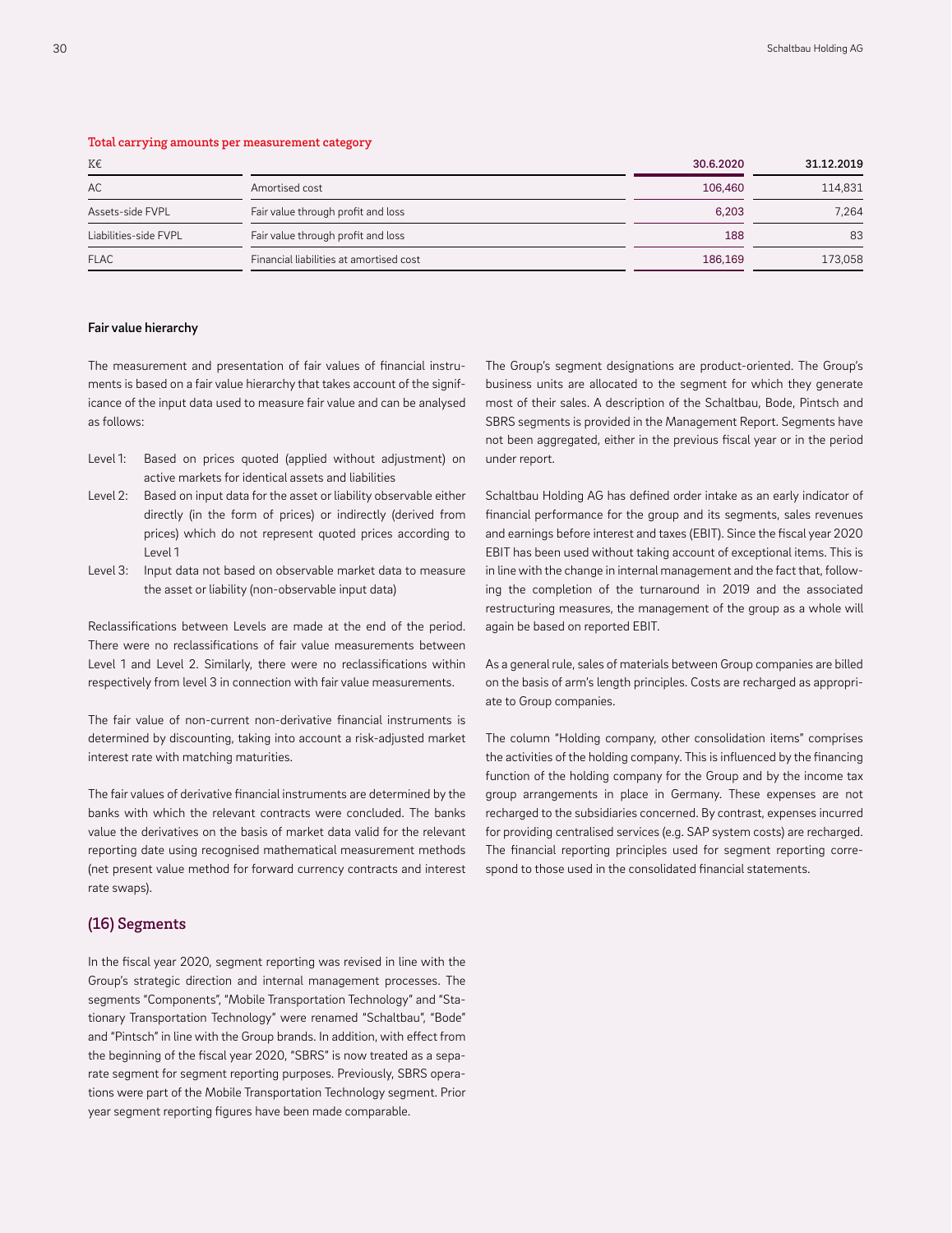#### Reconciliations

#### Revenue from 1 January to 30 June

| K€                              | 2020     | 2019     |
|---------------------------------|----------|----------|
| Total revenue of segments       | 241,175  | 256,593  |
| Other revenue                   | 1,504    | 1,775    |
| Consolidation                   | $-3.362$ | $-3,362$ |
| Revenue as per income statement | 239,317  | 255,006  |

#### EBIT from 1 January to 30 June

| K€                           | 2020     | 2019     |
|------------------------------|----------|----------|
| Total EBIT of segments       | 15,474   | 16,282   |
| Other EBIT                   | $-5,658$ | $-7,810$ |
| Consolidation                | $-202$   | 55       |
| EBIT as per income statement | 9,614    | 8,527    |

#### Assets as of 30 June

| K€                                | 2020       | 2019       |
|-----------------------------------|------------|------------|
| Total segment assets              | 440.504    | 423,219    |
| Other assets                      | 158,638    | 179,081    |
| Consolidation                     | $-190.585$ | $-192,971$ |
| Group assets as per balance sheet | 408.557    | 409,329    |

#### Liabilities as of 30 June

| K€                                     | 2020       | 2019       |
|----------------------------------------|------------|------------|
| Total segment liabilities              | 295.637    | 282,218    |
| Other liabilities                      | 127.876    | 145,706    |
| Consolidation                          | $-109.396$ | $-111,942$ |
| Group liabilities as per balance sheet | 314,117    | 315,982    |

"Other revenue" comprises almost entirely revenue recorded at the level of Schaltbau Holding AG for IT services provided to subsidiaries. This revenue, together with inter-segment revenue, is eliminated on consolidation.

"Other EBIT" comprises mainly expenses recorded at the level of Schaltbau Holding AG for personnel, non-rechargeable materials expenses, other operating expenses and other taxes.

"Other assets" relate primarily to receivables of Schaltbau Holding AG from affiliated companies in connection with financing activities. These receivables are eliminated on consolidation along with other inter-segment receivables.

"Other liabilities" comprise mainly financial liabilities, pension provisions and payables to affiliated companies recorded at the level of Schaltbau Holding AG. The latter are eliminated on consolidation along with other inter-segment payables.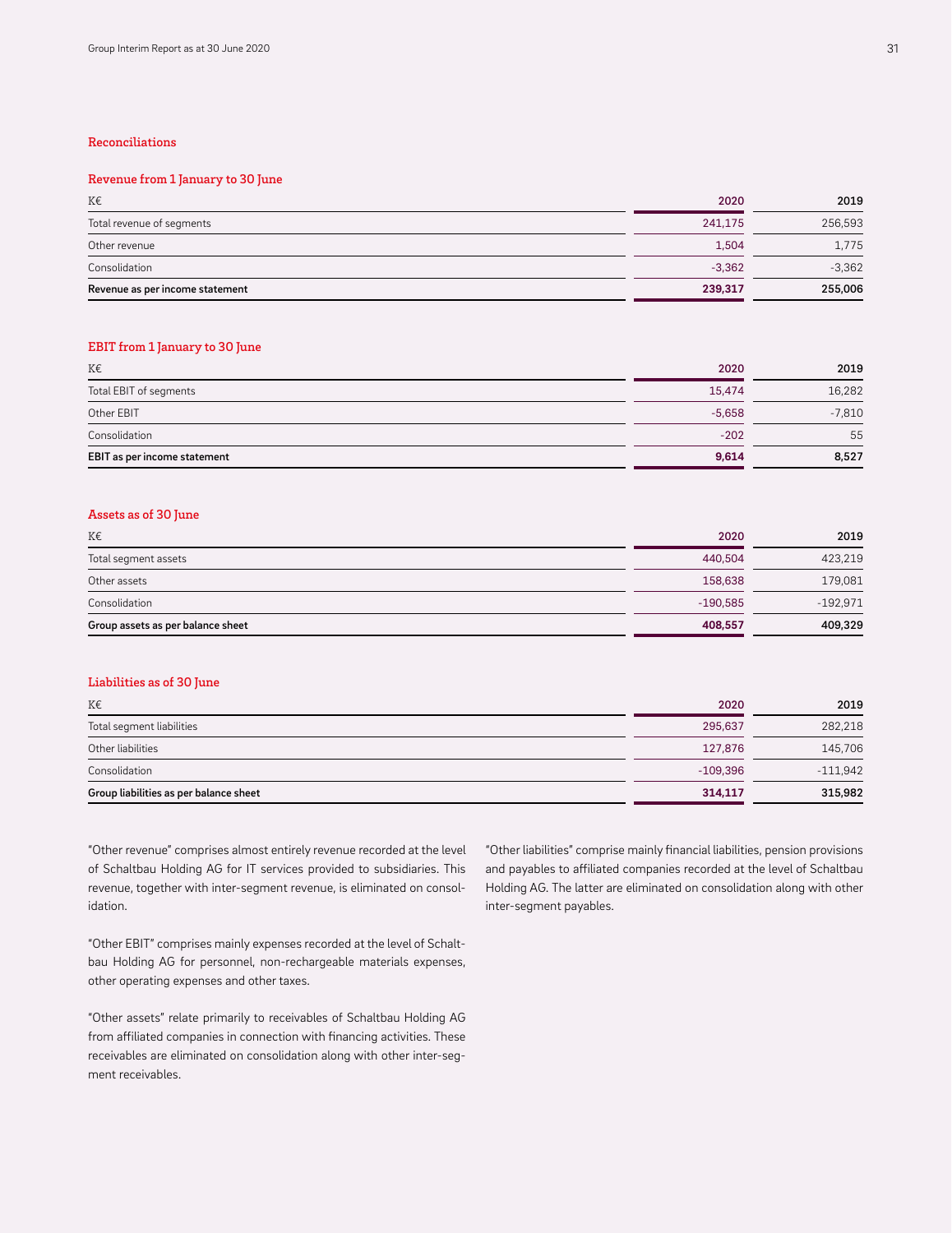## Product-based segment information 1.1. to 30.6.

|                                                | Schaltbau      |                | Bode           |                | Pintsch        |                |
|------------------------------------------------|----------------|----------------|----------------|----------------|----------------|----------------|
| K€                                             | 2020           | 2019           | 2020           | 2019           | 2020           | 2019           |
| Order-intake (external)                        | 72,063         | 88,471         | 135,263        | 161,094        | 42,204         | 30,759         |
| Revenue                                        | 68,757         | 79,789         | 125,546        | 138,175        | 34,751         | 29,487         |
| - of which external                            | 68,086         | 79,329         | 124,691        | 137,277        | 34,750         | 29,487         |
| - of which with other segments                 | 671            | 460            | 855            | 898            | $\mathbf{1}$   | $\overline{0}$ |
| Order-book (external)                          | 101,175        | 100,422        | 318,108        | 317,670        | 63,908         | 54,679         |
|                                                |                |                |                |                |                |                |
| EBITDA <sup>7</sup>                            | 15,125         | 17,443         | 3,176          | 1,850          | 3,116          | 3,245          |
| Profit/loss before financial result and taxes  |                |                |                |                |                |                |
| (EBIT)                                         | 11,880         | 14,277         | 199            | $-1,112$       | 2,126          | 2,356          |
| Result from at-equity accounted investments    | $\overline{0}$ | $\circ$        | 423            | 545            | $\mathbf 0$    | $\overline{0}$ |
| Sundry other results from investments          | $\overline{0}$ | $\overline{0}$ | $\overline{0}$ | $\overline{O}$ | $\overline{0}$ | 230            |
| Interest income                                | 71             | 25             | 53             | 205            | 71             | $-72$          |
| Interest expense                               | $-1,024$       | $-1,146$       | $-1,430$       | $-2,227$       | $-596$         | $-290$         |
| Income taxes                                   | $-1,239$       | $-1,443$       | $-162$         | $-517$         | $-195$         | $-240$         |
| Segment result / Group result                  | 9,687          | 11,713         | $-917$         | $-3,119$       | 1,406          | 1,985          |
|                                                |                |                |                |                |                |                |
| Expenditure for investments                    | $\overline{0}$ | 74             | $\overline{0}$ | $\circ$        | $\mathbf 0$    | $\overline{0}$ |
| Impairment losses on investments               | $\overline{0}$ | $\overline{0}$ | $\overline{0}$ | $\circ$        | $\mathbf 0$    | $\circ$        |
| Capital expenditure <sup>1</sup>               | 2,907          | 2,693          | 4,192          | 2,459          | 1,397          | 671            |
| Depreciation, amortisation and impairment      |                |                |                |                |                |                |
| losses <sup>1</sup>                            | $-3,245$       | $-3,149$       | $-2,977$       | $-2,962$       | $-990$         | $-889$         |
| Impairment losses (excluding investments)      | $-848$         | $-618$         | $-245$         | $-360$         | $-48$          | $-979$         |
| Reversals of impairment losses (excluding      |                |                |                |                |                |                |
| investments)                                   | 169            | 81             | 207            | 57             | $\mathbf 0$    | $11\,$         |
| Sundry other significant non-cash items        | $-3,613$       | $-6,248$       | $-3,761$       | $-13,378$      | $-2,085$       | $-3,419$       |
|                                                |                |                |                |                |                |                |
| Segment assets <sup>2</sup>                    | 169,811        | 166,640        | 170,364        | 178,097        | 82,099         | 68,613         |
| Investments accounted for at-equity            | $\overline{0}$ | $\overline{0}$ | 3,565          | 3,439          | $\overline{0}$ | $\overline{0}$ |
| Capital employed <sup>3</sup>                  | 127,842        | 133,051        | 126,196        | 143,592        | 22,264         | 34,220         |
| Segment liabilities $^4$                       | 105,786        | 102,332        | 122,090        | 130,835        | 52,124         | 40,635         |
|                                                |                |                |                |                |                |                |
| Employees (average number)                     | 855            | 840            | 1,385          | 1,594          | 331            | 323            |
|                                                |                |                |                |                |                |                |
| EBIT margin <sup>5</sup>                       | 17.3%          | 17.9%          | 0.2%           | $-0.8%$        | 6.1%           | 8.0%           |
| Return on capital employed (ROCE) <sup>6</sup> | 9.3%           | 10.7%          | 0.2%           | $-0.8%$        | 9.5%           | 6.9%           |

<sup>1</sup> In intangible assets and property, plant and equipment

2 Balance sheet total

 $^{\rm 3}$  Working capital (inventories + trade acc. rec. – advance payments rec. – trade acc. rec.) plus non-current assets excl. def. tax assets

4 Liabilities

5 EBIT/ external revenue

6 EBIT/ cap. Employed

7 Earnings before interest, taxes, depreciation and amortisation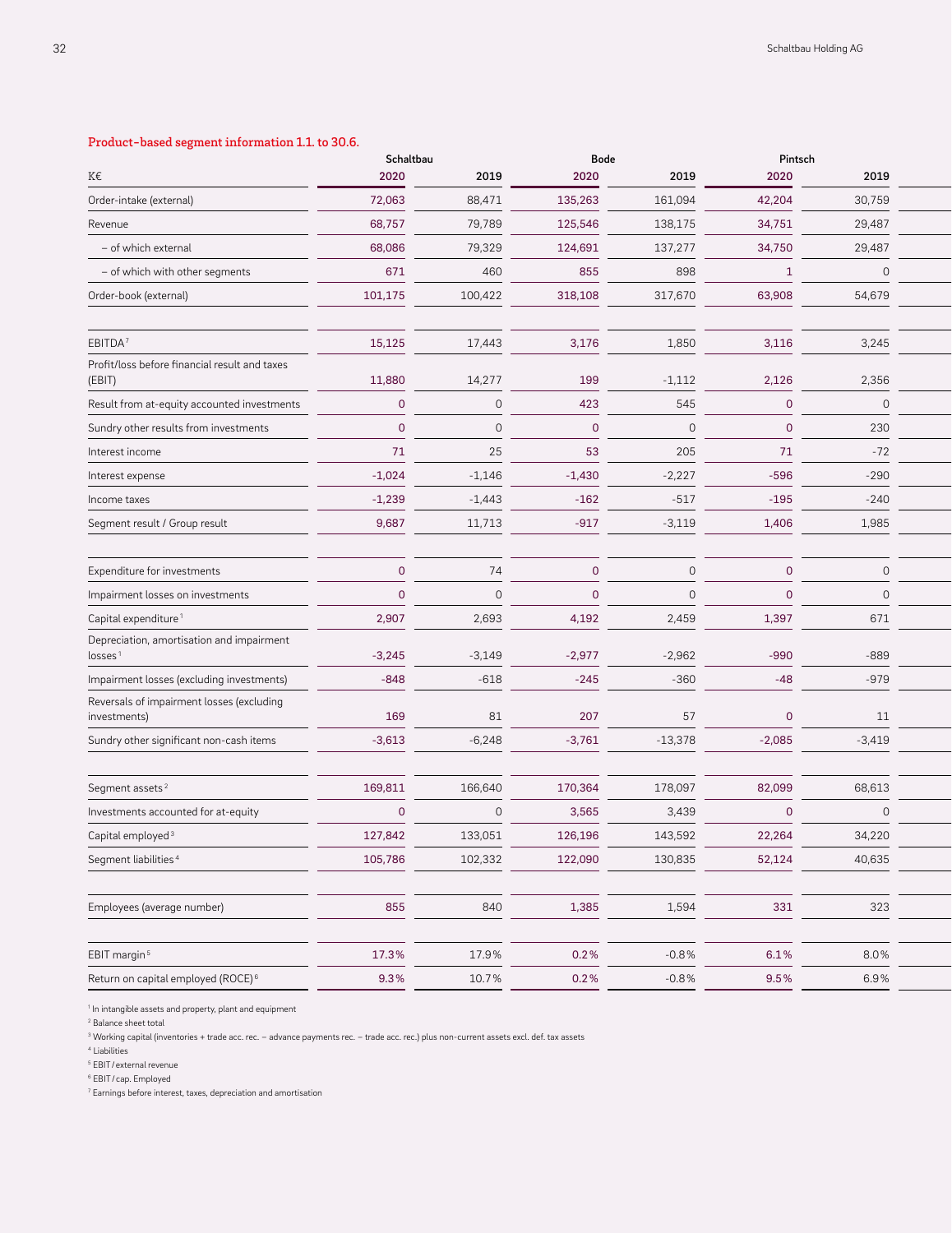| <b>SBRS</b><br>Sub-total |                | Holding company, other consolidations |                | Schaltbau Group |                         |                |                |         |
|--------------------------|----------------|---------------------------------------|----------------|-----------------|-------------------------|----------------|----------------|---------|
|                          | 2020           | 2019                                  | 2020           | 2019            | 2020                    | 2019           | 2020           | 2019    |
|                          | 20,886         | 9,116                                 | 270,416        | 289,440         | 2,486                   | $\overline{0}$ | 270,419        | 289,440 |
|                          | 12,121         | 9,141                                 | 241,175        | 256,593         | $-1,858$                | $-1,587$       | 239,317        | 255,006 |
|                          | 11,787         | 8,912                                 | 239,314        | 255,006         | $\overline{\mathbf{3}}$ | $\overline{0}$ | 239,317        | 255,006 |
|                          | 334            | 229                                   | 1,860          | 1,587           | $-1,860$                | $-1,587$       |                |         |
|                          | 33,878         | 19,453                                | 517,069        | 492,224         | $\overline{0}$          | $\overline{0}$ | 517,069        | 492,224 |
|                          | 1,365          | 805                                   | 22,782         | 23,343          | $-5,282$                | $-7,195$       | 17,499         | 16,148  |
|                          | 1,270          | 762                                   | 15,474         | 16,283          | $-5,860$                | $-7,755$       | 9,614          |         |
|                          | $\overline{0}$ | $\overline{0}$                        | 423            | 545             | $\overline{0}$          | $\overline{0}$ | 423            |         |
|                          | $\overline{0}$ | $\circ$                               | $\overline{0}$ | 230             | $\overline{0}$          | $\overline{0}$ | $\overline{0}$ |         |
|                          | $\overline{1}$ | $\overline{0}$                        | 196            | 158             | $-52$                   | $-45$          | 144            |         |
|                          | $-92$          | $-70$                                 | $-3,141$       | $-3,733$        | $-41$                   | 16             | $-3,182$       |         |
|                          | $-395$         | $-252$                                | $-1,991$       | $-2,452$        | $-966$                  | 1,387          | $-2,957$       |         |
|                          | 783            | 440                                   | 10,959         | 11,018          | $-6,919$                | $-6,398$       | 4,040          |         |
|                          | $\overline{0}$ | $\overline{0}$                        | $\overline{0}$ | 74              | $\overline{0}$          | $\overline{0}$ | $\overline{0}$ |         |
|                          | $\overline{0}$ | $\circ$                               | $\overline{0}$ | $\overline{0}$  | $\overline{0}$          | $\overline{0}$ | $\overline{0}$ |         |
|                          | 204            | 58                                    | 8,670          | 5,881           | 201                     | 92             | 8,901          |         |
|                          | $-95$          | $-44$                                 | $-7,307$       | $-7,044$        | $-483$                  | $-529$         | $-7,791$       |         |
|                          | 39             | $\overline{O}$                        | $-1,101$       | $-1,958$        | $-97$                   | $-24$          | $-1,198$       |         |
|                          | $\overline{0}$ | $\circ$                               | 376            | 149             | $\overline{0}$          | $\overline{0}$ | 377            |         |
|                          | $-1,372$       | $-1,059$                              | $-10,831$      | $-24,103$       | $-2,047$                | $-3,851$       | $-12,878$      |         |
|                          | 18,230         | 9,870                                 | 440,504        | 423,219         | $-31,947$               | $-13,891$      | 408,557        |         |
|                          | $\overline{0}$ | $\circ$                               | 3,565          | 3,439           | $\overline{0}$          | $\overline{0}$ | 3,565          |         |
|                          | 8,453          | 7,840                                 | 284,755        | 318,703         | $-10,266$               | $-10,343$      | 274,489        |         |
|                          | 15,637         | 8,416                                 | 295,637        | 282,218         | 18,480                  | 33,763         | 314,117        |         |
|                          |                |                                       |                |                 |                         |                |                |         |
|                          | 70             | 53                                    | 2,641          | 2,810           | 29                      | 26             | 2,670          |         |
|                          | 10.5%          | 8.3%                                  |                |                 |                         |                | 4.0%           |         |
|                          | 15.0%          | 9.7%                                  |                |                 |                         |                | 3.5%           |         |
|                          |                |                                       |                |                 |                         |                |                |         |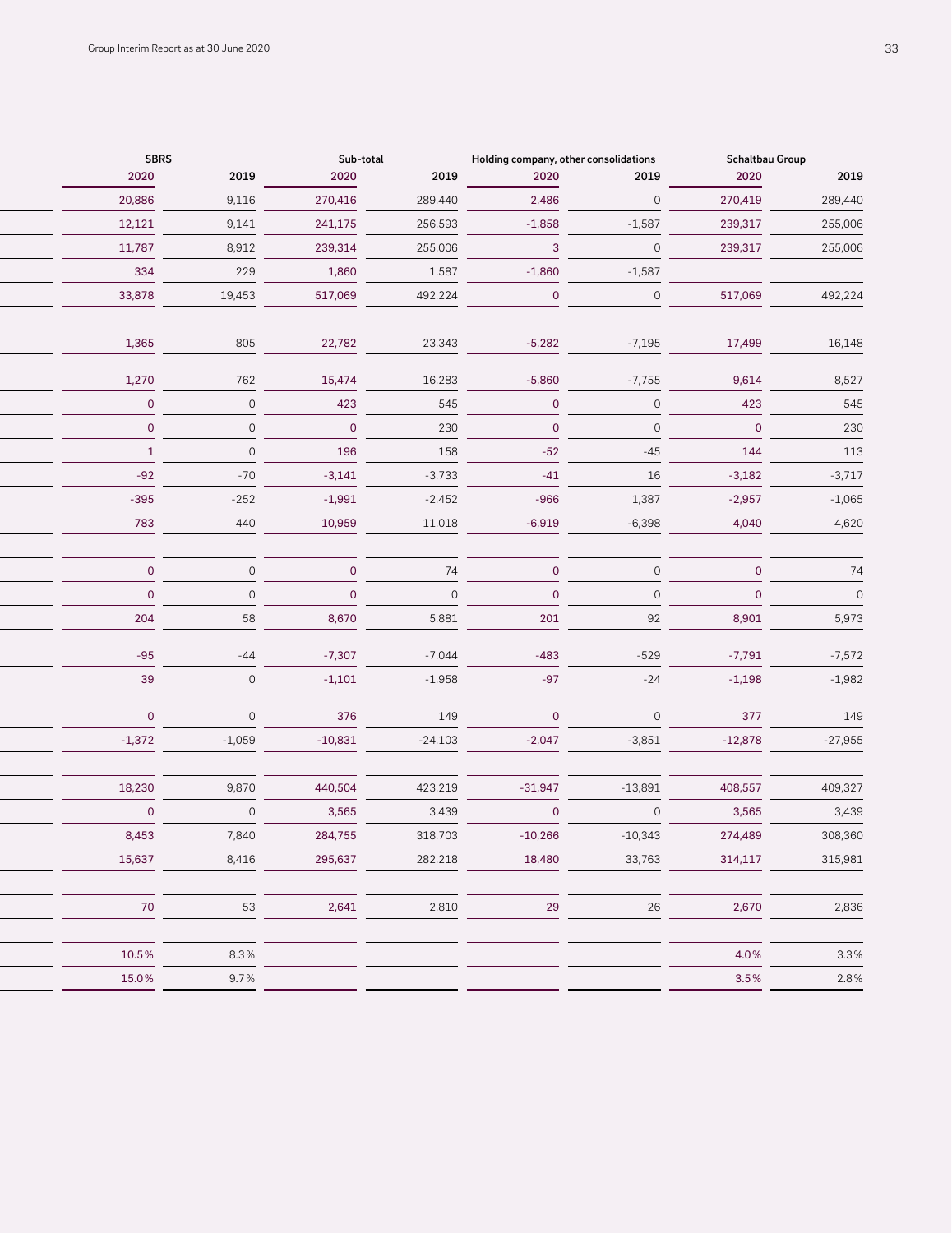# (17) Contingent liabilities and other financial commitments

#### Other financial obligations

| K€                                 | 30.6.2020 | 31.12.2019 |
|------------------------------------|-----------|------------|
| Obligations (purchase commitments) | 4.990     | 4.754      |

Other financial commitments have been calculated on the basis of the earliest possible cancellation dates.

At 30 June 2020, Group guarantees amounted to kEUR 31,901 (31 December 2019: kEUR 33,514) and bank guarantees to kEUR 28,165 (31 December 2019: kEUR 22,598). A provision for onerous contracts amounting to kEUR 4,003 has been recognised for possible calls on guarantees issued. The Schaltbau Group assesses the probability of guarantees being called upon, for which no provisions have been recognised, at less than 10%.

# (18) Related party transactions

Transactions between fully consolidated companies on the one hand and joint ventures, associated companies and non-consolidated companies on the other, all conducted on the basis of arm's length principles, are disclosed below from the perspective of the fully consolidated companies:

|                            | Volume of services performed |                   | Volume of services received |                   |
|----------------------------|------------------------------|-------------------|-----------------------------|-------------------|
| K€                         | $1.1 - 30.6.2020$            | $1.1 - 30.6.2019$ | $1.1 - 30.6.2020$           | $1.1 - 30.6.2019$ |
| Joint ventures             |                              |                   |                             |                   |
| Trading                    | $\mathbf{0}$                 | 42                | $\Omega$                    | $-1,073$          |
| Other transactions         | $\Omega$                     | 0                 | 0                           | $-6$              |
| Associated companies       |                              |                   |                             |                   |
| Trading                    | 6                            | $\overline{0}$    | $\mathbf 0$                 | $\mathbf{0}$      |
| Other transactions         | $\Omega$                     | $\Omega$          | $-13$                       | 0                 |
| Non-consolidated companies |                              |                   |                             |                   |
| Trading                    | 2,544                        | 2,972             | $-4$                        | $-11$             |
| Other transactions         | 30                           | 50                | $-17$                       | $-5$              |

The following receivables and payables – mostly from trading and at a level customary for the business – existed at the end of the reporting period from the perspective of the Group's fully consolidated entities.

|                            | Receivables and other assets |                   | Payables          |                   |
|----------------------------|------------------------------|-------------------|-------------------|-------------------|
| K€                         | $1.1 - 30.6.2020$            | $1.1 - 30.6.2019$ | $1.1 - 30.6.2020$ | $1.1 - 30.6.2019$ |
| Joint ventures             |                              | 40                | 141               | 291               |
| Associated companies       | 356                          |                   |                   | $\Omega$          |
| Non-consolidated companies | 1.657                        | 2.316             | 956               | 943               |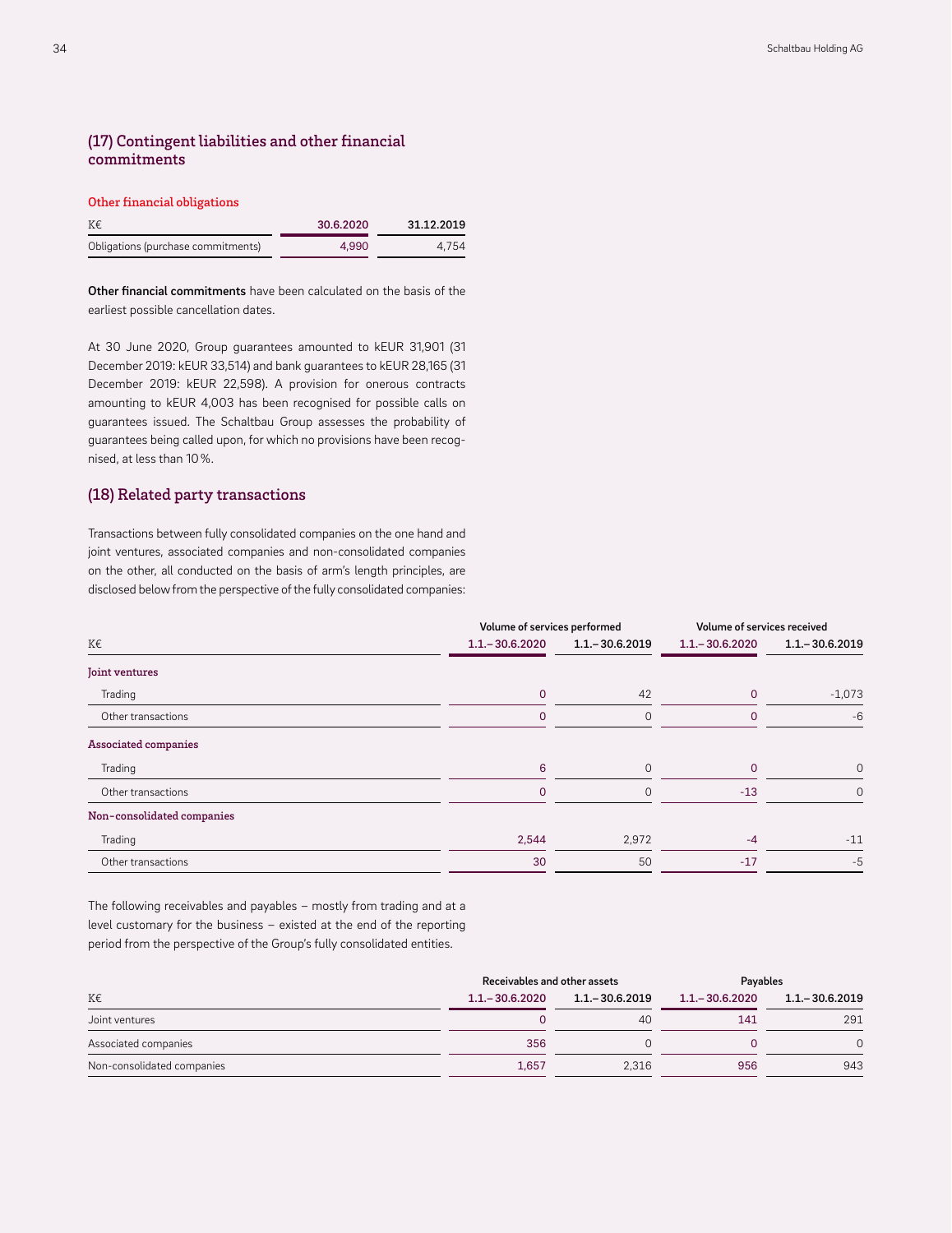Schaltbau Holding AG has been leasing a previously acquired building to Albatros S.L.U, Madrid, Spain, with effect from the second half of 2018. From the fiscal year 2020 onwards, this entity is no longer a related party within the meaning of IAS 24.9.

A consulting agreement has been in place between Noerr Consulting AG, Berlin, and Schaltbau since 2 August 2017. In conjunction with the departure of Dr Martin Kleinschmitt from the Executive Board with effect from 31 March 2019, a supplementary agreement was concluded on 21 February 2019. Remuneration recognised as an expense for the period after completion of Executive Board activities amounted in the previous fiscal year to kEUR 355. From the fiscal year 2020 onwards, Noerr Consulting AG, Berlin, is no longer a related party within the meaning of IAS 24.9.

# (19) Events after the end of the reporting period

There have been no significant events after the end of the reporting period that have a significant impact on the Group's net assets, financial position and results of operations.

Munich, 30 July 2020

Schaltbau Holding AG The Executive Board

Dr Albrecht Köhler Dr Jürgen Brandes Thomas Dippold Volker Kregelin Chairman

 $\mu$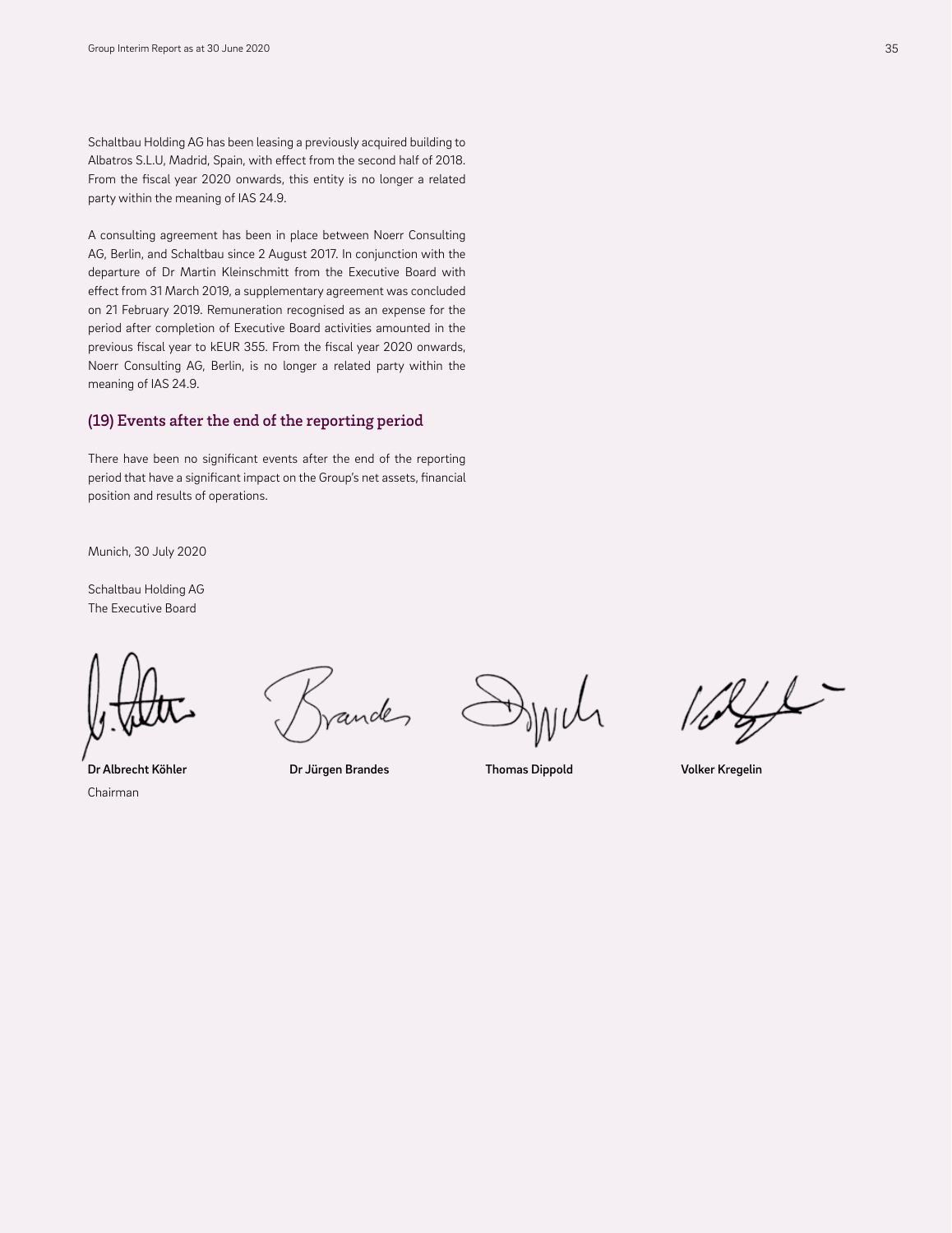# Disclaimer

Some of the assertions made in this report may be similar in character to forecasts or may be interpreted as such. The assertions are made to the best of the knowledge and belief of management and apply, in accordance with the nature of such assertions, on the condition that there is no massive contraction of the markets relevant for the Schaltbau Group and in the specific market position of the individual Group entities and that the forecasting assumptions turn out to be appropriate, in terms of both scale and timing. The Company does not assume any responsibility for updating forward-looking assertions.

# Responsibility statement

"To the best of our knowledge, and in accordance with the applicable principles for half-year financial reporting, the Interim Consolidated Financial Statements give a true and fair view of the net assets, financial position and results of operations of the Group, and the Interim Group Management Report includes a fair review of the development and performance of the business and the position of the Group, together with a description of the principal opportunities and risks associated with the expected development of the Group for the remaining months of the fiscal year."

Munich, 30 July 2020

Schaltbau Holding AG The Executive Board

Dr Albrecht Köhler Dr Jürgen Brandes Thomas Dippold Volker Kregelin Chairman

 $\mu$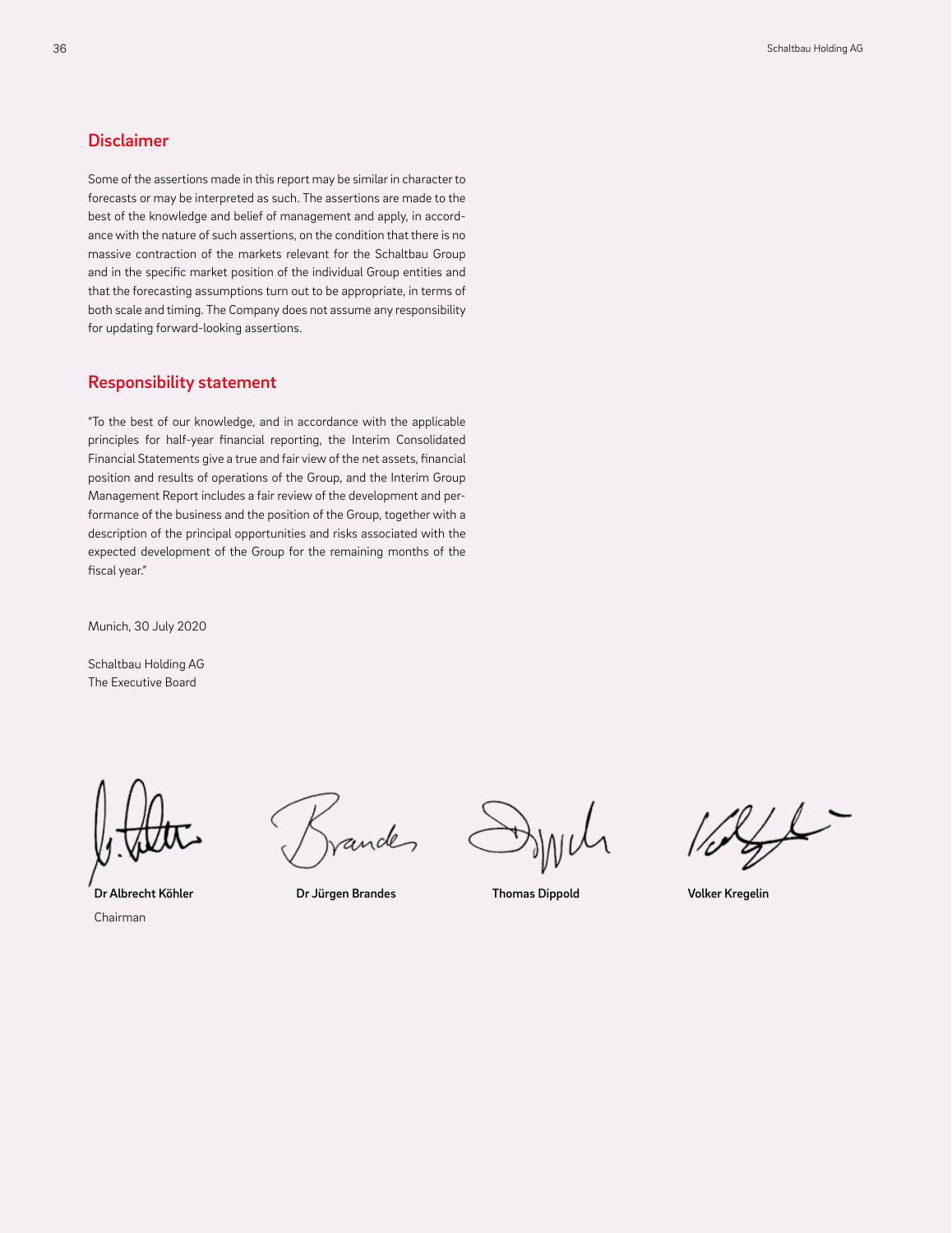# Financial Calendar 2020

| 1-3 September 2020    | Equity Forum, Online                                    |
|-----------------------|---------------------------------------------------------|
| 29 October 2020       | Group Interim Report as of 30 September 2020 - 9 Months |
| 16 – 18 November 2020 | Deutsches Eigenkapitalforum, Online                     |
| 25 November 2020      | DZ Bank Equity Conference, Frankfurt am Main            |

# Imprint

#### Publisher

Schaltbau Holding AG, Hollerithstraße 5, 81829 Munich, Germany

#### Schaltbau on the Internet

You can find more information about the Schaltbau Group at www.schaltbaugroup.com

# Investor Relations & Corporate Communications

Dr Kai Holtmann T +49 89 93005-209 investor@schaltbau.de

#### Design

visuphil ®